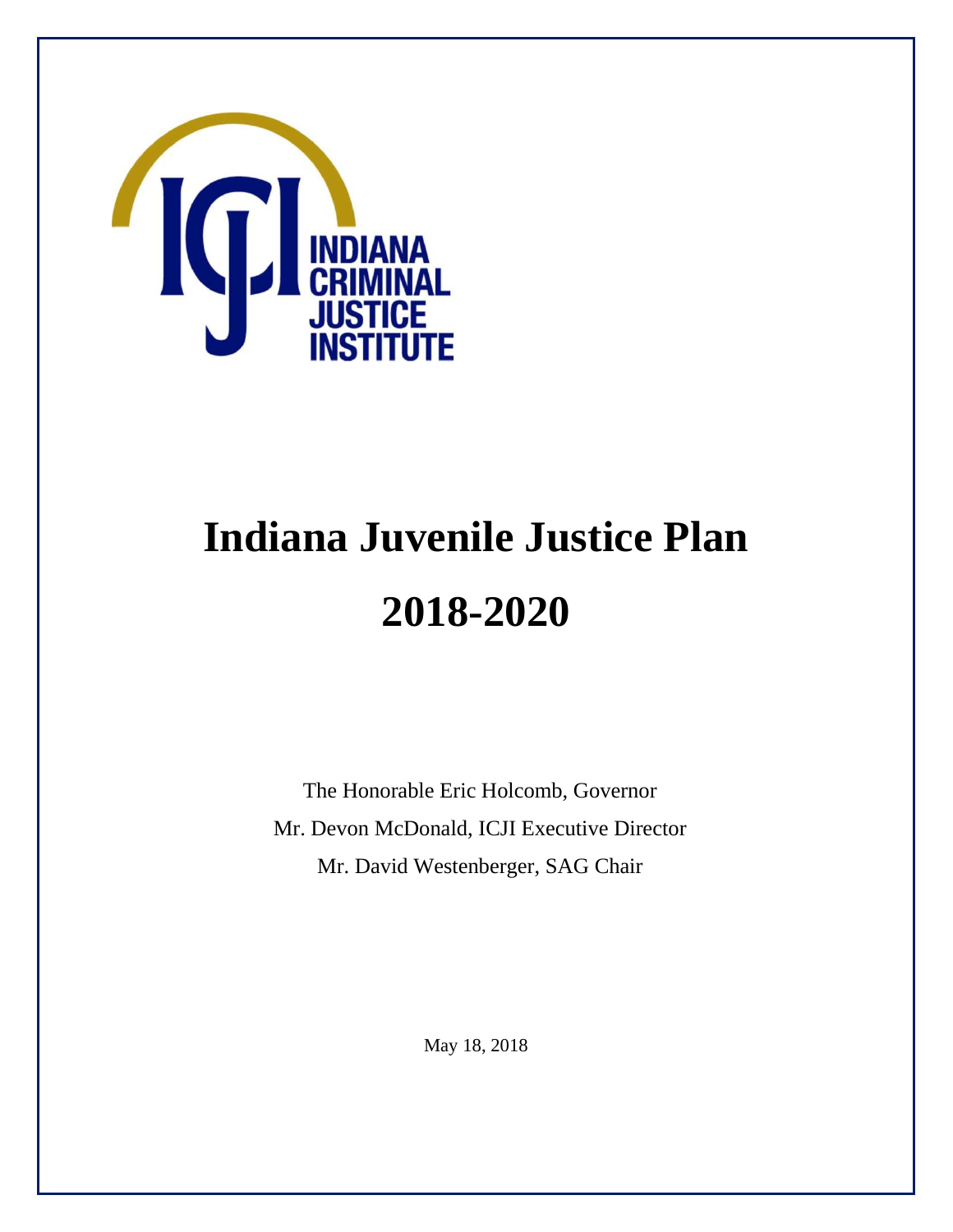# **CONTENTS**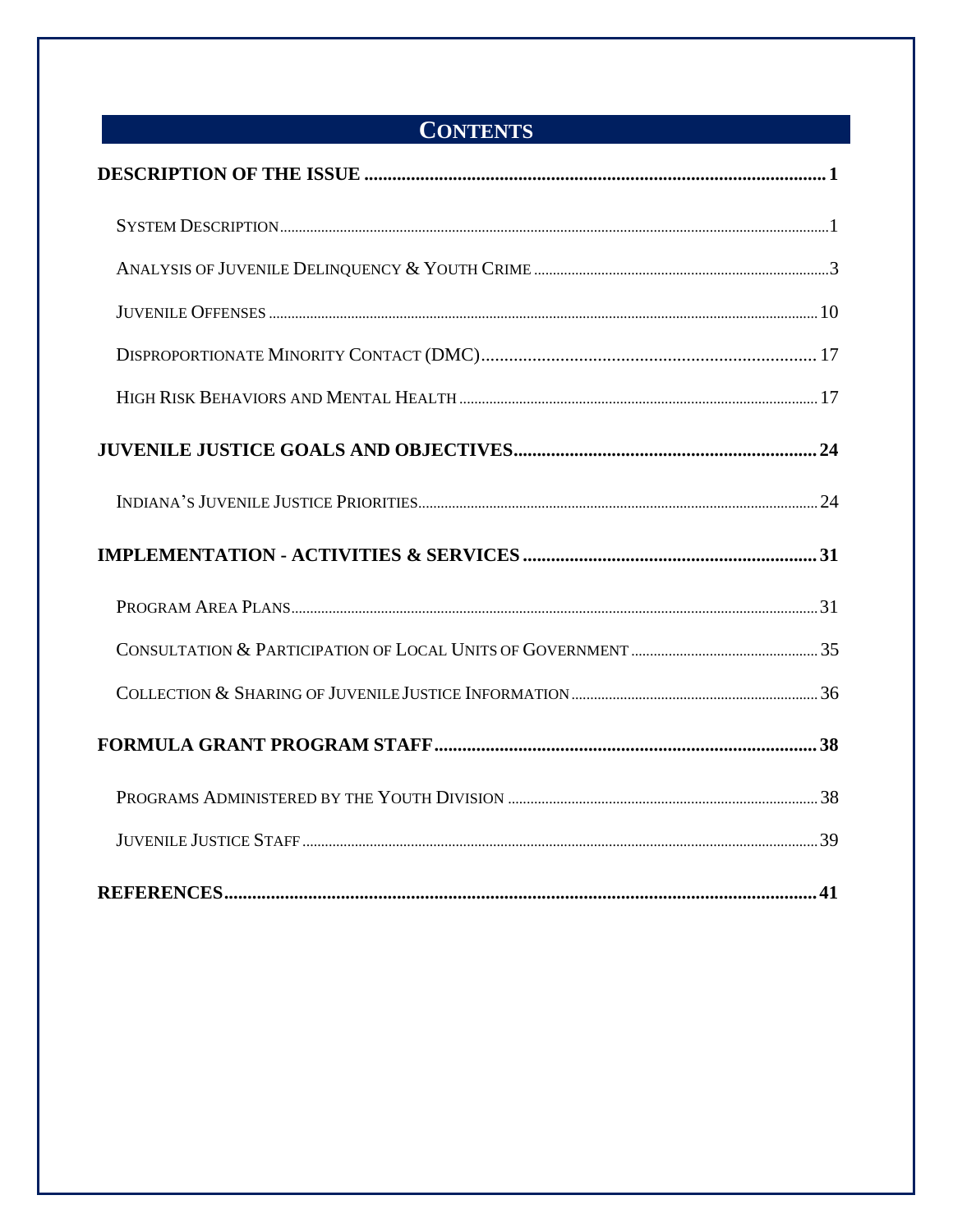## **DESCRIPTION OF THE ISSUE**

## <span id="page-2-0"></span>**SYSTEM DESCRIPTION**

The Indiana Criminal Justice Institute (ICJI) serves as the state's planning agency for criminal justice, juvenile justice, traffic safety, and victim services. A Board of Trustees, appointed by the Governor, oversees ICJI. The ICJI Youth Division, with guidance from the Juvenile Justice State Advisory Group (SAG), oversees the distribution of funds from and compliance with the Juvenile Justice Delinquency Prevention Act (JJDPA).

## *State and Local Level Collaborations*

Multiple state agencies collaborate on juvenile justice services. The Indiana Office of Court Services trains and certifies the juvenile courts and probation, and facilitates the state Juvenile Detention Alternatives Initiative (JDAI). The Indiana Department of Correction (DOC) administers state-run juvenile detention, parole, and community corrections. Other key juvenile service partners include the Department of Child Services (DCS), the Department of Education, and the Division of Mental Health, which is under the Family and Social Services Administration. Locally, law enforcement, public schools and prosecutor's offices provide juvenile prevention, diversion and intervention programming. Many community-based organizations support at-risk and justice involved youth.

## *Indiana's Juvenile Justice Process*

Indiana's juvenile justice process flows through nine primary decision points. The decision points are 1) arrest, 2) referral to juvenile court, 3) case diversion, 4) secure detention (pre-trial), 5) case petition, 6) delinquency hearing, 7) probation placement, 8) secure confinement, and 9) transfer to adult court. The Juvenile Justice System flow chart (Appendix A) illustrates Indiana's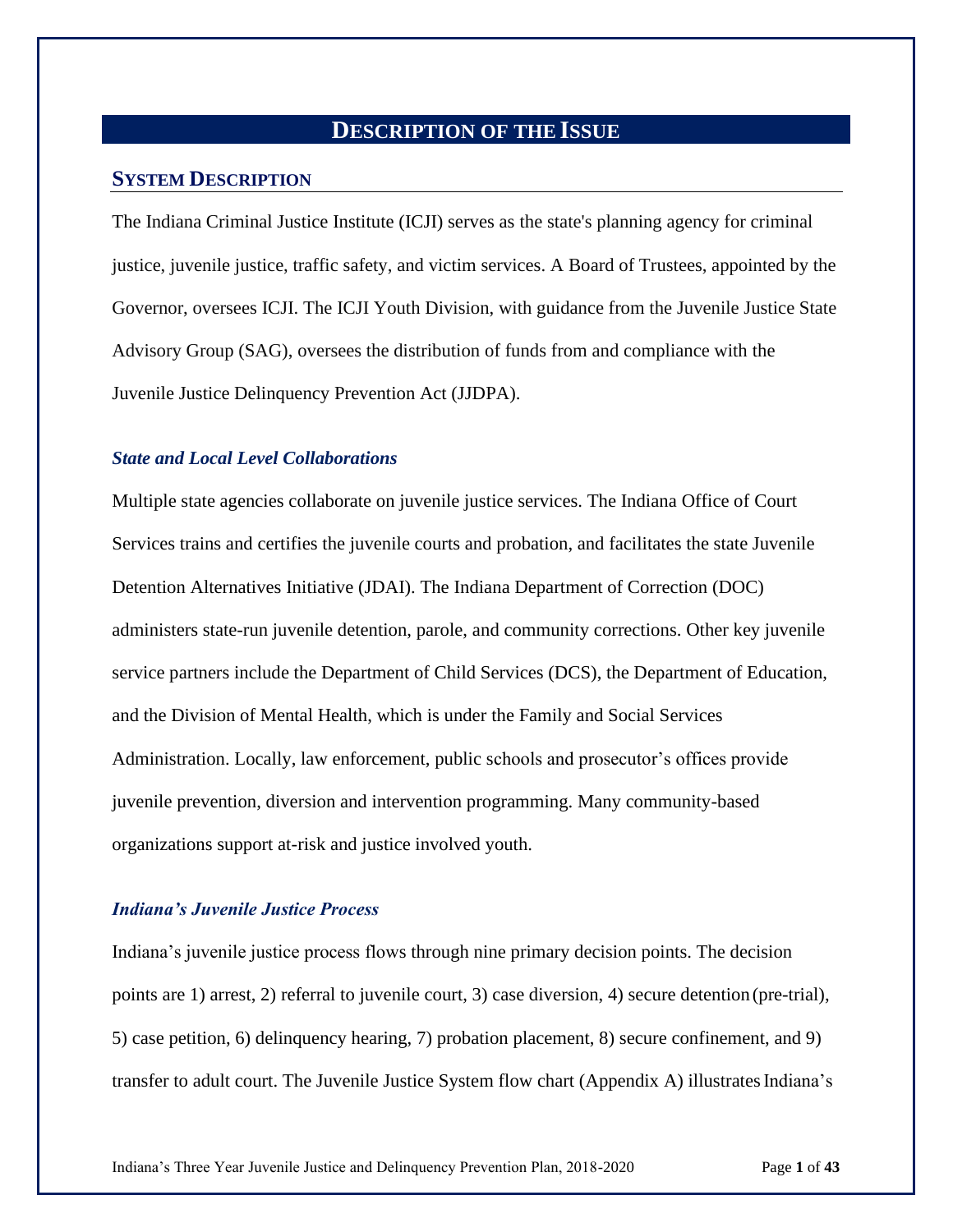process in detail. The Indiana Juvenile Detention Center map (Appendix B) shows the location of the state's 19 secure detention facilities. The state also house 3 juvenile correction facilities.

#### *Transfer to Adult Court*

Indiana youth may be transferred to adult court by either direct file or by waiver. Indiana Code 31-30-1-4 requires direct file if the juvenile was at least 16 years of age but less than 18 years of age and is alleged to have committed attempted murder, murder, kidnapping, rape, robbery while armed with a deadly weapon, robbery resulting in bodily injury or serious bodily injury, or certain other crimes. Alternatively, after a full investigation and hearing, the juvenile court may waive jurisdiction to adult court if a juvenile is accused of committing a heinous or aggravated act, or act as part of repetitive pattern of delinquent acts (IC 31-30-3, *et seq*.). Due to the longterm impact on juveniles, ICJI closely monitors transfer data and type. This information also helps identify criminal trends and Disproportionate Minority Contact (DMC).

#### *Dual Status Youth*

Indiana youth are at high risk of dual status, meaning they are connected to both the child welfare and the juvenile justice systems. Indiana ranks  $47<sup>th</sup>$  in child maltreatment and  $43<sup>rd</sup>$  in juvenile detention (The Indiana Youth Institute, 2018). Some youth arrive in Juvenile courts as a "Child in Need of Services" (CHINS) due prior child welfare contact. Or, the court may declare the youth to be a CHINS during their trial. Nationally, researchers estimate that percentage of youth "referred to the juvenile justice system who are also involved with the child welfare system are upwards of 50 percent". (Thomas, 2015). When a youth has dual status, Indiana Code 31-41 requires the courts to determine whether the child welfare or juvenile justice system is better equipped to serve the child.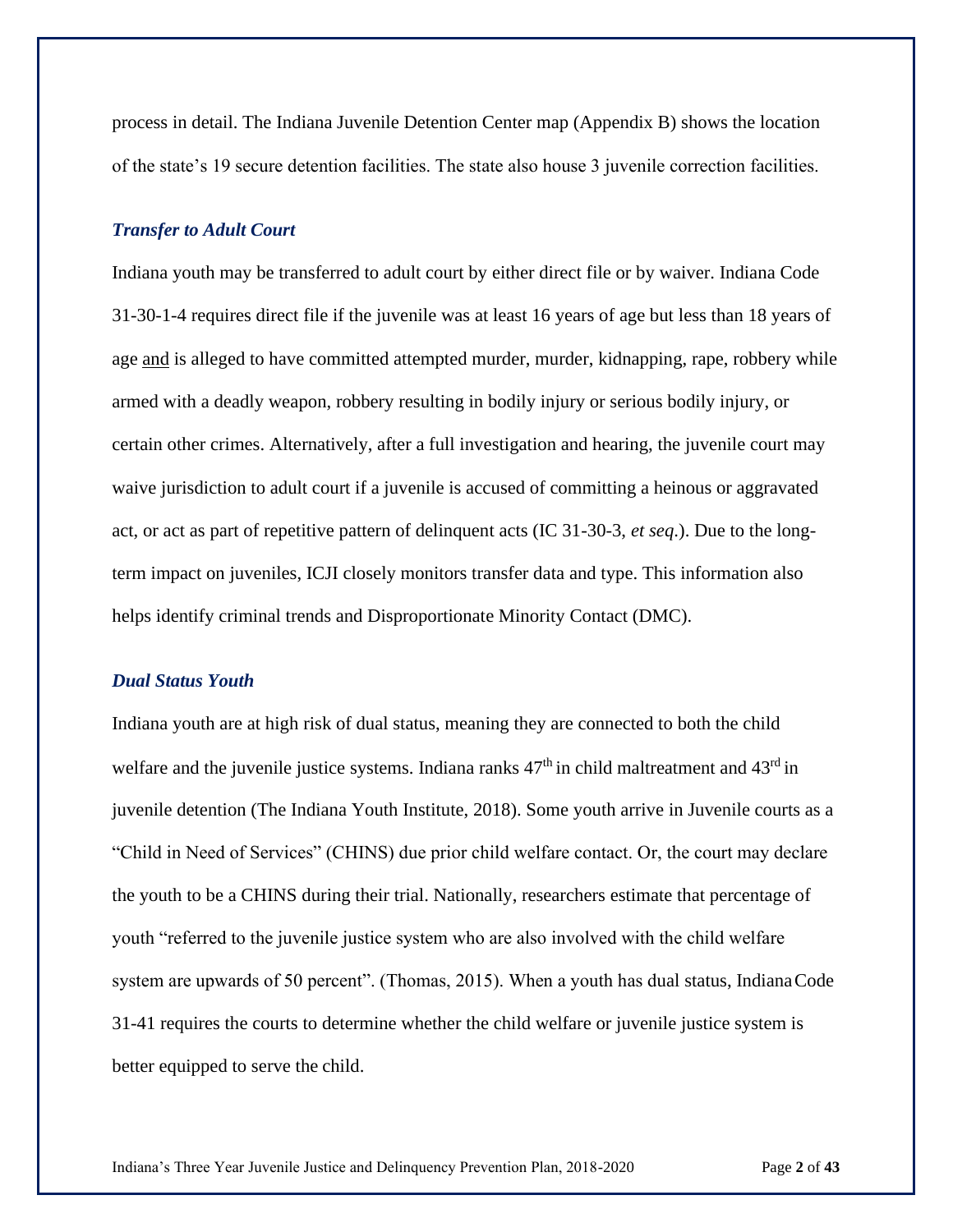## **ANALYSIS OF JUVENILE DELINQUENCY & YOUTH CRIME**

ICJI houses the state Statistical Analysis Center (SAC). The SAC assists in all data collection, research, and evaluation**.** The crime analysis includes a review of demographic, juvenile justice and high-risk behavior data. There are four positive key data/findings and five negative key data/findings for the state of Indiana.

## *Positive data and findings:*

- Juvenile detention has decreased 27.3% since 2015.
- The majority (67%) of all juvenile offenses are handled informally.
- All juvenile offenders committed to secure confinement, regardless of where their case was heard, are held in juvenile facilities until turning 18 per the policy of DOC.
- Waivers to adult court are decreasing.

## *Negative data and findings:*

- Waivers to adult court for robbery and/or weapons charges have increased.
- Minority youth are disproportionately overrepresented in the juvenile justice system.
- Indiana youth report higher rates of being offered, sold or given illegal drugs at school.
- Indiana youth report earlier use of synthetic marijuana, heroin, inhalants, and otherillegal injectable drugs.
- The mean age of first use for heroin decreased by a full year from 15 to 14 years old.
- Indiana youth report higher rates of depression and feelings of anxiety.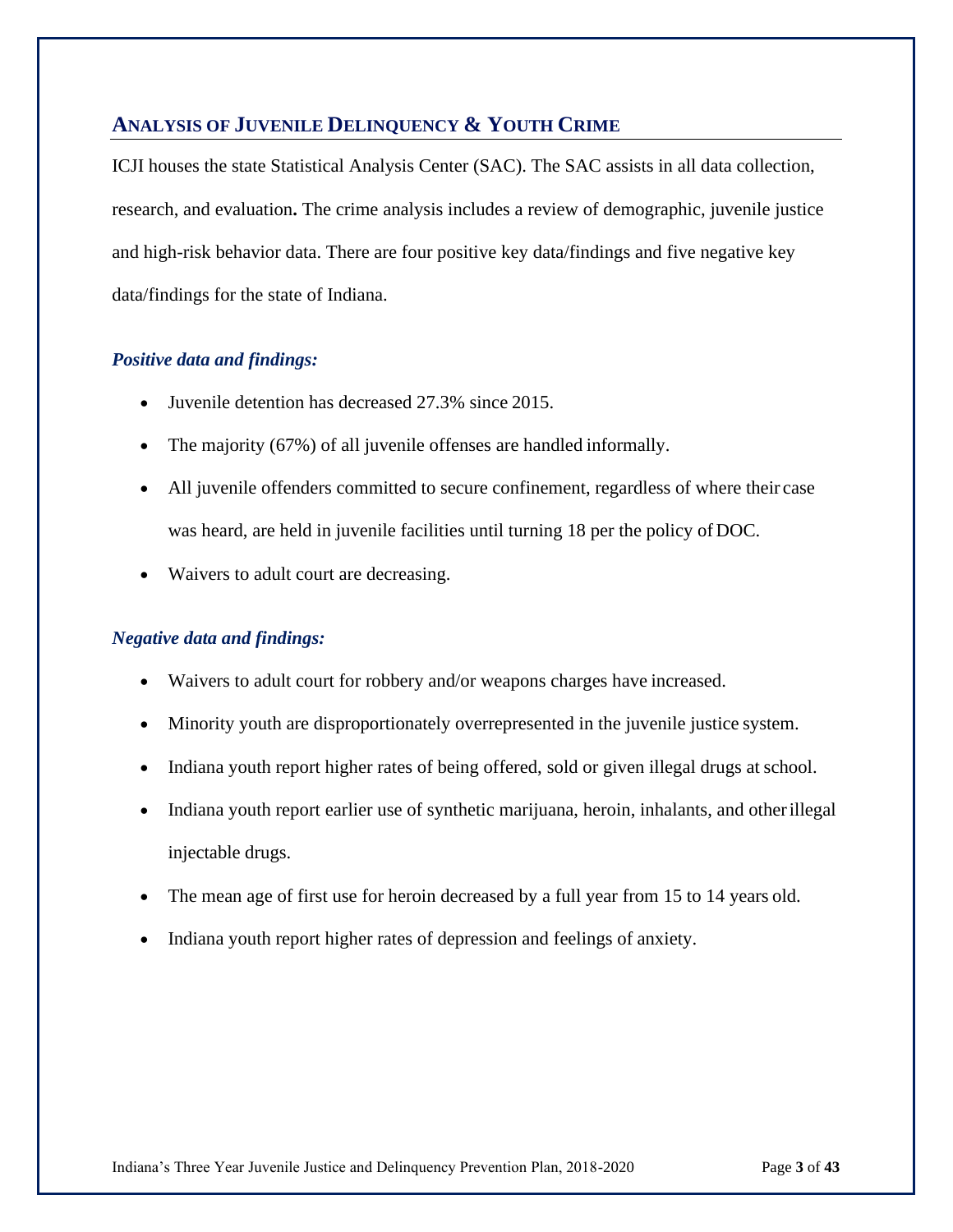## *Indiana Demographics*

## *Population Size and Age Distribution*

Based on 2019 population estimates, Indiana is the 17th largest state, with a population of approximately 6.7 million people. Children age 0-17 represented 23.4% of Indiana's total population.<sup>i</sup>

## *Population Diversity*

According to 2018 U.S. Census data, minorities make up 29.7% of Indiana's youth population. African-American youth make-up approximately 10%, a figure that has remained relatively unchanged in the last five years. Hispanic youth make up nearly 10% of the youth population and has been increasing slightly in the last five years.<sup>ii</sup>

Table 1: Indiana Population Under 18 Estimates by Race and Ethnicity, 2018

| Race                                       | <b>Number</b> | <b>Percent</b> |
|--------------------------------------------|---------------|----------------|
| American Indian Or Alaskan Native          | 2,858         | 0.16           |
| Asian                                      | 32,559        | 1.86           |
| <b>Black</b>                               | 179,366       | 10.25          |
| Native Hawaiian and Other Pacific Islander | 677           | 0.04           |
| White                                      | 1,228,275     | 70.22          |
| Two or More Race Groups                    | 84,840        | 4.85           |
| Hispanic                                   | 170,901       | 9.77           |
| Other                                      | 49,637        | 2.84           |
| Total                                      | 1,749,113     | 100.00         |
|                                            |               |                |

Source: U.S. Census Bureau

## *Households and Families*

Indiana's Three Year Juvenile Justice and Delinquency Prevention Plan, 2018-2020 Page **4** of **43** While research indicates that the presence of a single-parent family alone is not a predictor of future delinquency, there is evidence to suggest that children in single-parent homes may be exposed to more adverse childhood experiences. In 2018, approximately 35% of Hoosier children were growing up in a single-parent household, a 1% increase from the previous year.<sup>iii</sup> The national trend of grandparents raising their grandchildren continues to increase. Indiana also saw an increase in 2018, with 4% of children residing in grandparent headed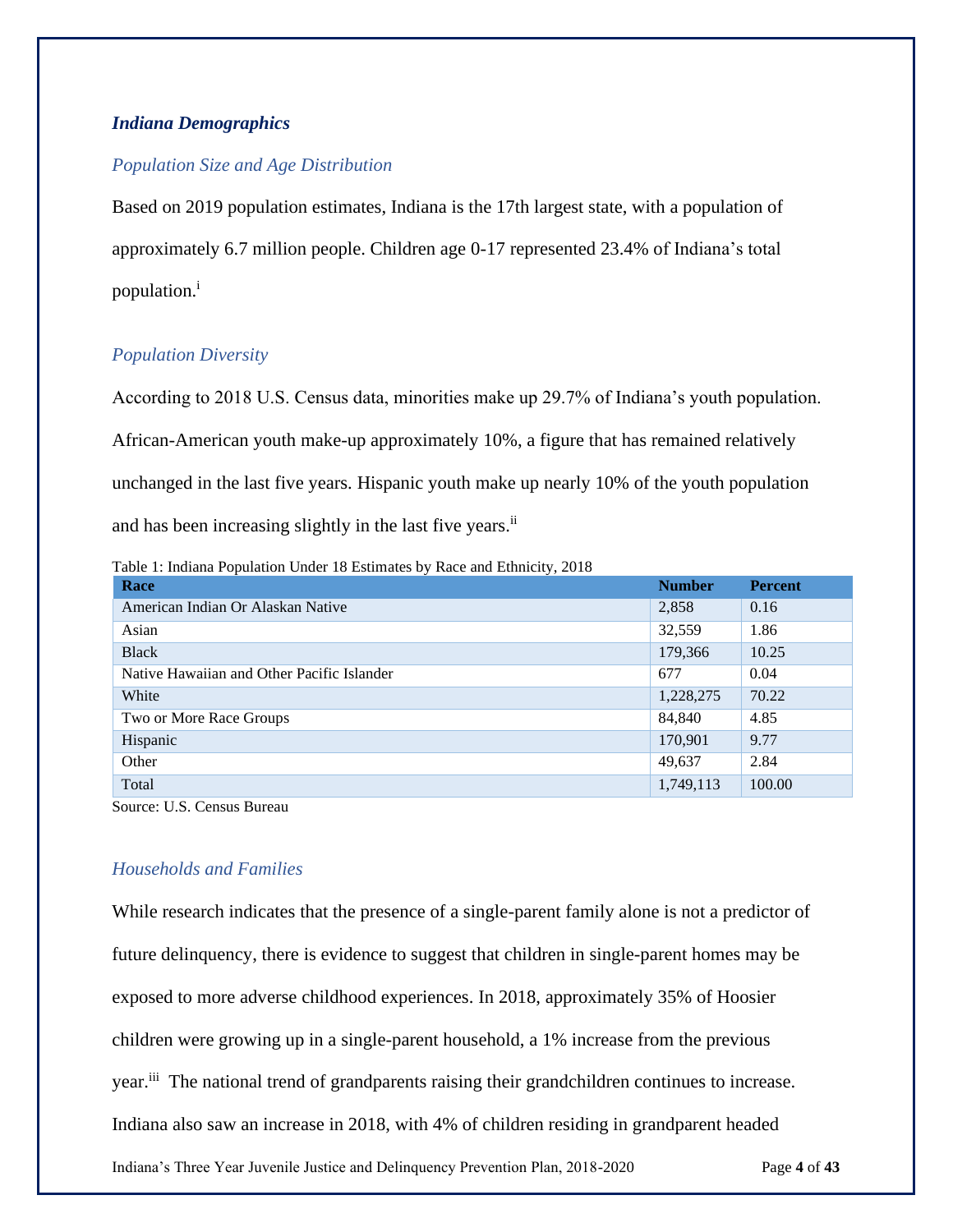households. Approximately 6% of children in Indiana were living in households without either parent.<sup>iv</sup>

The National Survey of Children's Health, conducted as a mail and web-based survey by the U.S. Census Bureau, collects data on the physical and mental health, health care needs, families, neighborhood, school and social context of children  $0 - 17$  years old. The survey asked respondents if the child had ever experienced two or more adverse experiences, which includes: frequent socioeconomic hardship, parental divorce or separation, parental death, parental incarceration, family violence, neighborhood violence, living with someone who was mentally ill or suicidal, living with someone who had a substance abuse problem or racial bias. For the 2017—2018 survey, 20.4% of Hoosier children reported two or more adverse childhood experiences, compared to  $18.6\%$  nationwide.<sup>v</sup>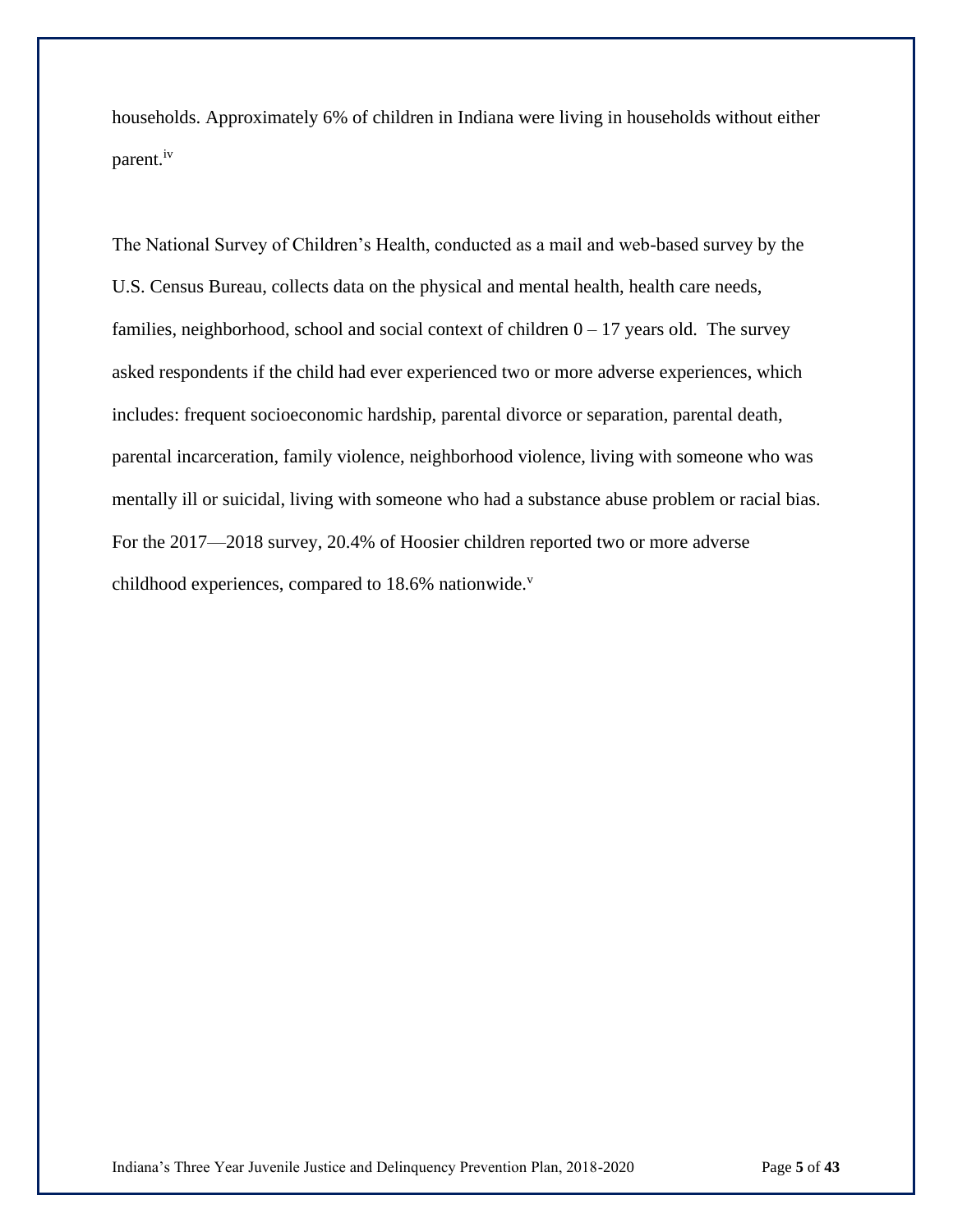## *Child Poverty*

Since 2001, the poverty rates for Indiana have increased 44%, the 2nd highest increase in poverty in the Midwest.<sup>vi</sup> In 2017 the poverty rate was 14.6% for all Hoosiers and 20.4% for children under 18 (See Figure 1 below). These rates were nearly identical to national poverty rates at 14.6% and 20.3% respectively.<sup>vii</sup> Additionally, 47.1% of Indiana public school students received free or reduced lunch in 2017. In 2018, approximately 21% of children in Indiana resided in families that receive public assistance.<sup>viii</sup>



Figure 1. Source: U.S. Census Bureauix

## *Teen Pregnancy*

Indiana's teen birth rate has been trending downward since 2005, except for a slight uptick in 2007, mirroring a similar downward trend nationally (see Figure 2). Births to single mothers of all ages represented approximately 43% of live births in Indiana in 2017. This rate is higher than the national level at  $40\%$ .<sup>x</sup>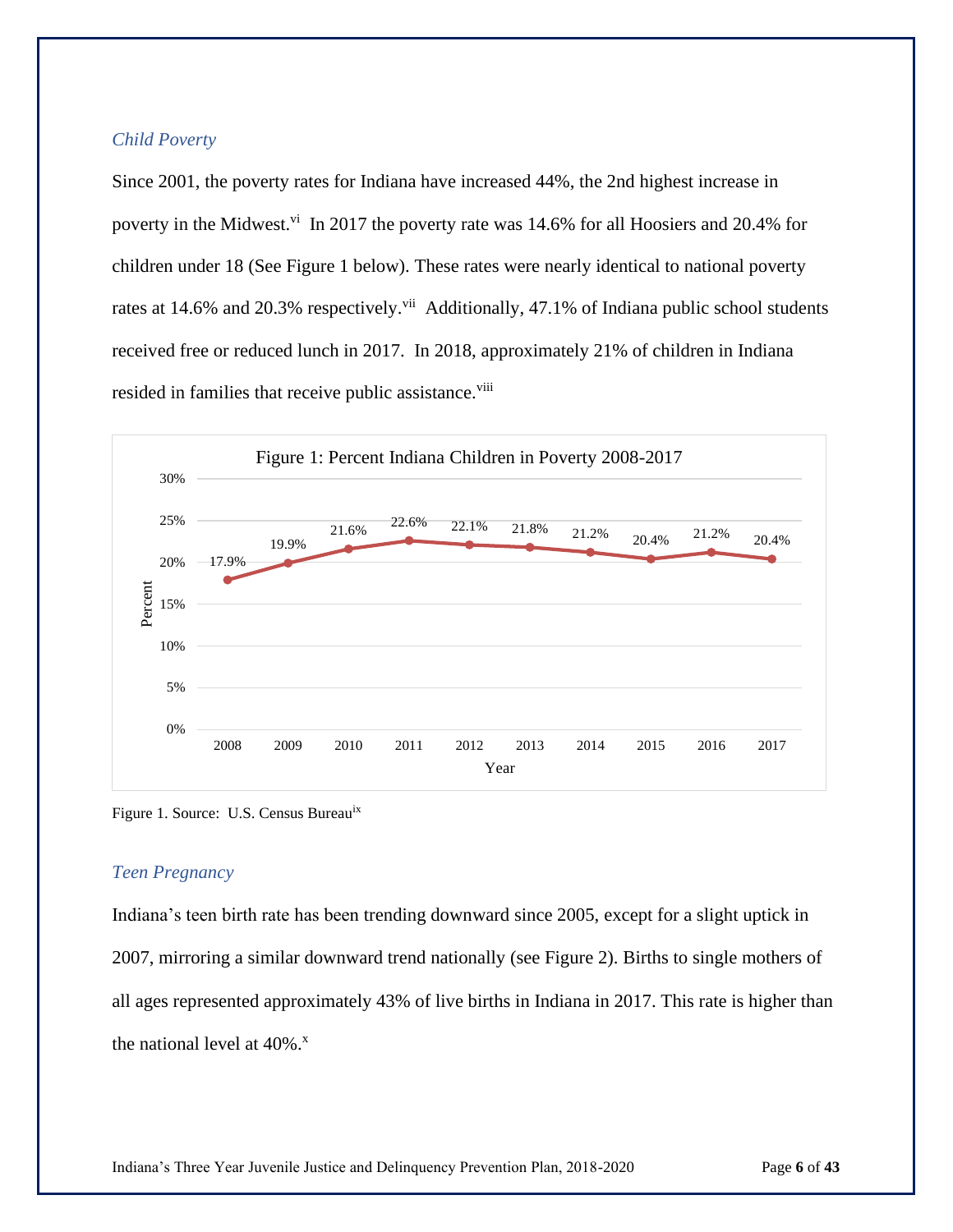

Figure 2. Teen Birth Rates per 1,000 in Indiana, 2005-2017

## *Child Abuse and Neglect*

Child maltreatment is a significant problem in Indiana. From 2011 to 2017, the number of child neglect cases doubled, while the number of child physical abuse cases increased slightly from 1,995 substantiated cases to 2,048. There has been a 12% increase in sexual abuse cases from 2016 to 2017, but an overall decline in the number of cases from 2011 to 2017. $^{\text{xi}}$ 



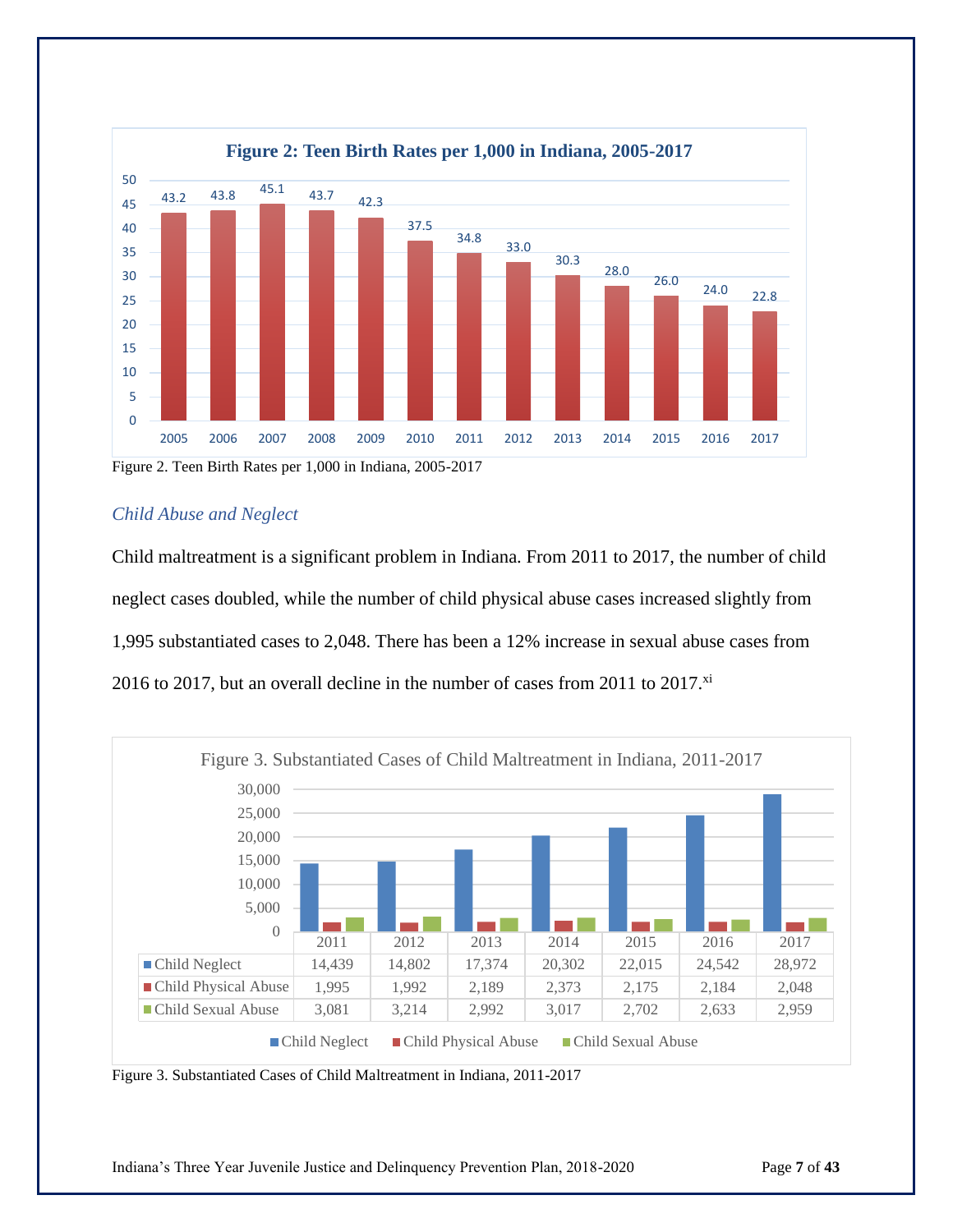## *Adolescent Deaths*

According to the Centers for Disease Control, in 2017 and 2018, suicide was the second leading cause of death among Hoosiers ages 10-19. For both years, the most common cause was unintentional injury and third most common cause was homicide<sup>xii</sup> (Table 2).

**Cause Number of deaths 2017 2018 Unintentional Injury** 122 120 **Suicide** 84 **Homicide** 54 62

Table 2. Causes and Number of Deaths for Hoosiers Ages 12-21, 2017-2018

#### *Educational Indicators*

Many studies have shown problems in school, such as a low commitment, poor academic performance, dropouts and suspensions, are associated with increased risk of delinquency. xiii Indiana's graduation rate, as measured by the percentage of freshman graduating in four years, has remained fairly consistent since 2012 at around 89%. In 2012 and 2017, Indiana's graduation rate was  $88.7\%$ . xiv

## *Dropout and Alternative School Figures*

In Indiana, the number of teens ages 16 to 19 who are not in school and are not high school graduates has been decreasing since 2008 and remained steady through 2016. In 2017, the number of teens not in school increased to 22,000 and then declined again in 2018 (see Figure 4.) In 2006, Indiana's laws changed to limit students' ability to drop out of school before age 18, which may account for the reduction since that time in the number of teens without a high school diploma and not currently in school. <sup>xv</sup>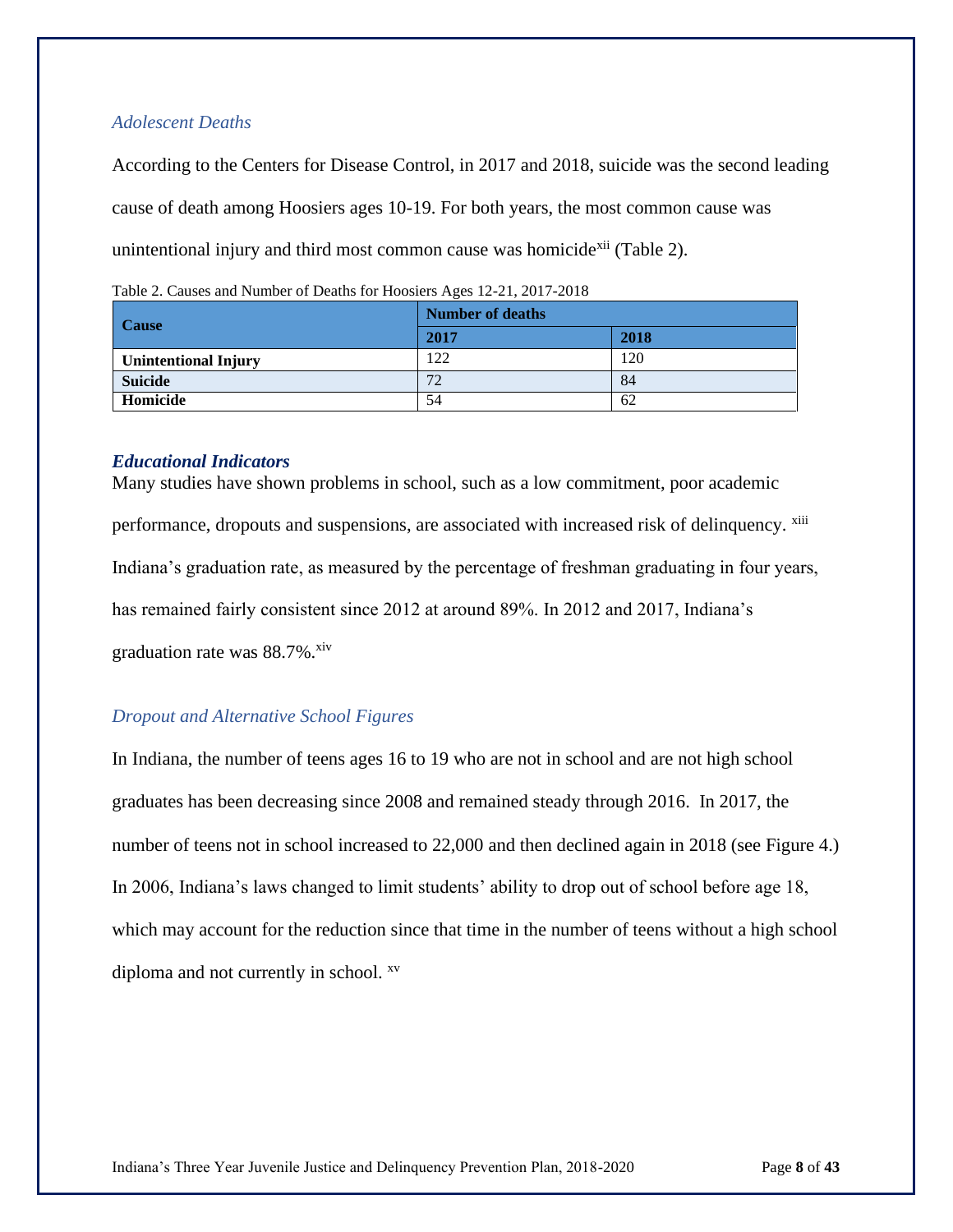

Figure 4. Number of Indiana Teens Ages 16 to 19 Not in School and No Diploma Source: Indiana Youth Institute Kids Count Database

#### *Suspensions and Expulsions*

The number of in-school and out-of-school suspensions declined since 2011. The number of

expulsions have also been steadily decreasing since 2004.



Figure 5. Number of In-School Suspensions and Out-of-School Suspensions in Indiana Public Schools, 2003-2013

Source: Indiana Department of Education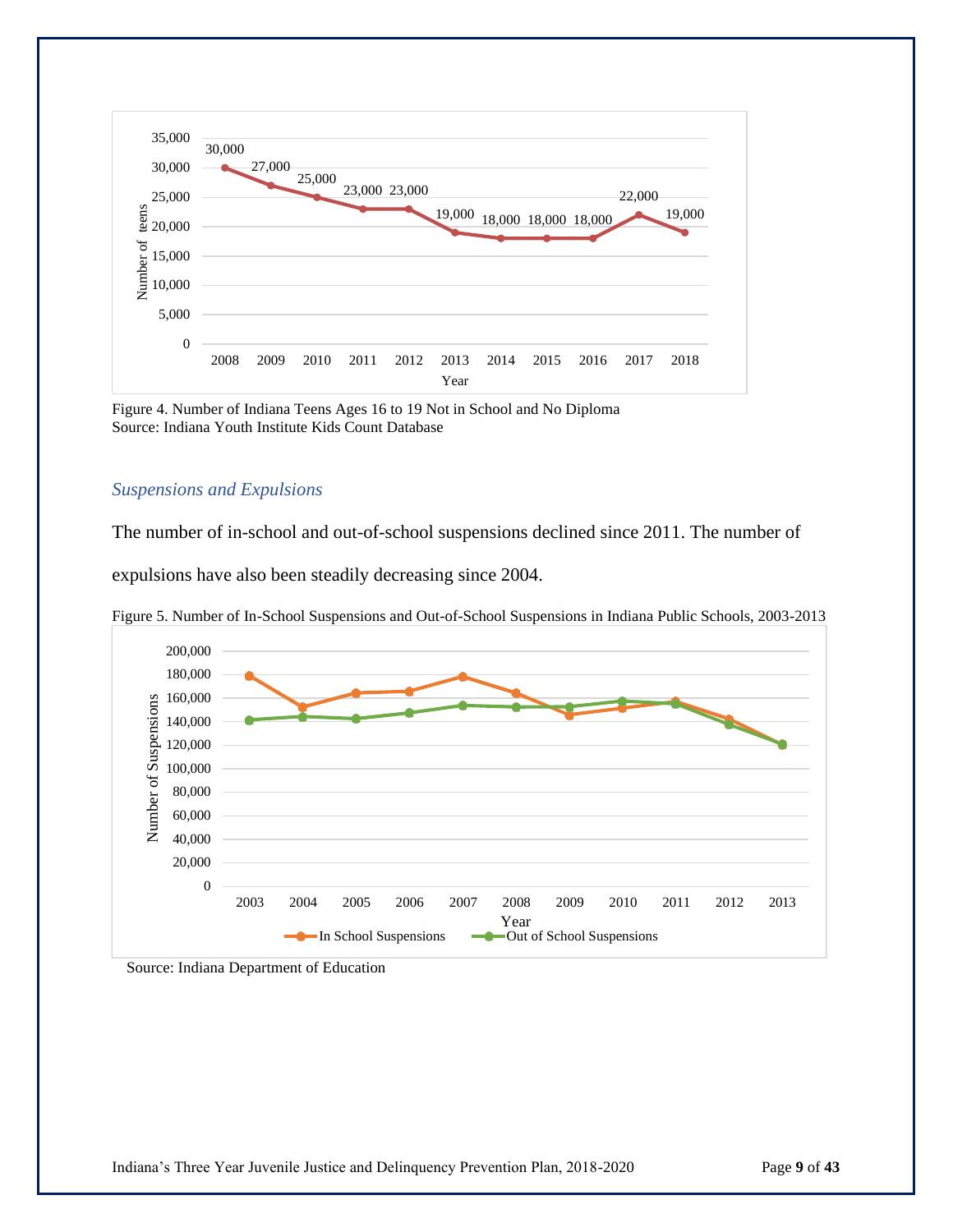



Source: Indiana Youth Institute Kids Count Database

## *Bullying*

Indiana Code 20-34-6-1 requires each school to report the number of bullying incidents involving a student. The Indiana Department of Education collects the data and submits an annual report on bullying. For the 2018-2019 school year, a total of 5,257 bullying incidents were reported. This was a 6.6% decrease from the previous year and a 29.4% decrease from 2015. The figure below shows bullying incidents reported to the Indiana Department of Education for 2015-2019 (see Figure 5).  $xvi$ 



**43**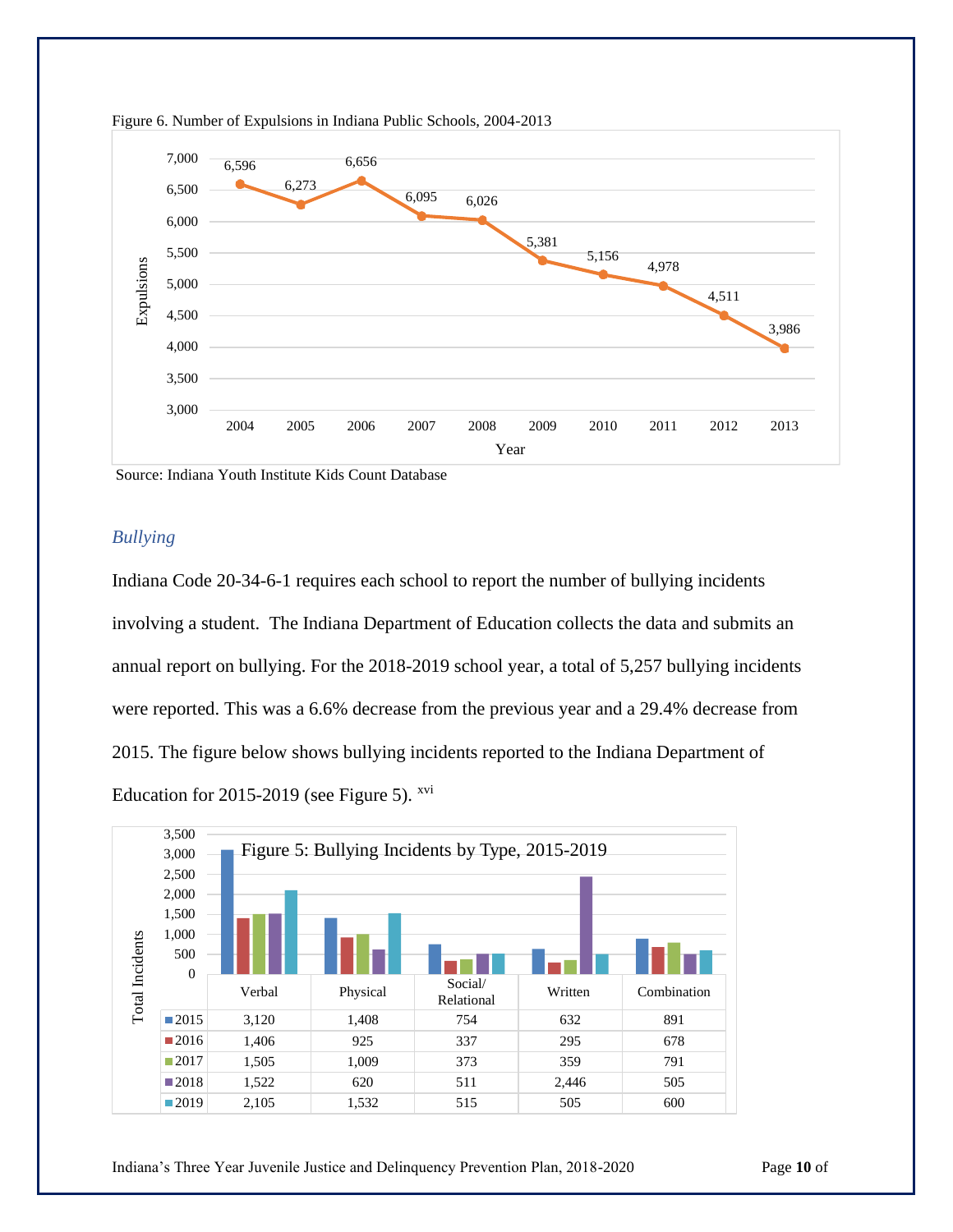## **JUVENILE OFFENSES**

Indiana Office of Court Technology provides juvenile offense data. Participating agencies submit data through the Indiana Court Information Technology Extranet (INcite) system. In total, 91 out of 92 Indiana counties reported data into INcite for 2017. Previously, only about half of the counties reported data into INcite. Therefore, data for 2017 implies juvenile crimes have increased, but due to incomplete data from past years, that determination cannot be made with certainty.

In 2017, a total of 24,192 juvenile offenses were reported. This number includes status offenses, delinquency offenses, warrants and violations. In many cases, one individual was charged with multiple offenses. The number of unique juveniles involved in the system is not tracked at this time. This issue will be explored as part of the system improvement effort described later in the plan. Over the past three years, 13 - 16 year olds made up the majority of the juvenile offenses, followed by 17 year olds and then 10-12 year olds (Table 3).

| Age          | 2015   | 2016   | 2017   |
|--------------|--------|--------|--------|
| Under 10     | 335    | 333    | 403    |
| $10-12$      | 1,512  | 1,525  | 1,900  |
| $13-16$      | 14,531 | 14,237 | 15,517 |
| 17           | 5,471  | 5,695  | 6,049  |
| $18+$        | 321    | 262    | 285    |
| Unknown      | 12     | 47     | 38     |
| <b>TOTAL</b> | 22,182 | 22,099 | 24,192 |

| Table 3: Juvenile Offenses by Age |  |  |
|-----------------------------------|--|--|
|-----------------------------------|--|--|

Males made up roughly 66% of all juvenile offenders in 2017, although the ratio of male to female offenders has remained constant. The total number of female offenders increased; however, proportionally, the percentage of female offenders decreased by 0.4%.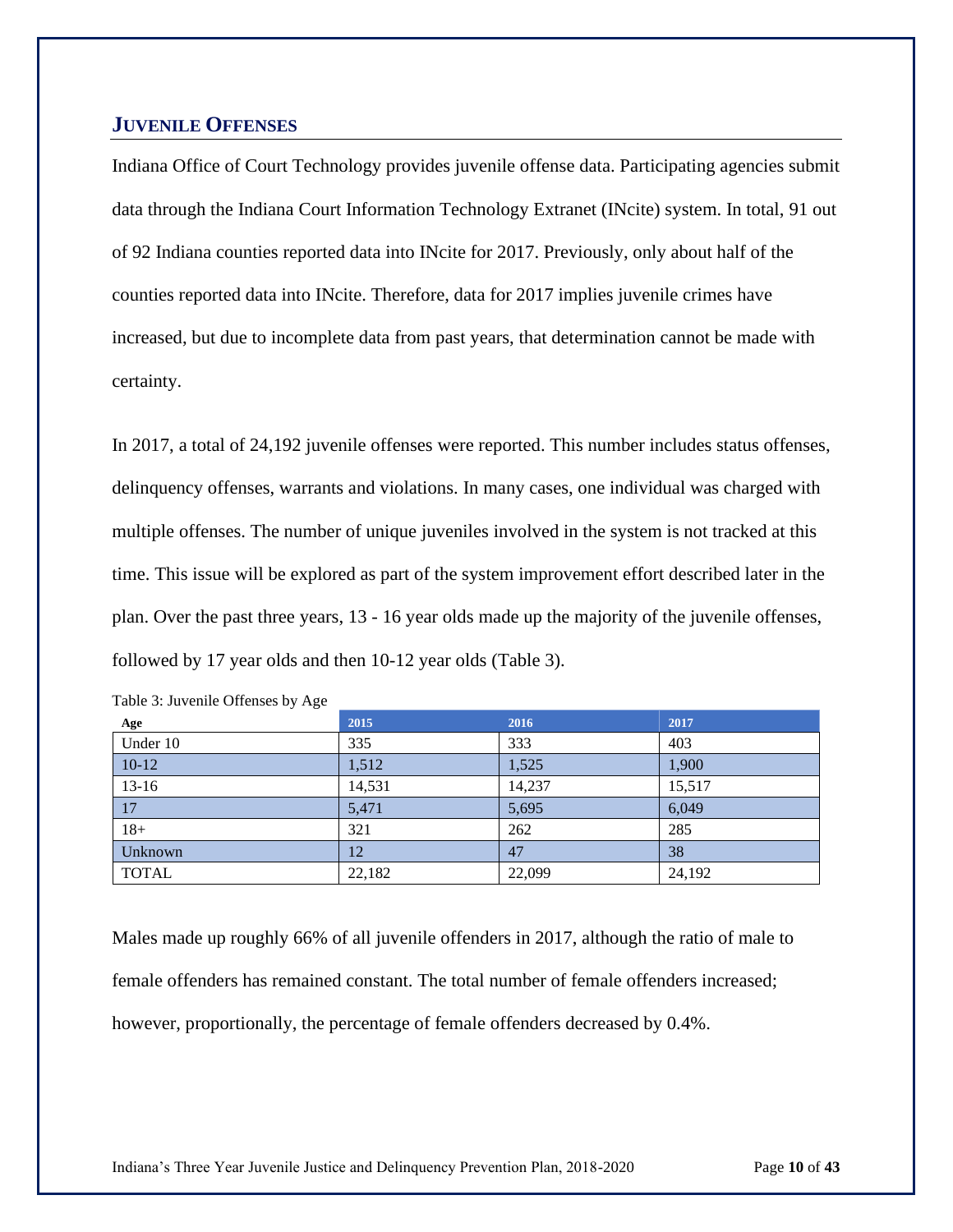| Gender       | 2015   | <b>Percent</b> | 2016   | <b>Percent</b> | 2017   | Percent    |
|--------------|--------|----------------|--------|----------------|--------|------------|
| Male         | 14.710 | 66.3           | 14.398 | 65.2           | 16,021 | 66.2       |
| Female       | 7,410  | 33.4           | 7,567  | 34.2           | 8,167  | 33.8       |
| Unknown      | 62     | 0.3            | 134    | 0.6            |        | 0.0        |
| <b>TOTAL</b> | 22,182 | 100            | 22,099 | 100            | 24,192 | <b>100</b> |

Table 4: Juvenile Offenses by Gender

## *Offenses by Category*

Offenses were categorized into 9 categories:

- 1. Person (i.e. Battery, Rape, Robbery);
- 2. Property (i.e. Burglary, Theft, Vandalism);
- 3. Drug/Liquor (i.e. Under Age Consumption, Possession);
- 4. Driving Under the Influence;
- 5. Weapons;
- 6. Society (i.e. Disorderly Conduct, Public Indecency, Gang Activity, etc.);
- 7. Status (i.e. truancy, runaway, curfew violation);
- 8. Technical/Administrative (warrants, violation of release);
- 9. Traffic (Reckless Driving, Speeding, Driving without a License, etc.)

Status offenses made up the highest portion of juvenile offenses, followed by property crimes and crimes against people during the reporting period. Most areas saw increases from 2015 to 2017. Liquor offenses saw the largest increase at 93% from 2015 to 2017. In addition, from 2015 to 2017, Drug offenses increased 61.3%, Traffic offenses by 43.9%, DUI offenses by 32.4%, Weapon offenses by 27.8%. A list for the top ten counties with the highest rate for each type of offense can be found in Appendix N.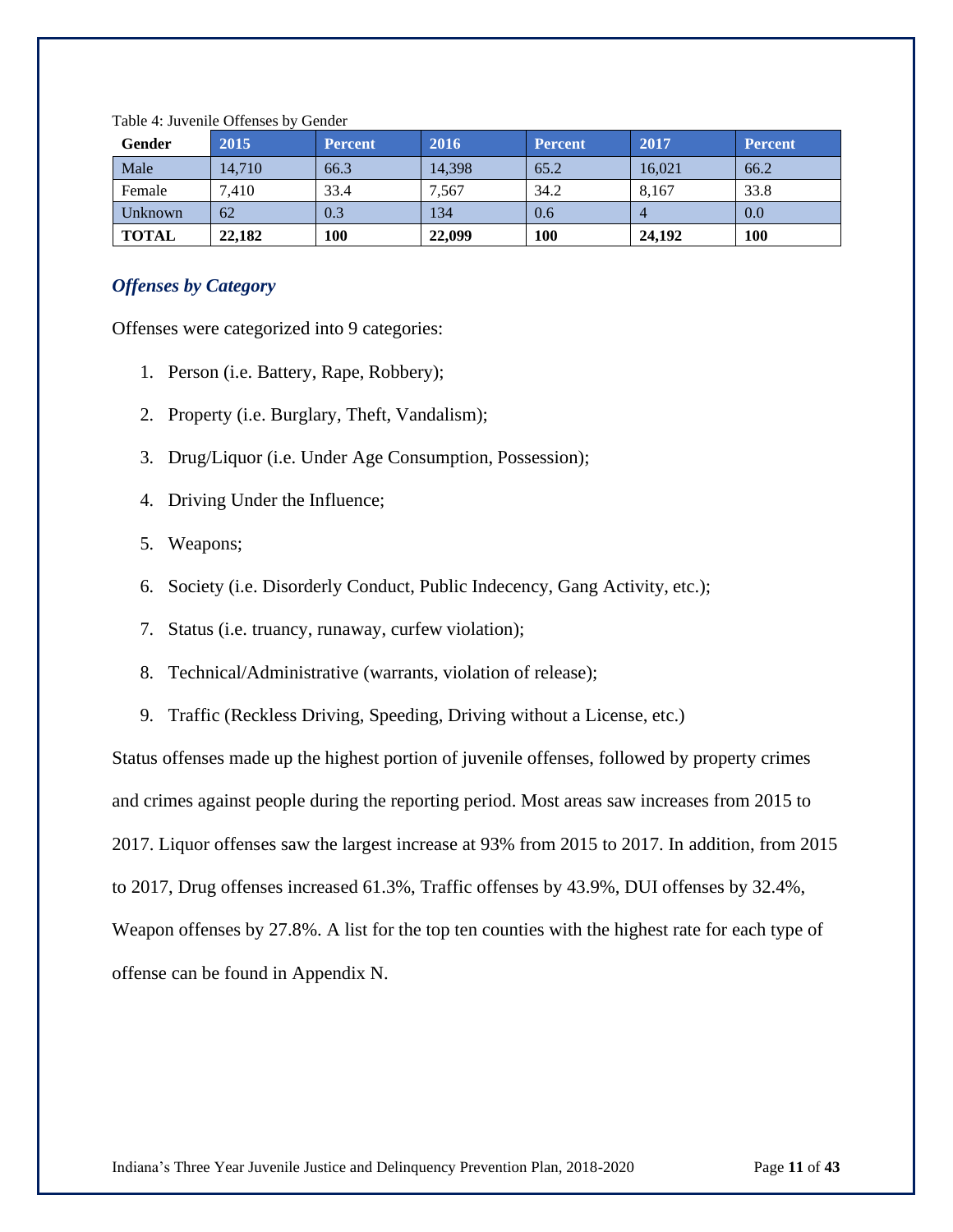## *Juveniles Referred to Probation and/or Juvenile Court*

In 2017, the majority of delinquent offenses (83.6%) and 16.4% of status offenses advanced to juvenile court (Table 5). The most common delinquent offense type advanced to court was Property (22.0%) followed closely by Person offenses (22.0%). The fewest number of known delinquent crimes advanced to court were for Driving Under the Influence (0.6%).

Table 5. Juvenile Court Referrals by Offense Type, 2017 Offense Type **Number Percent** Percent **Number Percent** Status 2,362 16.4% Delinquent Total 12,029 83.6% Techincal/Administrative 1,219 8.5% Driving Under the Influence 87 0.6%  $\text{Drug}$  11.4%  $Liquor$   $4.5\%$ **Person** 22.0% Property 23.8% 23.8% Society  $8.2\%$ Traffic  $362$  2.5% Weapon  $295$  2.0% Unknown 0.1% and 0.1% and 0.1% and 0.1% and 0.1% and 0.1% and 0.1% and 0.1% and 0.1% and 0.1% and 0.1% and 0.1% Total 14,391 100.0% and  $14,391$  100.0%

The majority of youth referred to juvenile court were male (70.6%; Table 6). This percentage increase to 73.8% for delinquent offenses. For status offenses, the proportion across gender equalized, with 54.1% being male.

| <b>Gender</b>  | <b>Delinquent</b> |                | <b>Status</b> |                | <b>Total</b> |
|----------------|-------------------|----------------|---------------|----------------|--------------|
|                | <b>Number</b>     | <b>Percent</b> | <b>Number</b> | <b>Percent</b> |              |
| Female         | 3,147             | 26.2%          | 1,083         | 45.9%          | 4,235        |
| <b>Male</b>    | 8,871             | 73.8%          | 1,278         | 54.1%          | 10,153       |
| <b>Unknown</b> |                   | $0.0\%$        |               | $0.0\%$        |              |
| <b>Total</b>   | 12,020            | 100.0%         | 2,362         | 100.0%         | 14,391       |

Table 6. Juvenile Court Referrals by Gender and Offense Type, 2017

The majority of youth were between 13 and 16 years old (65.2%) followed by 17 year olds

(26.5%). Compared to delinquent offenses, a higher proportion of youth ages 6-9, 10-12 and 13-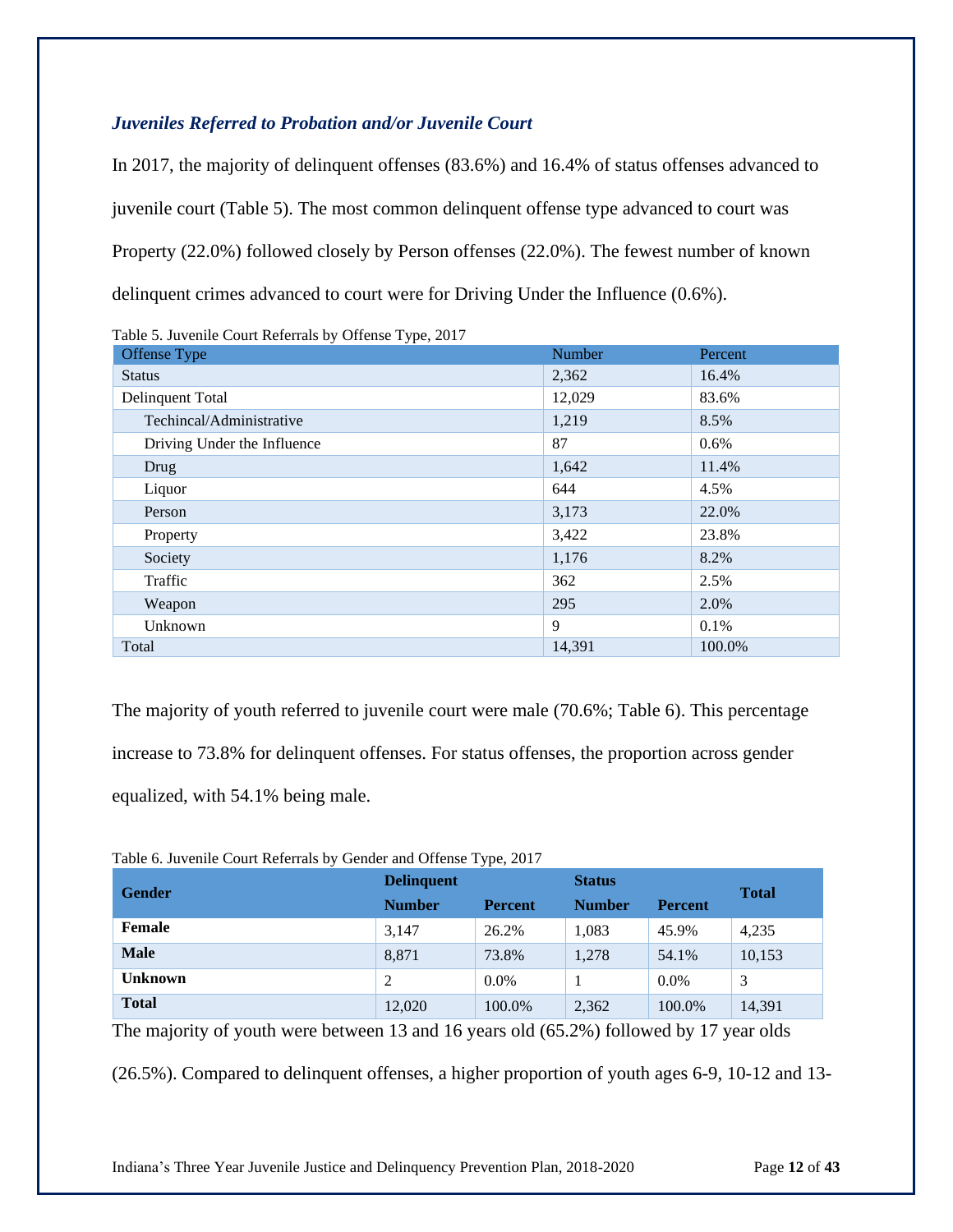16 were referred for status offenses (Table 7). Compared with 17-year-old delinquent offenders, a smaller proportion of 17 year olds were referred to juvenile court for status offenses. Nine juveniles were excluded because offense types were unknown.

| $\circ$             | <b>Delinquent</b> |                | <b>Status</b>  |                | <b>Total</b> |
|---------------------|-------------------|----------------|----------------|----------------|--------------|
| <b>Age Category</b> | <b>Number</b>     | <b>Percent</b> | <b>Number</b>  | <b>Percent</b> |              |
| $6-9$               | 52                | 0.4%           | 29             | 1.2%           | 81           |
| $10 - 12$           | 686               | 5.7%           | 196            | 8.3%           | 884          |
| $13 - 16$           | 7,673             | 63.8%          | 1,705          | 72.2%          | 9,383        |
| 17                  | 3,397             | 28.3%          | 418            | 17.7%          | 3,817        |
| $18+$               | 188               | 1.6%           | $\mathcal{I}$  | $0.3\%$        | 195          |
| <b>Unknown</b>      | 24                | $0.2\%$        | $\overline{7}$ | 0.3%           | 31           |
| <b>Total</b>        | 12,020            | 100.0%         | 2,362          | 100.0%         | 14,391       |

Table 7. Juvenile Court Referrals by Age Category and Offense Type, 2017

Appendix N provides all data broken down by county, age category, race/ethnicity, gender, and offense type. Indiana's two largest counties, Marion and Allen referred the most juveniles for delinquent offenses. Monroe County referred the most youth for status offenses.

## *Referrals to Probation by Delinquent and Status Offense*

In 2017, 3,591 juveniles were placed on probation. Of those, 91.8% were for delinquent offenses. The most common reason for probation were technical/administrative (25.6%), also referred to as technical offenses, and property offenses (21.7%). The least common offense referred to probation was Driving Under the Influence (0.8%).

| <b>Offense Type</b>         | <b>Number</b> | <b>Percent</b> |
|-----------------------------|---------------|----------------|
| <b>Status</b>               | 293           | 8.2%           |
| <b>Delinquent Total</b>     | 3,298         | 91.8%          |
| Technical/Administrative    | 921           | 25.6%          |
| Driving Under the Influence | 29            | 0.8%           |
| Drug                        | 338           | 9.4%           |
| Liquor                      | 114           | 3.2%           |
| Person                      | 715           | 19.9%          |
| Property                    | 779           | 21.7%          |
| Society                     | 237           | $6.6\%$        |

Table 8. Probation Referrals by Offense Type, 2017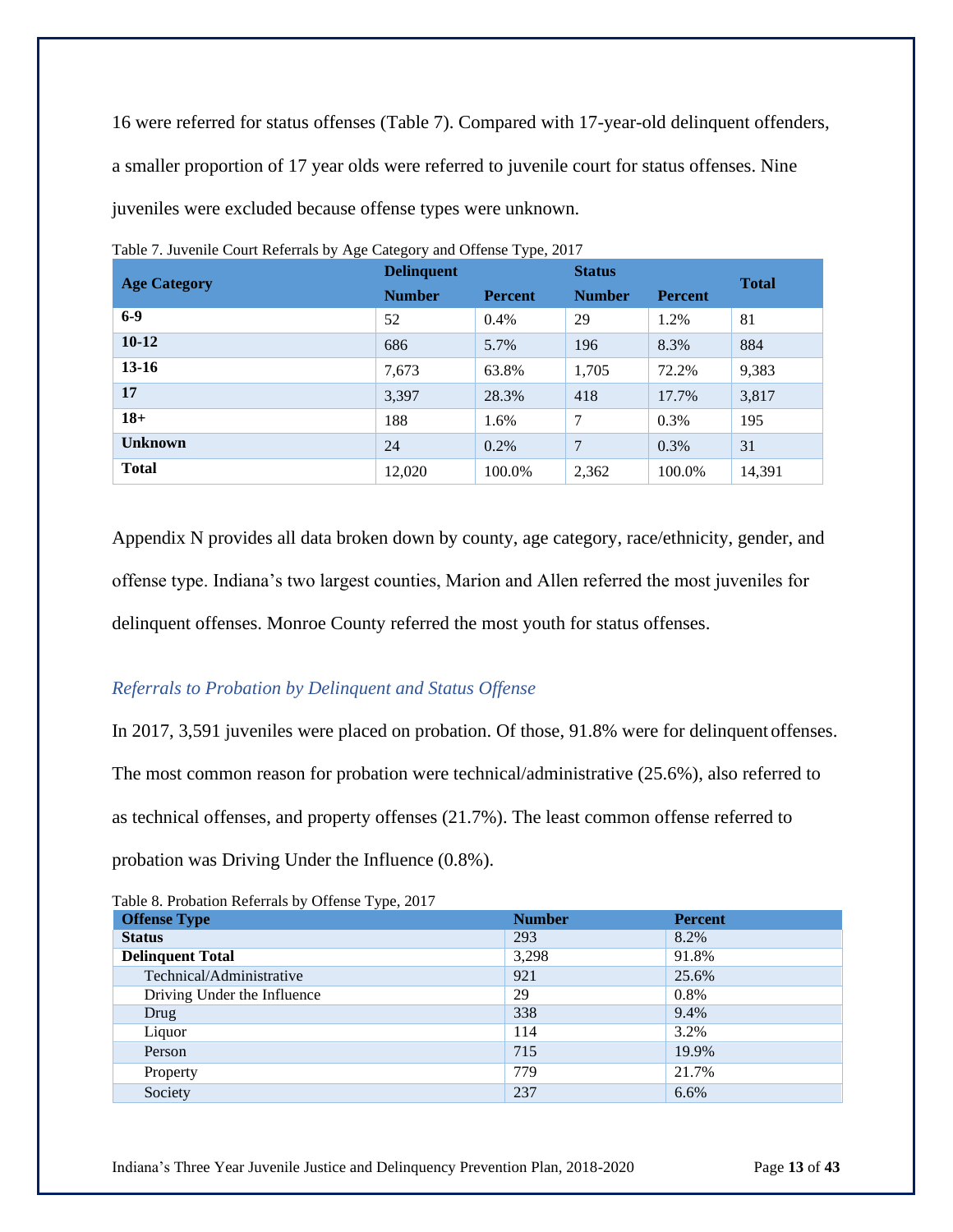| $T_{\rm raffic}$ | ΩT.                 | $7\%$<br>$\pm$ . |
|------------------|---------------------|------------------|
| Weapon           | 104                 | 2.9%             |
| <b>Total</b>     | 501<br><u>J.J.I</u> | $0.0\%$<br>. ററ  |

The majority of all youth referred to probation were male. Males represented 76.7% of

delinquent offense referrals and 59.4% of status offenses referrals.

| Table 9. Probation Referrals by Gender and Offense Type, 2017 |                   |                |               |                |              |  |
|---------------------------------------------------------------|-------------------|----------------|---------------|----------------|--------------|--|
|                                                               | <b>Delinquent</b> |                | <b>Status</b> |                |              |  |
| <b>Gender</b>                                                 | <b>Number</b>     | <b>Percent</b> | <b>Number</b> | <b>Percent</b> | <b>Total</b> |  |
| Female                                                        | 768               | 23.3%          | 119           | 40.6%          | 887          |  |
| <b>Male</b>                                                   | 2,530             | 76.7%          | 174           | 59.4%          | 2,704        |  |
| <b>Total</b>                                                  | 3.298             | 100.0%         | 293           | 100.0%         | 3.591        |  |

The 13 to 16 age group received the majority of probation referrals (70.7%) followed by 17 year olds (23.4%). There were no youth for status offenses in the 6-9 or 18+ age categories (Table 10). Compared to delinquent offenses, a higher proportion of youth in the 10-12 and 13-16 age categories were referred to probation for status offenses. A lower proportion of 17 year oldswere referred for status offenses than for delinquent offenses.

| <b>Age Category</b> | <b>Delinquent</b> |                | <b>Status</b> |                | <b>Total</b> |
|---------------------|-------------------|----------------|---------------|----------------|--------------|
|                     | <b>Number</b>     | <b>Percent</b> | <b>Number</b> | <b>Percent</b> |              |
| $6-9$               |                   | $0.0\%$        | ---           | $- - -$        |              |
| $10-12$             | 130               | 3.9%           | 21            | 7.2%           | 151          |
| $13-16$             | 2,310             | 70.0%          | 228           | 77.8%          | 2,538        |
| 17                  | 795               | 24.1%          | 44            | 15.0%          | 839          |
| $18+$               | 60                | 1.8%           | ---           |                | 60           |
| Unknown             | 2                 | $0.1\%$        | $- - -$       | $- - -$        | 2            |
| <b>Total</b>        | 3,298             | 100.0%         | 293           | 100.0%         | 3,591        |

Table 10. Probation Referrals by Age Category and Offense Type, 2017

Allen County referred the largest percentage of youth (18.1%) to probation for delinquent, followed by St. Joseph County (13.4%). For status offenses, LaPorte County referred 19.1% and Vanderburgh County referred 13.7% of all youth to probation for status offenses. Appendix N provides a breakdown of all probation referrals by county, age category, race/ethnicity, gender, and offense type.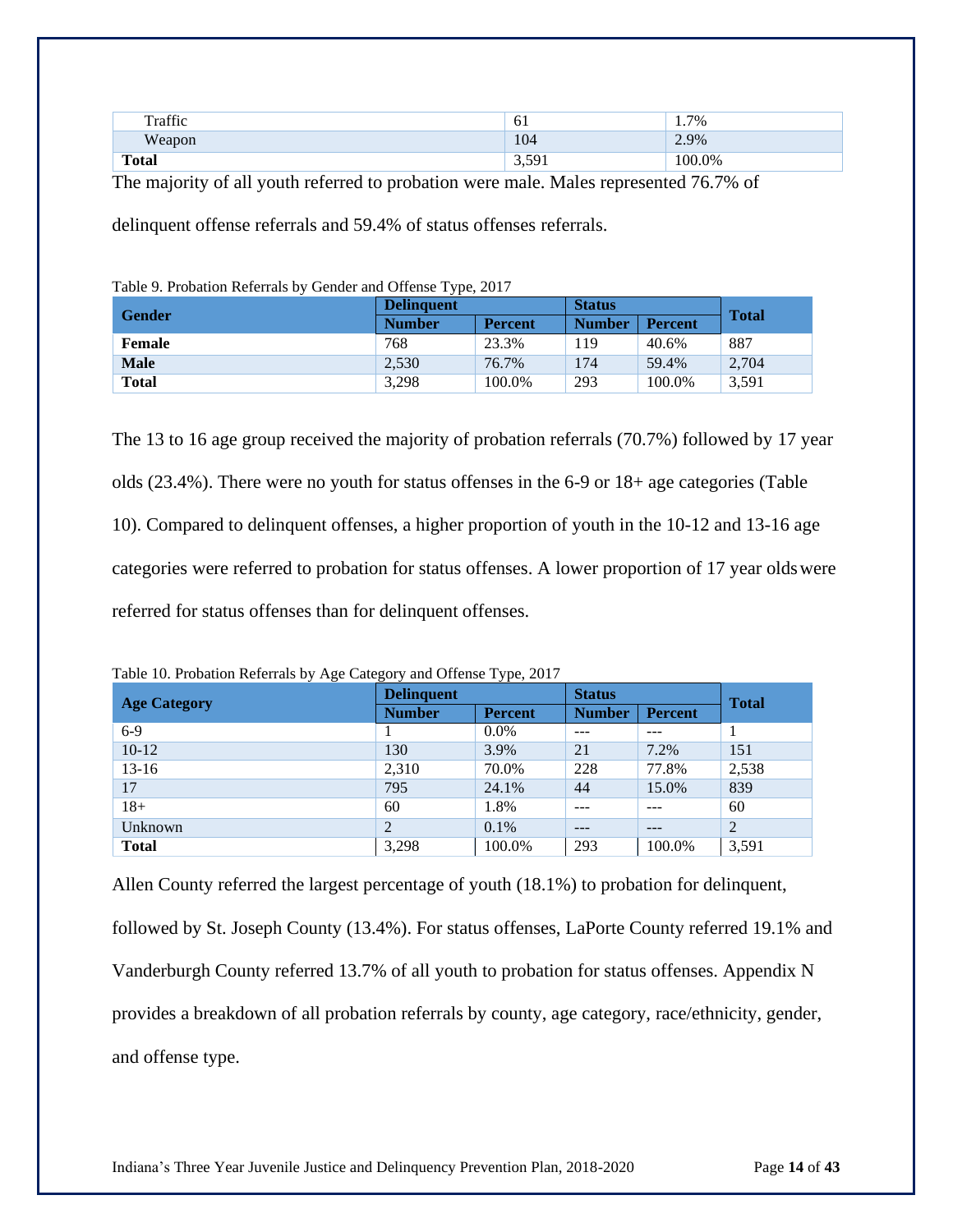## *Formal Cases Handling*

Only 2017 data is reviewed in this section due to a change in the data system field names. In total, 59.5% of juvenile offenses reported had a formal petition filed in court. The most common disposition method was a petition for delinquent finding, followed by detention and then probation.

Table 11: Juvenile Cases Formally Handled by Disposition Type, 2017

| <b>Disposition Type</b> | <b>Number</b> | <b>Percent</b> |
|-------------------------|---------------|----------------|
| Detention               | 4,061         | 28.2           |
| Petition                | 8,191         | 56.9           |
| Delinquent              | 3,610         | 25.1           |
| Probation               | 3,438         | 23.9           |
| Secured                 | 347           | 2.4            |
| Waived                  | 53            | 0.4            |
| Direct File             | 145           |                |

Table 12: Juvenile Cases Formally Handled by Gender and Disposition Type, 2017

| Gender      | Detention | <b>Petition</b> | <b>Delinquent</b> | <b>Probation</b> | <b>Secured</b> | <b>Waived</b> | <b>Direct File</b> |
|-------------|-----------|-----------------|-------------------|------------------|----------------|---------------|--------------------|
| Male        | 3.172     | 6.004           | 2.666             | 2.599            | 287            | 46            | 134                |
| Female      | 889       | 2187            | 944               | 839              | 60             |               |                    |
| Grand Total | 4.061     | 8.191           | 3.610             | 3.438            | 347            | 53            | 145                |

## *Informal Cases Handling*

A total of 9,801 juvenile cases were handled informally or diverted from juvenile court. Detention was the most common disposition type (18%), followed by a delinquency petition (8%). INcite does not require reporting of the following: no action taken; warn and release; informal adjustment; referrals to programs and/or services; and transfer to another county. Thus, several thousand cases do not have a reported disposition method. Expansion of disposition reporting will be explored as part of the system improvement effort described later in the plan.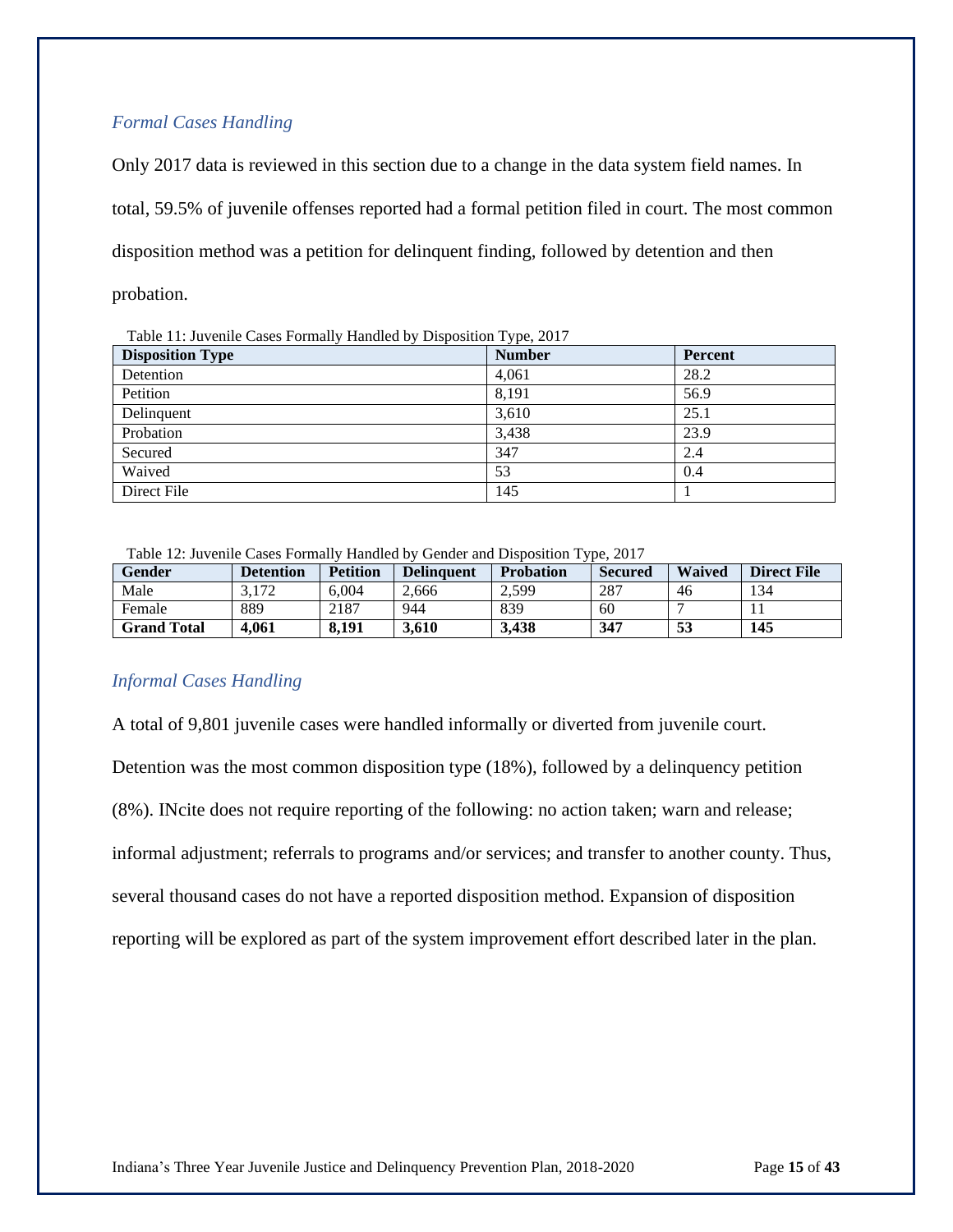| <b>Disposition Type</b> | <b>Number</b> | <b>Percent</b> |
|-------------------------|---------------|----------------|
| Detention               | 1,767         | 18             |
| Petition                | 768           | 7.8            |
| Delinquent              | 175           | 1.8            |
| Probation               | 153           | 1.6            |
| Secured                 | 10            | 0.1            |
| Waived                  | $\left($      | 0.0            |
| Direct File             |               | $- -$          |

Table 13: Juvenile Cases Informally Handled by Disposition Type, 2017

Table 14: Juvenile Cases Informally Handled by Gender and Disposition Type, 2017

| <b>Gender</b>      | <b>Detention</b> | <b>Petition</b> | <b>Delinquent</b> | <b>Probation</b> | <b>Secured</b> | <b>Waived</b> | <b>Direct</b><br><b>File</b> |
|--------------------|------------------|-----------------|-------------------|------------------|----------------|---------------|------------------------------|
| Male               | 1.159            | 503             | 123               | 105              |                |               |                              |
| Female             | 608              | 265             | 52                | 48               |                |               |                              |
| Unknown            |                  |                 |                   |                  | O              |               | v                            |
| <b>Grand Total</b> | 1,768            | 768             | 175               | 153              | 10             |               |                              |

## *Juveniles in Adult Court*

In 2017, 53 cases were waived to adult court and 145 cases directly filed in adult court. Overall, the number of waivers to adult court decreased 42% from 2016 to 2017. However, armed robbery/robbery and weapon offenses have increased over the three-year period as a percentage of all waivers. Weapon offenses accounted for 6% of all waivers in 2015. This number doubled by 2017, with weapons charges accounting for 12% of all waivers.

Table 15: Number of Waivers to Adult Court by Offense Type 2015-2017

|                                      | 2015         |         | 2016         |         | 2017         |         |
|--------------------------------------|--------------|---------|--------------|---------|--------------|---------|
| <b>Offense Type</b>                  | <b>Total</b> | % Total | <b>Total</b> | % Total | <b>Total</b> | % Total |
| Armed Robbery/Robbery                | 139          | 42.2    | 146          | 43.6    | 92           | 47.2    |
| <b>Burglary</b>                      | 32           | 9.7     | 39           | 11.6    | 16           | 8.2     |
| Weapon                               | 20           | 6.1     | 24           | 7.2     | 24           | 12.3    |
| Drug                                 | 19           | 5.8     | 15           | 4.5     | 10           | 5.1     |
| Murder/Manslaughter/Attempted Murder | 17           | 5.2     | 9            | 2.7     | 9            | 4.6     |
| Rape                                 | 12           | 3.6     | 8            | 2.4     |              | 3.6     |
| Other                                | 90           | 27.4    | 94           | 28.1    | 37           | 19.0    |
| Total                                | 329          | 100     | 335          | 100     | 195          | 100     |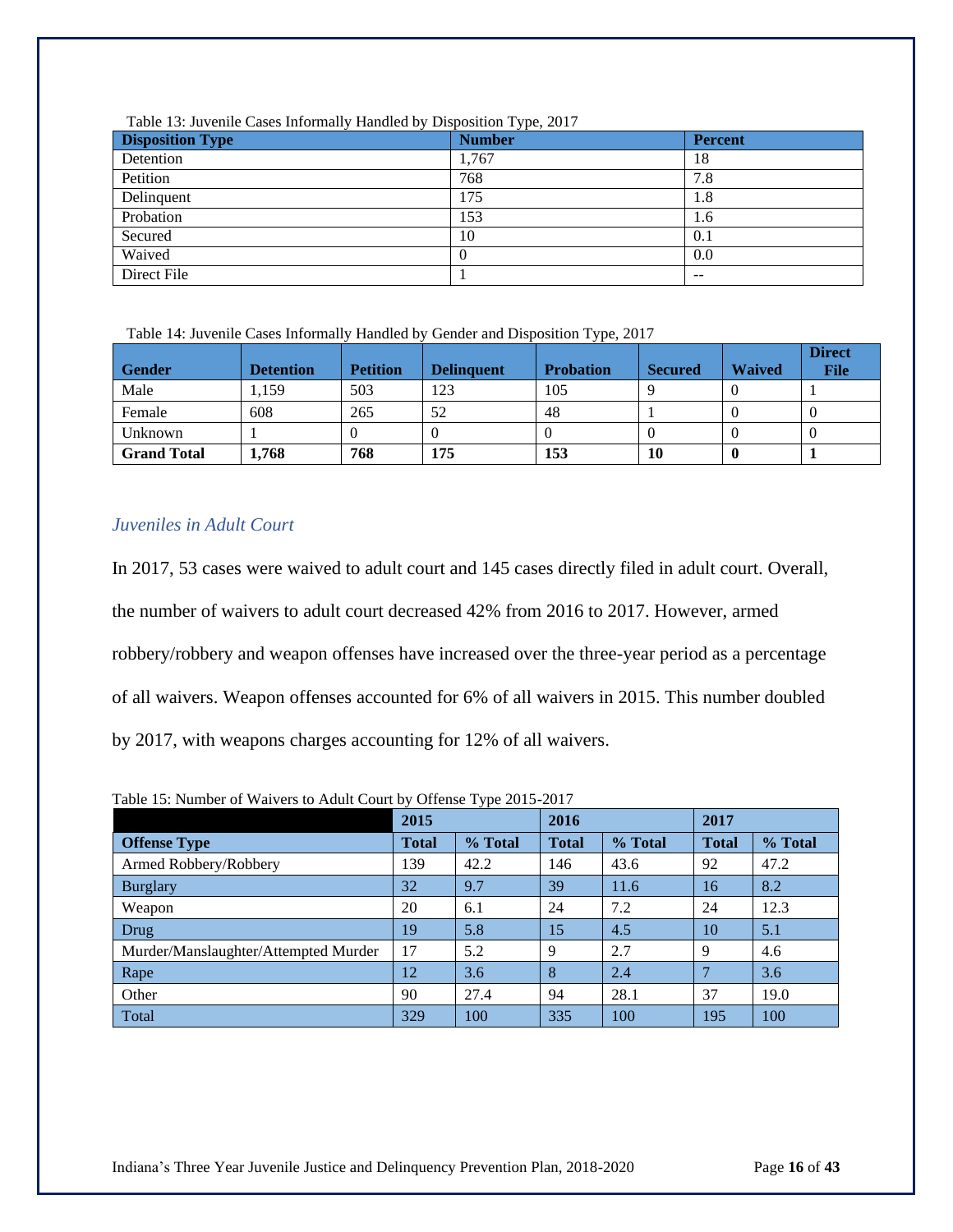## **DISPROPORTIONATE MINORITY CONTACT (DMC)**

As documented in the FY2018 Compliance report (see Appendix G), 96% of minority youth live in counties with DMC. At the state level, statistically significant DMC exists at every juvenile justice decision point for at least one of the racial/ethnic groups. African-American and Hispanic youth have the greatest likelihood of disproportionate contact. African-American youth face the greatest disparity and are over-represented at seven decision points. Other key findings on DMC include:

African-American youth are

- 3.5 times more likely to be referred to court;
- 3.1 times more likely to be placed in secure confinement; and,
- 3.1 times more likely to be waived to adult court.

Hispanic youth are

- 1.5 times as likely to be referred to juvenile court;
- 1.7 times as like to be placed in secure confinement; and,
- 2.8 times as likely to be waived to adult court.

## **HIGH RISK BEHAVIORS AND MENTAL HEALTH**

#### *Alcohol and Substance Use*

A commonly used resource to show prevalence of teen substance abuse are surveys. One available source is the Centers for Disease Control and Prevention's Youth Risk Behavior Surveillance Survey (YRBSS). The CDC conducts the YRBSS every two years by sampling students in grades  $9<sup>th</sup> - 12<sup>th</sup>$ . Every state participates and both public and private schools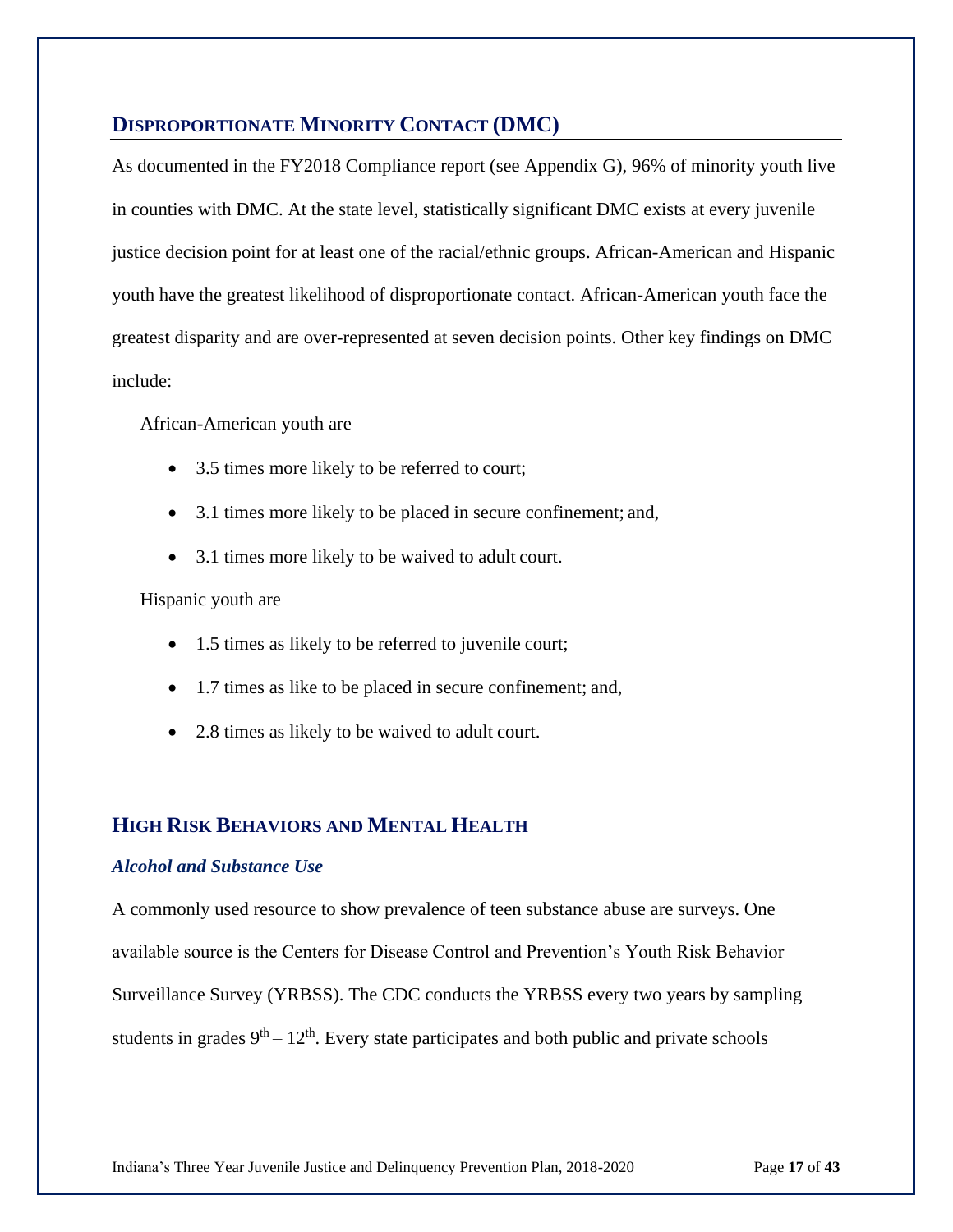administer the survey. Students are questioned about various health-risk behaviors, including alcohol and drug use.

Data obtained from YRBSS shows that Indiana's youth substance abuse averages are the same as the national averages<sup>xvi</sup> (See Table 23). However, Indiana's youth heroin use and over-thecounter drug use is becoming more prevalent. The Indiana youth heroin use (2.4%) is reported as being slightly higher than the national average (2.1%). Indiana also has a slightly higher percentage (2.2%) of "ever injected any illegal drug" than the national average (1.8%). This is not significantly different from the national average, but these percentages do suggest that there is a potential for an increase in heroin abuse and injecting illegal drugs. More details on Indiana's youth heroin use is discussed in more detail later in this section.

Table 16. Indiana's Percentage of Youth Respondents to YRBSS, 2015

| <b>Survey Item</b>                                                                                                                             | <b>Percent</b> |
|------------------------------------------------------------------------------------------------------------------------------------------------|----------------|
| Were offered, sold, or given an illegal drug on school property (during the 12 months before the<br>survey)                                    | 22.5           |
| <b>ALCOHOL</b>                                                                                                                                 |                |
| Ever drank alcohol                                                                                                                             | 62.3           |
| Drank alcohol before age 13 years (other than a few sips)                                                                                      | 15.4           |
| Currently drank alcohol (used during the 30 days before the survey)                                                                            | 30.5           |
| Drank five or more drinks of alcohol in a row (used during the 30 days before the survey)                                                      | 17.4           |
| Reported that the largest number of drinks they had in a row was 10 or more (within a couple of<br>hours during the 30 days before the survey) | 4.3            |
| <b>MARIJUANA</b>                                                                                                                               |                |
| Ever used marijuana                                                                                                                            | 35.1           |
| Tried marijuana before age 13 years                                                                                                            | 6.2            |
| Currently used marijuana (used during the 30 days before the survey)                                                                           | 16.4           |
| <b>OTHER DRUGS</b>                                                                                                                             |                |
| Ever took prescription drugs without a doctor's prescription                                                                                   | 16.8           |
| Ever used synthetic marijuana                                                                                                                  | 10.8           |
| Ever used cocaine                                                                                                                              | 4.0            |
| Ever used ecstasy                                                                                                                              | 5.0            |
| Ever used heroin                                                                                                                               | 2.4            |
| Ever used methamphetamines                                                                                                                     | 2.9            |
| Ever used inhalants                                                                                                                            | 7.4            |
| Ever injected any illegal drug                                                                                                                 | 2.2            |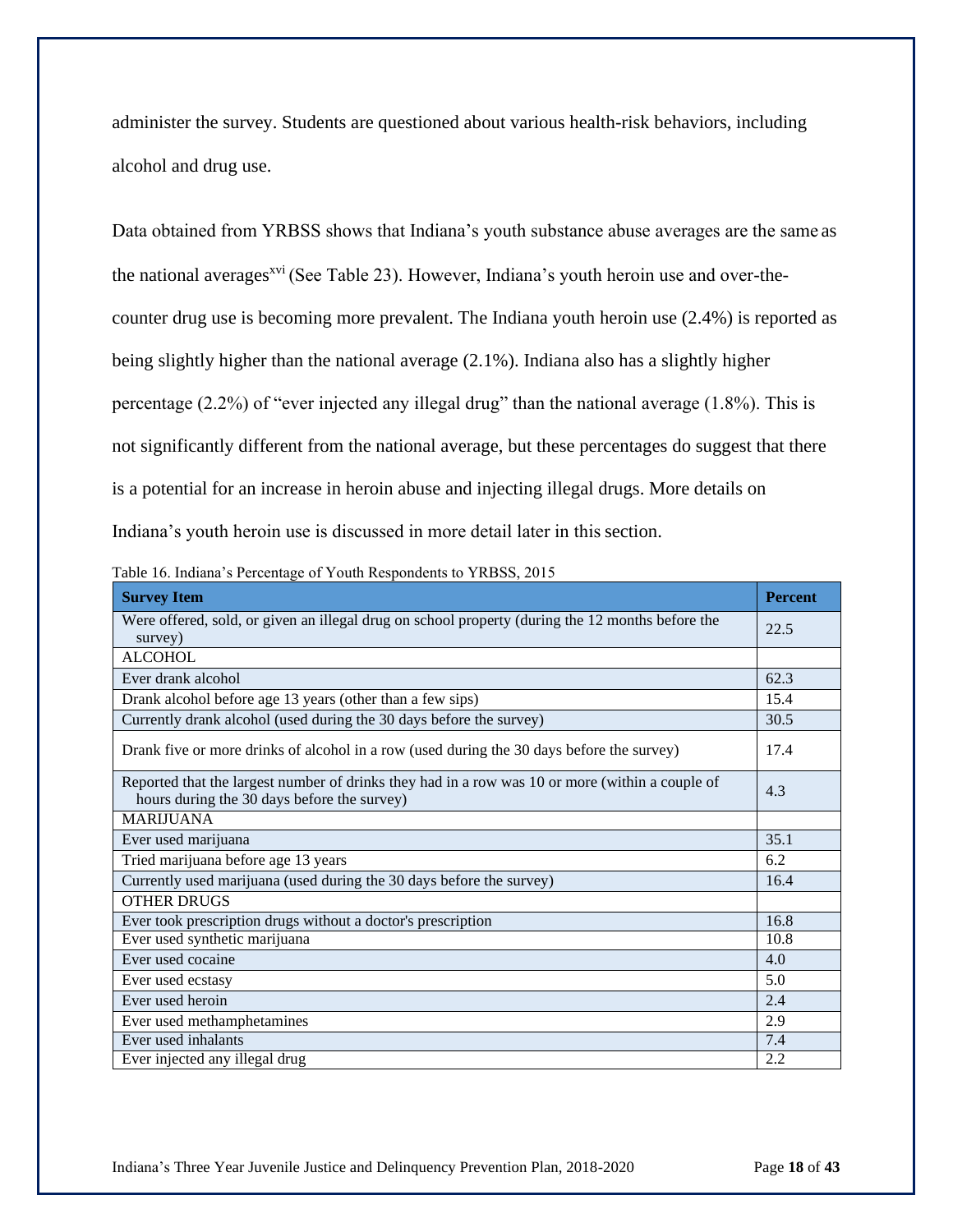## *Comparison by race and ethnicity*

There were no statistically significant differences observed among race and ethnic groups. Table 17 shows percentages higher than the total population in bold. The highest percentage for each question is starred. Individuals who identified as Latino/Hispanic demonstrated a higher percentage compared to the total for all but two survey questions below. Multiple Race had the next highest percentage of survey questions (12) with responses above the total population, followed by Black (9), and White (4). Students who identified as White demonstrated a higher percentage on alcohol-related questions only. Students who identified as Black, Latino/Hispanic, or Multiple Race demonstrated a higher percentage compared to the total population for "ever injecting any illegal drug."

|                                                                                                             |              | <b>Percent</b> |              |                 |                   |  |  |
|-------------------------------------------------------------------------------------------------------------|--------------|----------------|--------------|-----------------|-------------------|--|--|
| <b>2015 YRBSS Results</b>                                                                                   | <b>Total</b> | <b>White</b>   | <b>Black</b> | <b>Hispanic</b> | <b>Mult. Race</b> |  |  |
| Were offered, sold, or given an illegal drug on school<br>property (during the 12 months before the survey) | 22.5         | 20.2           | 31.1         | 28.2            | $34.3+$           |  |  |
| <b>ALCOHOL</b>                                                                                              |              |                |              |                 |                   |  |  |
| Ever drank alcohol                                                                                          | 62.3         | 63.6           | 54.6         | 62.4            | $68.6+$           |  |  |
| Drank alcohol before age 13 years (other than a few sips)                                                   | 15.4         | 13.1           | 18.7         | $25.2+$         | 16.8              |  |  |
| Currently drank alcohol                                                                                     | 30.5         | 31.3           | 23.3         | 33.8            | $35.1+$           |  |  |
| Drank five or more drinks of alcohol in a row                                                               | 17.4         | 18.7           | 9.9          | $19.2+$         | 17.7              |  |  |
| Reported that the largest number of drinks they had in a<br>row was 10 or more                              | 4.3          | 4.7            | 1.8          | 2.9             | $6.1+$            |  |  |
| <b>MARIJUANA</b>                                                                                            |              |                |              |                 |                   |  |  |
| Ever used marijuana                                                                                         | 35.1         | 32.7           | 43.3         | 45.8            | $49.6+$           |  |  |
| Tried marijuana before age 13 years                                                                         | 6.2          | 5.4            | 6.7          | 10.1            | $12.0*$           |  |  |
| Currently used marijuana                                                                                    | 16.4         | 14.9           | 23.2         | 18.1            | $23.4+$           |  |  |
| <b>OTHER DRUGS</b>                                                                                          |              |                |              |                 |                   |  |  |
| Ever used synthetic marijuana                                                                               | 10.8         | 10.3           | 10.0         | $14.9+$         | 13.9              |  |  |
| Ever used cocaine                                                                                           | 4.0          | 3.6            | 3.7          | $7.8+$          | 3.5               |  |  |
| Ever used ecstasy                                                                                           | 5.0          | 4.8            | 4.9          | $8.4+$          | 2.6               |  |  |
| Ever used heroin                                                                                            | 2.4          | 1.7            | 2.8          | $6.6+$          | 2.9               |  |  |
| Ever used methamphetamines                                                                                  | 2.9          | 2.4            | $3.7+$       | 3.2             | 2.8               |  |  |
| Ever took prescription drugs without a doctor's prescription                                                | 16.8         | 16.7           | 14.1         | $22.0+$         | 14.4              |  |  |
| Ever used inhalants                                                                                         | 7.4          | 6.7            | $12.1+$      | 6.7             | 5.2               |  |  |
| Ever injected any illegal drug                                                                              | 2.2          | 1.8            | 3.3          | 2.5             | $4.7+$            |  |  |

Table 17. Comparison of Substance Abuse Behaviors by Race for Indiana Youth, 2015

**Bold** indicates percentage is greater than total population (not statistically significant)

+ indicates largest percentage for respective survey question (not statistically significant)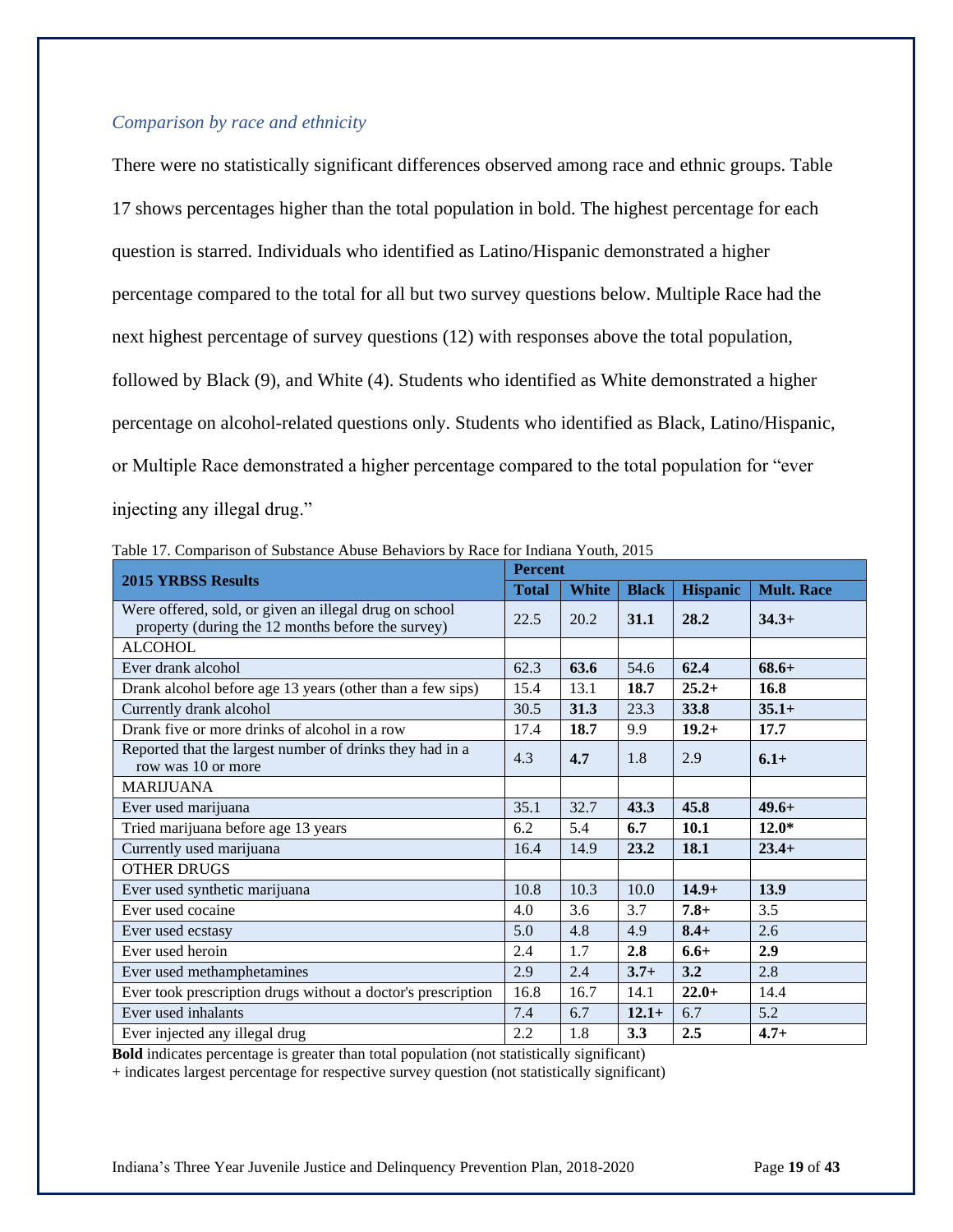## *Comparison by gender*

Males were more likely to report the following behaviors: drink alcohol before age 13, have 10

or more drinks in a row in one sitting, ever use cocaine, use methamphetamine, or inject any

illegal drug (Table 18). These results were statistically significant at 95% confidence level.

Females reported higher rates for being offered, sold, or given illegal drugs on school property

and having ever drank alcohol. However the gender difference was not statistically significant

for these two categories.

| <b>2015 YRBSS Results</b>                                                                                   | <b>Female</b> | <b>Male</b> |
|-------------------------------------------------------------------------------------------------------------|---------------|-------------|
| Were offered, sold, or given an illegal drug on school property (during the 12 months before<br>the survey) | 22.8          | 22.2        |
| <b>ALCOHOL</b>                                                                                              |               |             |
| Ever drank alcohol                                                                                          | 63.2          | 61.3        |
| Drank alcohol before age 13 years (for the first time other than a few sips)                                | 13.3          | $17.3*$     |
| Currently drank alcohol                                                                                     | 30.4          | 30.4        |
| Drank five or more drinks of alcohol in a row                                                               | 16.3          | 18.4        |
| Reported that the largest number of drinks they had in a row was 10 or more                                 | 1.7           | $6.7*$      |
| <b>MARIJUANA</b>                                                                                            |               |             |
| Ever used marijuana                                                                                         | 34.3          | 35.6        |
| Tried marijuana before age 13 years                                                                         | 5.2           | 6.9         |
| Currently used marijuana                                                                                    | 15.9          | 16.4        |
| <b>OTHER DRUGS</b>                                                                                          |               |             |
| Ever used synthetic marijuana                                                                               | 9.3           | 12.1        |
| Ever used cocaine                                                                                           | 2.7           | $5.2*$      |
| Ever used ecstasy                                                                                           | 3.3           | 6.4         |
| Ever used heroin                                                                                            | 1.4           | 3.2         |
| Ever used methamphetamines                                                                                  | 1.4           | $4.1*$      |
| Ever took prescription drugs without a doctor's prescription                                                | 15.7          | 17.7        |
| Ever used inhalants                                                                                         | 6.6           | 8.0         |
| Ever injected any illegal drug                                                                              | 0.7           | $3.5*$      |

Table 18. Comparison of Substance Abuse Behaviors by Gender for Indiana Youth, 2015

\*statistically significant at 95% confidence level

#### *Indiana Youth Survey*

Indiana Prevention Resource Center at Indiana University conducts the annual Indiana Youth

Survey and provides trend data regarding the use of and attitudes towards alcohol, drugs and

tobacco.<sup>xvii</sup> Results are presented as percentages in the annual report to ensure anonymity.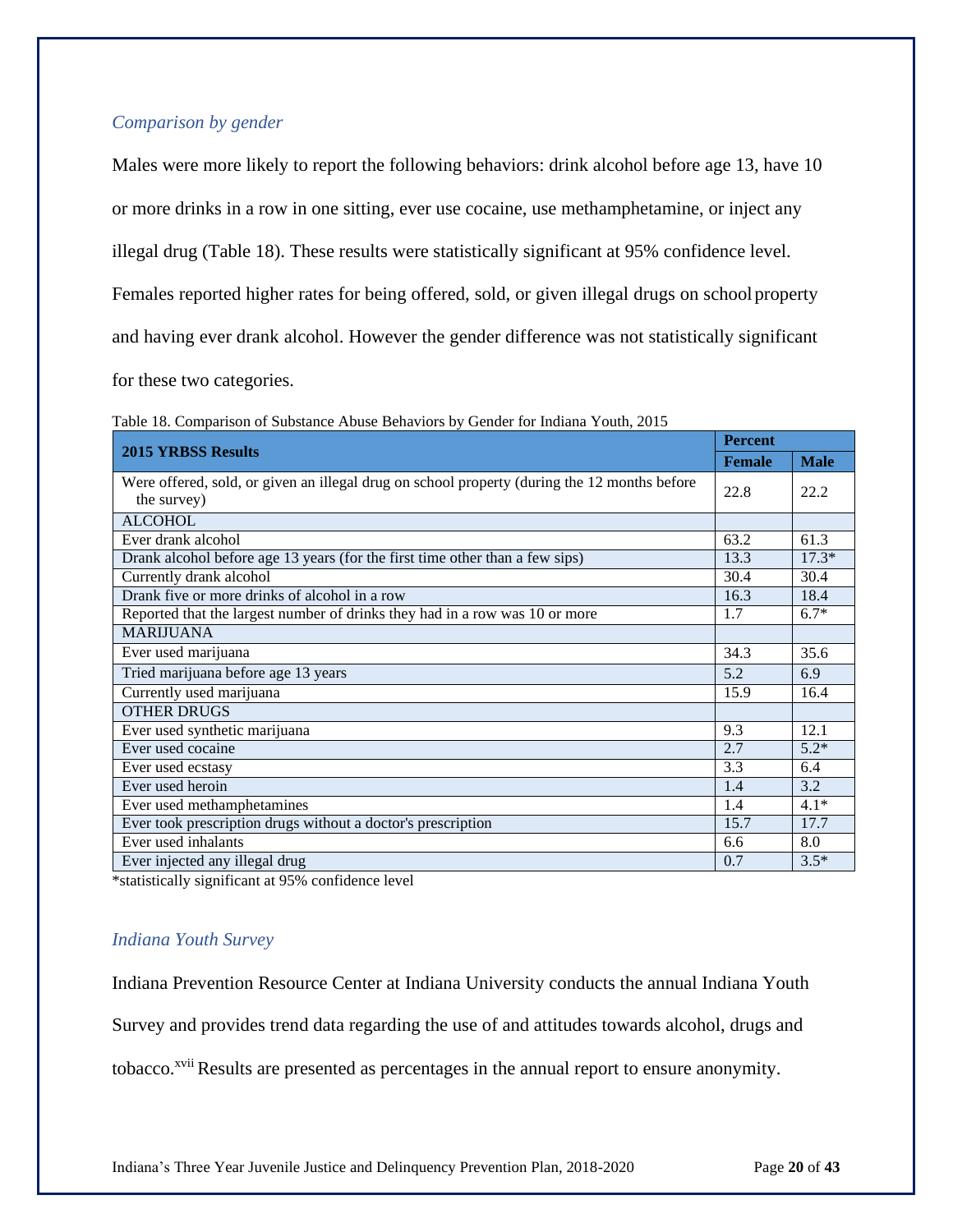Overall, use of many substances have decreased from 2015 to 2017, particularly among the higher grade levels. Some areas of concern include, past-month use of marijuana increased significantly among  $6<sup>th</sup>$  graders,  $6<sup>th</sup>$  graders also reported an increase in past-month misuse of prescription drugs. While the prevalence rates of past month use of over-the-counter drug abuse increased for students in the  $7<sup>th</sup>$  and  $8<sup>th</sup>$  grades.

## *Mean Age of First Use*

The survey documents the mean age of first use for 14 different substances for each grade level. With higher grade levels, the age of the student will increase as such the mean age of first use should also rise. In other words a 13-year old cannot report an age of 15 for first use of a substance. For this reason only  $12<sup>th</sup>$  grade data was analyzed in order to gain a better understanding of the average age of first use of various substances. Sample sizes vary by year.

The mean age of first use was the lowest for heroin (14.1), over-the-counter drugs (14.1) and inhalants (14.2). Students reported being younger when first using synthetic marijuana than when first using alcohol. The highest mean age of first use were for hallucinogens/ecstasy (16.0 years) and cocaine/crack (15.8 years).



Figure 8. Mean Age of First Use for 12<sup>th</sup> Grade, 2015-2017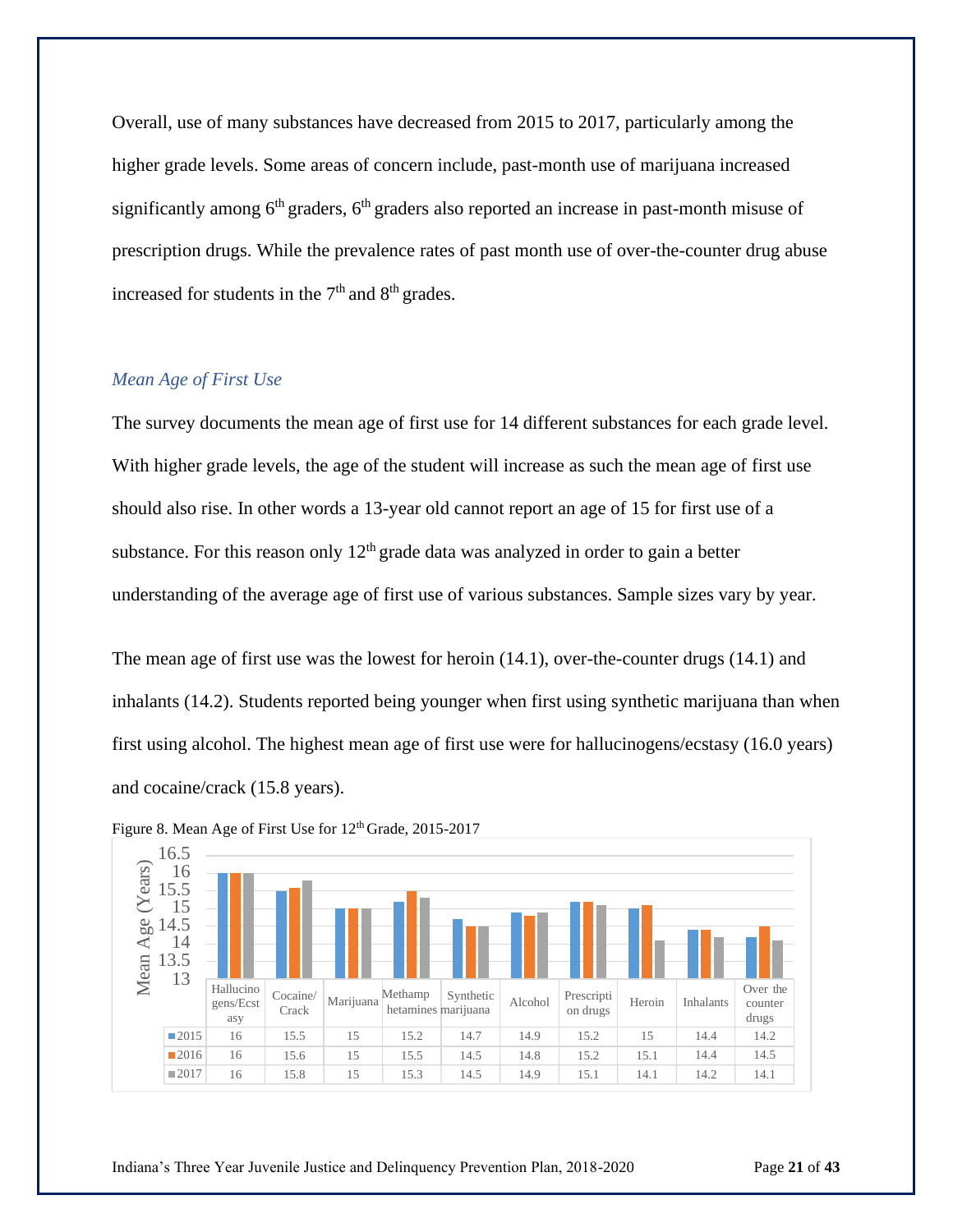#### *Substance Abuse Risk Factors*

The CRAFFT screening instrument may be used to identify adolescents who may be at risk for a substance abuse problem. The CRAFFT has six "yes" and "no" questions. A "yes" response to two or more questions is a positive screen, which would require a more thorough assessment. CRAFFT stands for Car, Relax, Alone, Forget, Friends, Trouble; these are the six key words associated with the screening questions. The six questions are:

- Have you ever ridden in a car driven by someone (including yourself) who was "high" or had been using alcohol or drugs?
- Do you ever use alcohol or drugs to relax, feel better about yourself or fit in?
- Do you ever use alcohol/drugs while you are by yourself, alone?
- Do you ever forget things you did while using alcohol or drugs?
- Do your family or friends ever tell you that you should cut down on your drinking or drug use?
- Have you gotten into trouble while you were using alcohol or drugs?

CRAFFT is included in the Indiana Youth Survey. The majority (more than 60%) of all students surveyed said 'no' to all six CRAFFT questions from 2015 to 2017. Almost 20% of all students surveyed answered 'yes' to 1 CRAFFT question. As age increases, there is a statistically significant increase in respondents saying yes to two or more risk factors. The prevalence of a score of two or more risk factors was significantly lower for Caucasian, African American, and Other students compared to Hispanic/Latino students. Female students are significantly more likely to score a two or greater on CRAFFT than male students.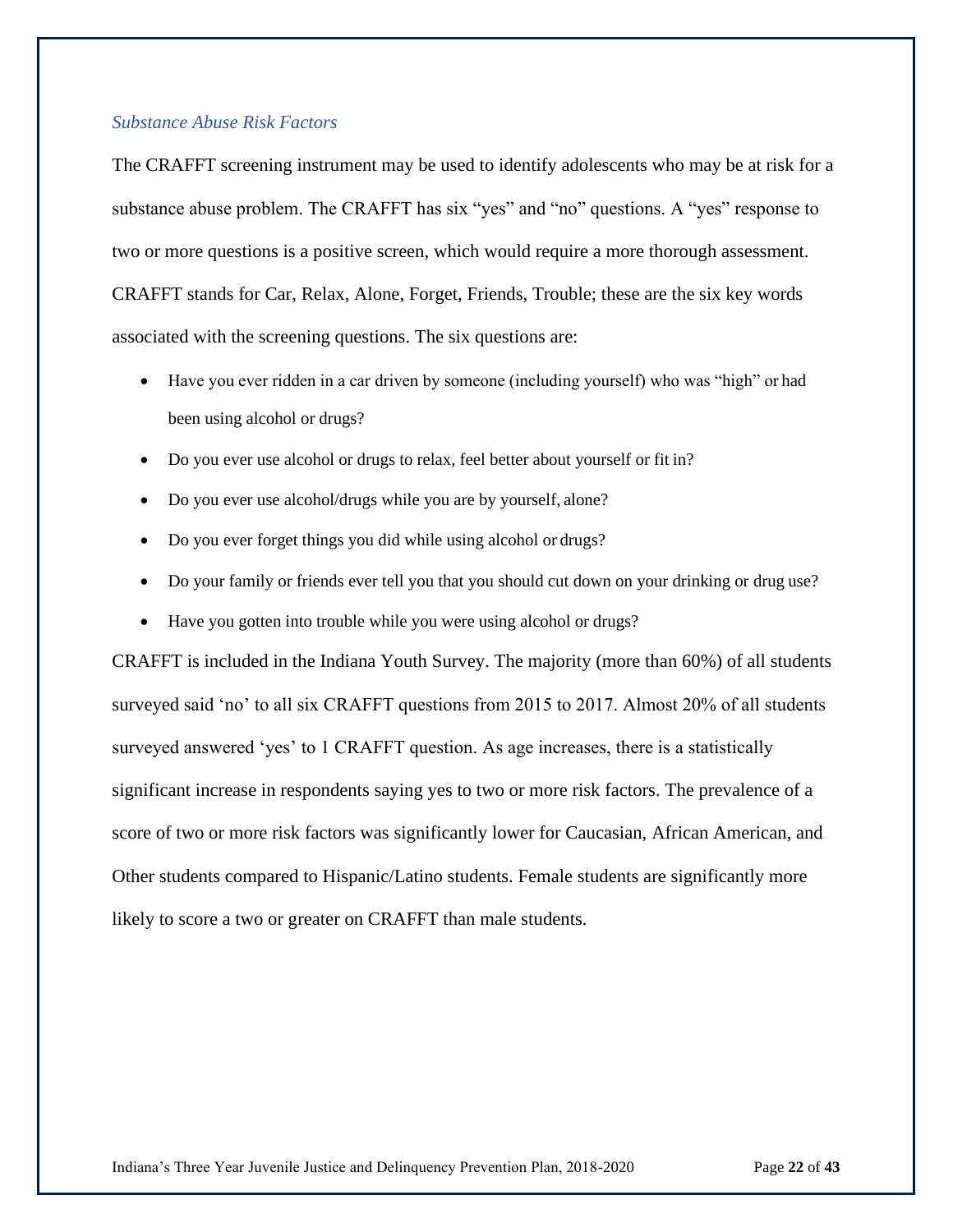#### *Mental Health of Justice Involved Youth*

ICJI analyzed The Massachusetts Youth Screening Instrument-Version 2 (MAYSI-2) data to understand mental health and substance abuse issues present among youth entering juvenile justice services and/or detention. For the complete methodology and analysis, see Appendix C. Younger youth demonstrated mental health issues requiring immediate follow up; as age of the juvenile increased, emergency and urgent mental health needs decreased. Youth ages 10-14, were most likely to require mental health follow up. Gender-wise, more females (30.5%) needed mental health follow up than males (14.2%). The Alcohol and Drug Use Subscale measures frequency and pervasiveness of substance use. The number of "yes" responses are measured. On average, youth in 2016-2017 answered yes to 1.5 questions. Figure 9 shows the average alcohol and drug use scores by race, age, and gender. Subscale scores are positively correlated with age and indicates that as age increases, potentially problematic alcohol and substance use increases. Females demonstrated higher average scores at younger ages, while males demonstrated higher average scores at older ages. White youth show higher average scores than their peers, with a few exceptions.





Indiana's Three Year Juvenile Justice and Delinquency Prevention Plan, 2018-2020 Page **23** of **43**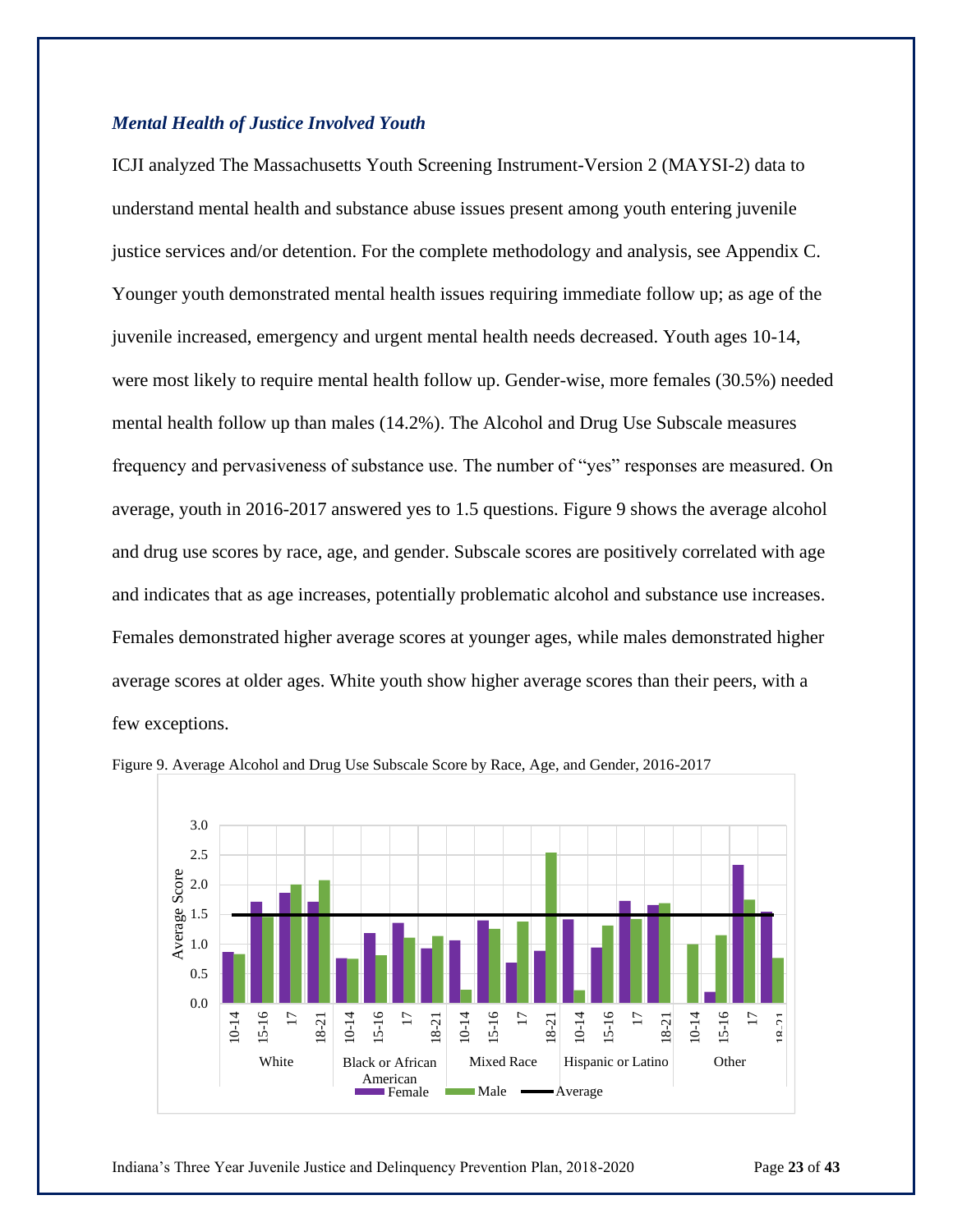# **JUVENILE JUSTICE GOALS ANDOBJECTIVES**

<span id="page-26-0"></span>ICJI used a 3-pronged approach to identify needs and determine the Three-Year Plan priorities. First, ICJI conducted an in-depth crime analysis, described above, to uncover trends and changes since the last planning period. Second, the SAG and local stakeholders provided field input on community needs and promising practices. SAG members held a special meeting to discuss and rank the Office of Juvenile Justice and Delinquency Prevention (OJJDP) program and population areas. The rank of each program/population area selected is included in implemntation section. Lastly, ICJI researched available federal, state and local youth program funding to identify under/unfunded program/population areas. Five priorities emerged from these efforts.

## **INDIANA'S JUVENILE JUSTICE PRIORITIES**

*Priority 1: Protect the legal rights of juveniles and ensure appropriate intervention in all cases, regardless of race, ethnicity, gender or geography.*

*Priority 2: Strengthen the juvenile justice system to improve the flow of information, data tracking and understanding of both the needs of youth and the system.*

*Priority 3: Support the safety and well-being of at-risk and justice-connected youth and mitigate risk factors, including mental illness, substance abuse and victimization.*

- *Priority 4: Improve service provision and outcomes for youth involved in both the child welfare and juvenile justice systems.*
- *Priority 5: Expand pathways to restorative justice and positive behavior support that allows youth to stay in their own homes, schools and communities.*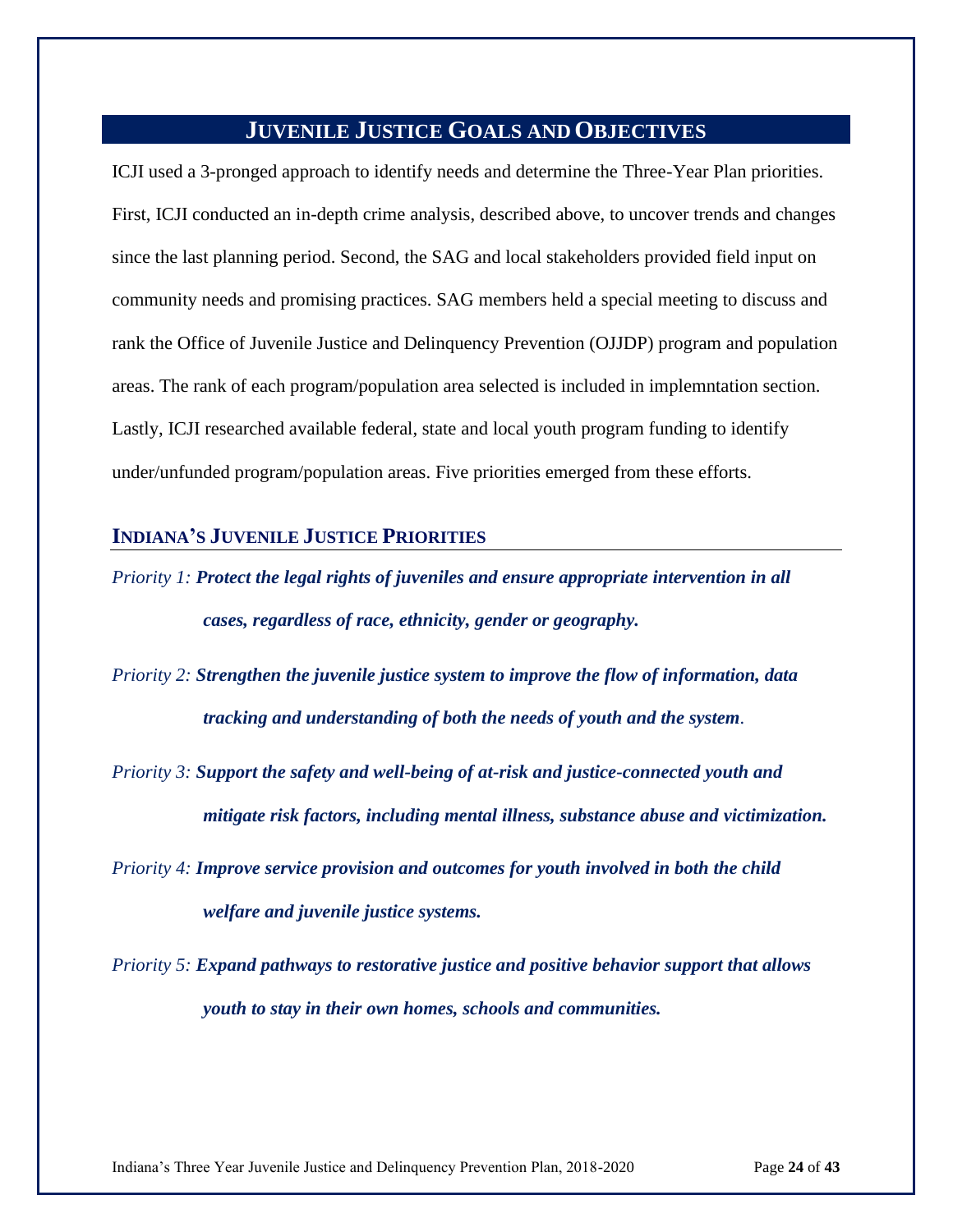*Priority 1: Protect the legal rights of juveniles and ensure appropriate intervention in all cases, regardless of a youth's race, gender or geography.*

Program Areas: Compliance Monitoring (19), Disproportionate Minority Contact (21), Gender-Specific Services (23) and Rural Area Juvenile Programs (30)

Need Analysis: Indiana youth face disproportionate contact and inequality with the juvenile justice system based on their race, ethnicity, gender and county of origin.

*Goal 1: Broaden the understanding and capacity of youth-serving agencies to increase equity throughout the juvenile justice system.*

## **Objectives**

- 1. Increase internal stakeholders' understanding and knowledge of the subjects ofimplicit bias, disproportionality, equity, and facilitating systemic change.
- 2. Provide technical assistance to counties on how to interpret and assess DMC data.
- 3. Offer sub-grants to support local programs to address inequality and/or service access issues faced by local communities.

*Goal 2: Obtain accurate and detailed county-level juvenile contact data for annual reporting.* Objectives:

- 1. Ensure all counties report data quarterly in the state DMC INcite application
- 2. Analyze juvenile justice data and proactively consider local context, gender, geography and/or other mitigating factors that may increase disproportionality.

*Goal 3: Improve the quality of referrals to juvenile courts to focus on behaviors and actions that violate the law, regardless of a youth's race, ethnicity, gender, or geography,*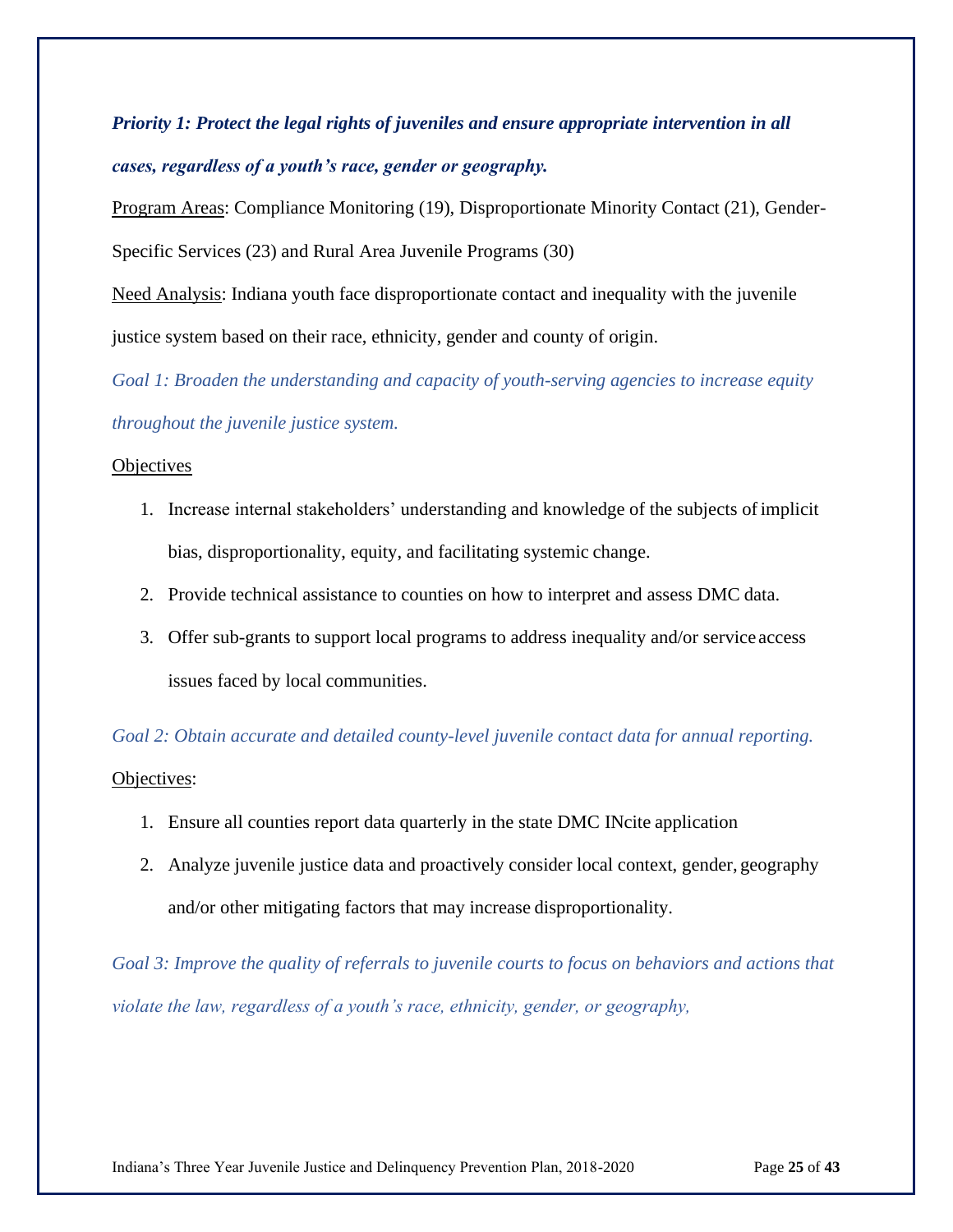## **Objectives**

- 1. Understand referral sources, trends and impact.
- 2. Support collaborations to increase preventative programs, positive adult/youth interactions, and alternative justice models.

*Priority 2: Strengthen the state JJ system to improve the flow of information, data tracking and understanding of both the needs of youth and the system.*

Program Areas: System Improvement (27), Planning and Administration (28), State Advisory Group Allocation (32)

Need Analysis: As systems grow and technology changes, new opportunities for collaboration and improved planning emerge.

*Goal 1: Understand and respond to the issue of inconsistent and disproportionate referrals to the juvenile justice system.*

## Objectives:

- 1. Investigate the source of referrals, understand referral trends and patterns, and recommend appropriate referral reduction responses.
- 2. Explore system enhancements to track referral sources consistently statewide.
- 3. Expand alternatives to referrals, including prevention and diversion programs, to address behavior needs without court intervention.

*Goal 2: Understand the types of youth served by secure detention facilities and how custody/case status affects compliance, best-practice programming and reporting.*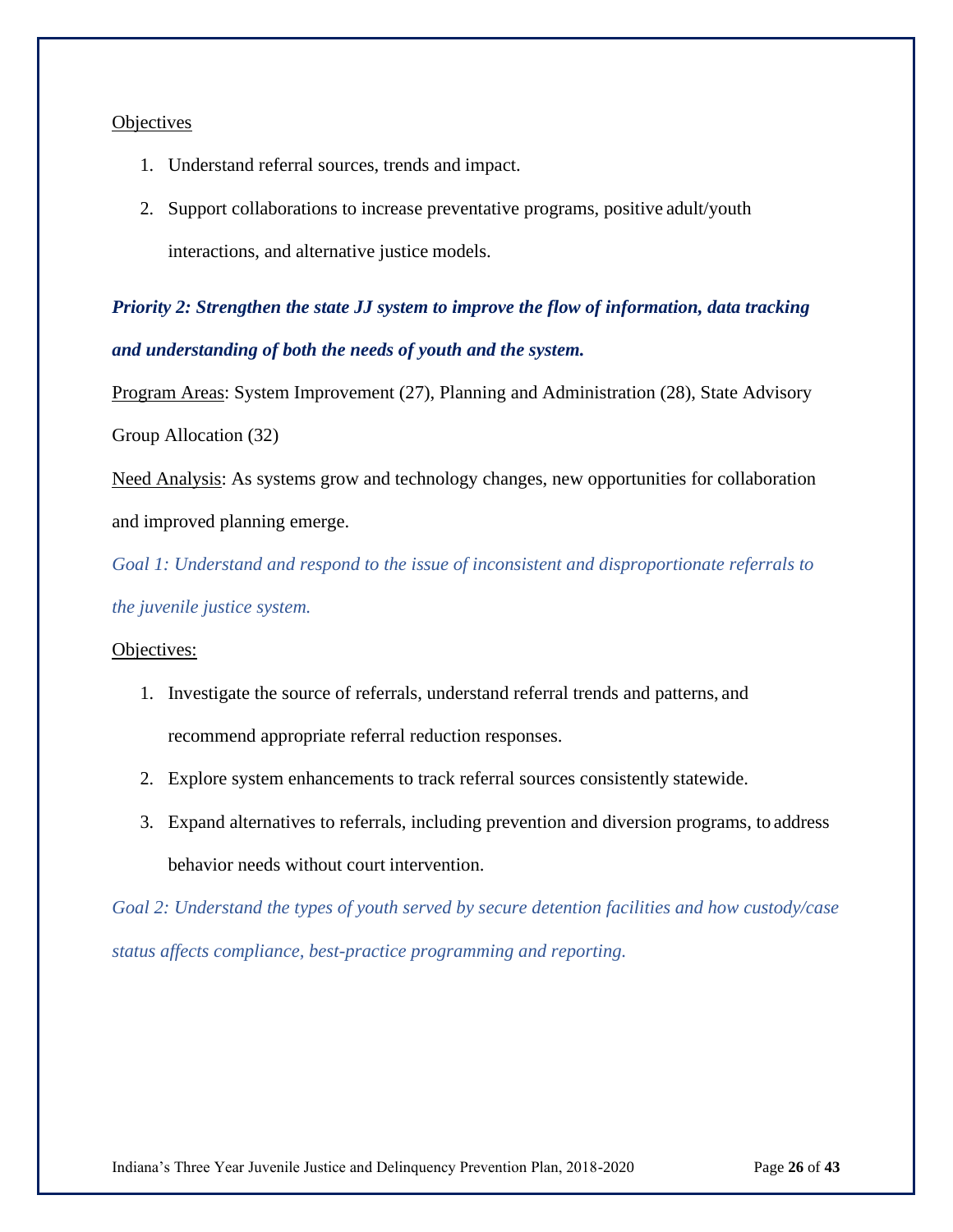#### Objectives:

- 1. Update the Quest System to track child welfare status for youth in secure detention
- 2. Identify potential ways to collaborate on facility monitoring and finding reporting across ICJI, DOC and DCS.
- 3. Update ICJI compliance documents, sub-grant solicitations, publications and other documents to reflect cross-system policies, strategies and collaboration.

*Goal 3: Engage with stakeholders in a way that is sensitive to geography, culture, demographics and local context.*

#### Objectives:

- 1. Ensure the SAG membership is diverse and representative of all parts of Indiana.
- 2. Learn about best and promising practices occurring in Indiana through site visits, local collaboration meetings, and participation in training.
- 3. Provide a voice to young people and families who have experienced the juvenile justice system through the SAG and site visits.

*Priority 3: Support the safety and well-being of at-risk and justice connected youth and mitigate risks factors, including mental illness, alcohol and substance abuse and victimization.*  Program/Population Areas: Mental Health Services (12), Mentoring, Counseling and Training Programs (13), Substance and Alcohol Abuse (18), Gender Specific (23)

Need Analysis: Indiana youth face many mental health and substance abuse risk factors. Indiana has high rates of trauma related to child maltreatment and dual-status adjudication.

*Goal 1: Enhance protective factors and/or mitigate risk factors for at-risk youth to prevent connection to the juvenile justice system.*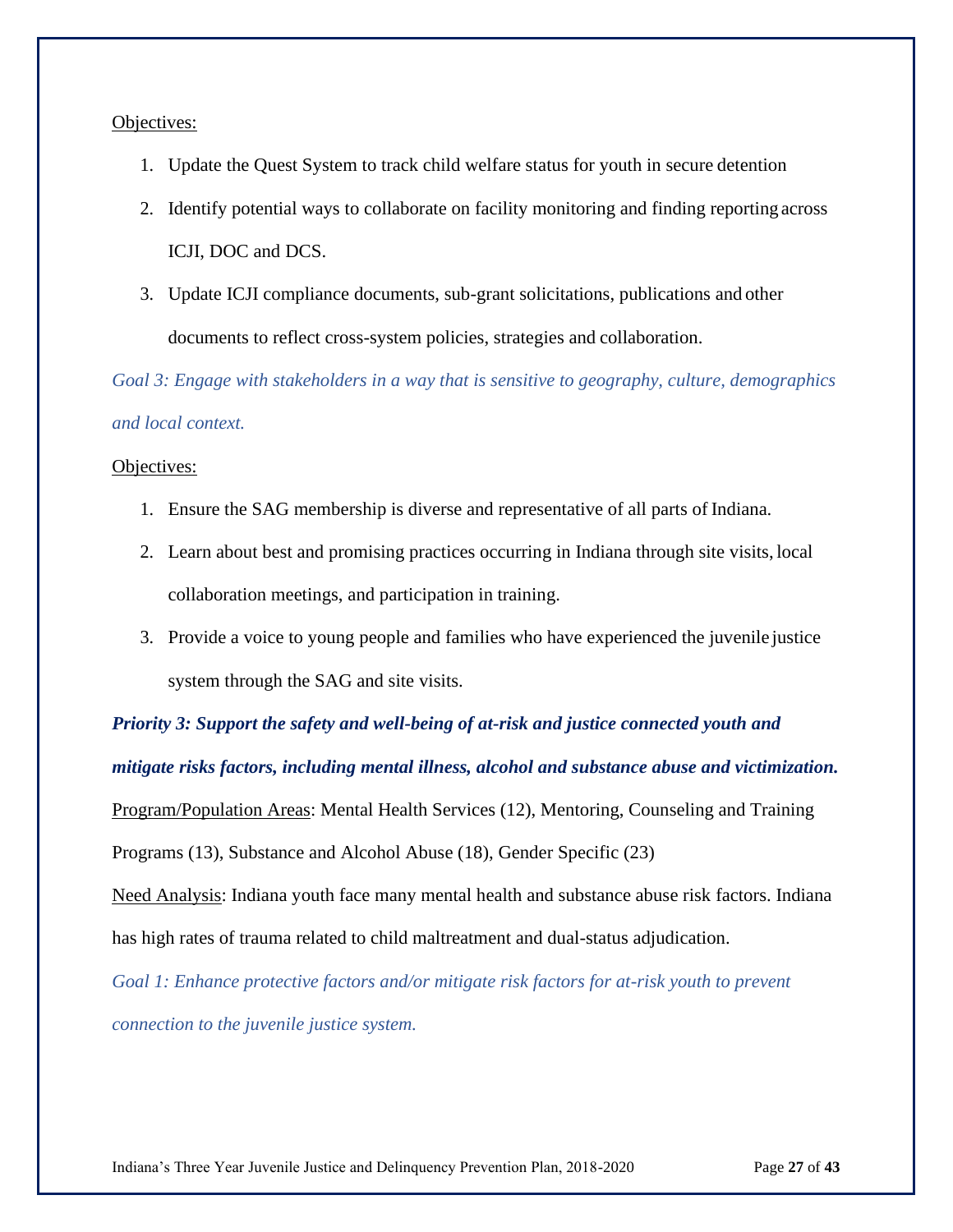## Objectives:

- 1. Offer sub-grants for evidence-based programs that serve at-risk youth at the local level.
- 2. Leverage state's funds to support School Resource Officers and school-based programs.
- 3. Monitor and share data related to risk factors and behaviors that link to juvenile crime, particularly victimization, substance abuse and weapons charges.

*Goal 2: Address the growing need for youth-centered alcohol and substance abuse prevention and intervention programs.*

## Objectives:

- 1. Engage with the Indiana Commission to Combat Drug Abuse on the connection between youth substance abuse and juvenile justice.
- 2. Expand training on and use of evidence based models for youth substance abuse.
- 3. Offer sub-grants for evidence-based programming.

*Goal 3: Strengthen the availability and quality of mental health screening, treatment and aftercare support for juvenile justice youth.*

## Objectives:

- 1. Identify training needs to increase juvenile justice staff and stakeholders' understanding of the impacts of trauma and mental illness on youth behavior and rehabilitation.
- 2. Offer sub-grants to support programs that address screening, treatment and discharge needs of youth in custody.

*Priority 4: Improve service provision and outcomes for dual status youth involved in both the child welfare and juvenile justice systems.*

Program/Population Areas: Compliance Monitoring (19), System Improvement (27), Planning and Administration (28)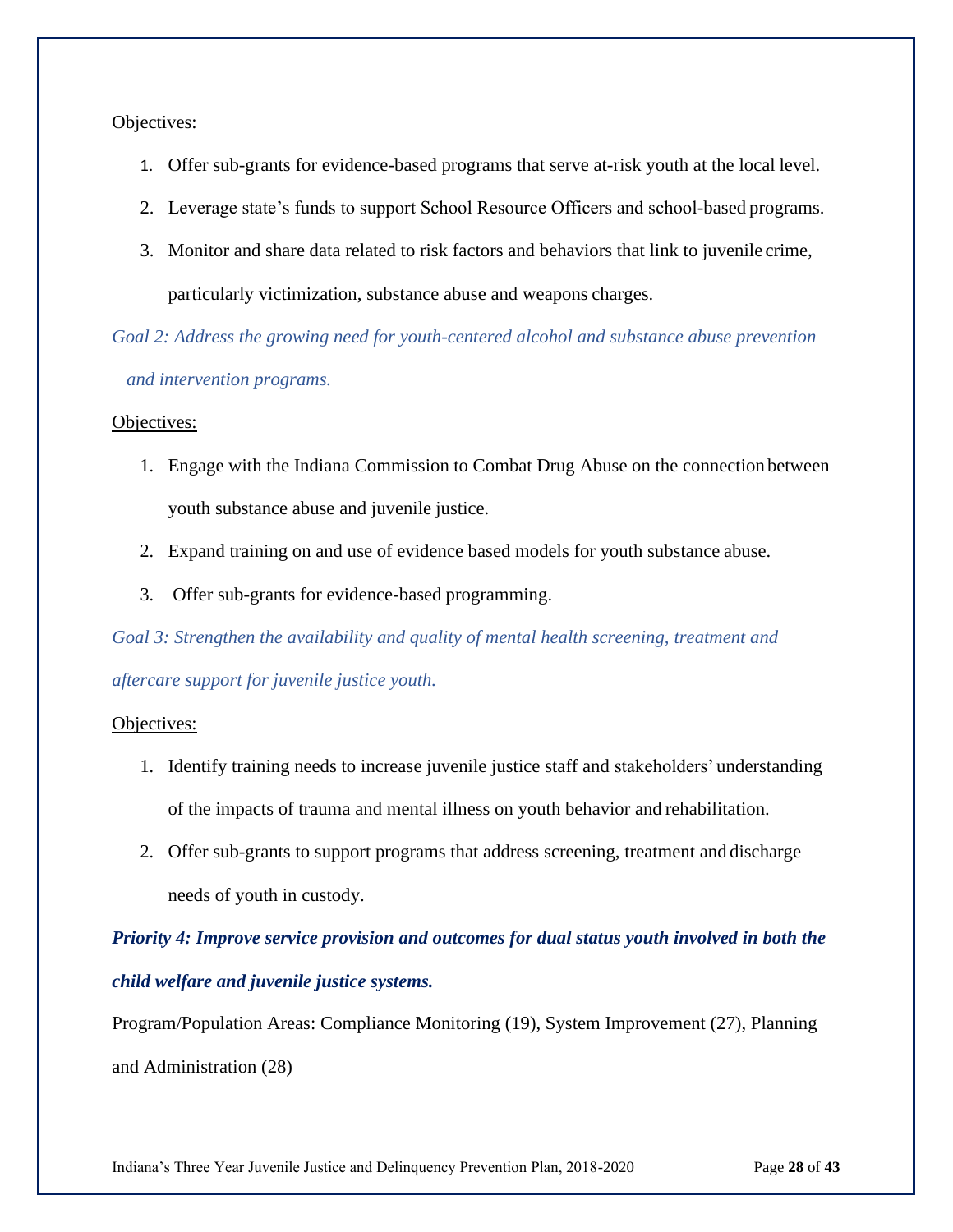Need Analysis: Indiana's data indicates that there is a large, but untracked, number of dual-status youth. These youth are more likely to have experienced trauma, which may result in behavior and wellness issues. In addition, they face delays, overlaps and conflicts related to case planning, placement, case management and outcomes.

## *Goal 1: Identify and track dual status youth consistently.*

## Objectives:

- 1. Enter into a data-sharing MOU with the DCS and the OCS to identify dual status youth.
- 2. Update the Quest system to document CHINS status of all youth in secure detention.

*Goal 2: Promote positive youth development, mental health treatment and trauma interventions to support the unique needs of dual-status youth.*

## Objectives:

- 1. Offer Title II sub-grants to support programs for dual status and at-risk youth.
- 2. Identify cross-training needs and promote needed professional development.

*Goal 3: Ensure juvenile justice needs and efforts are thoroughly represented and incorporated in to state planning for dual status youth.*

## Objectives:

- 1. Serve on the Juvenile Justice and Cross-System Youth Taskforce.
- 2. Engage DCS on the SAG and support JJ training for child welfare staff.

*Priority 5: Expand pathways to restorative justice and positive behavior support that allow youth to remain in their own homes, schools and communities.*

Program Areas: Mentoring, Counseling and Training Programs (12), Diversion (22), Rural Area Juvenile Programs (30)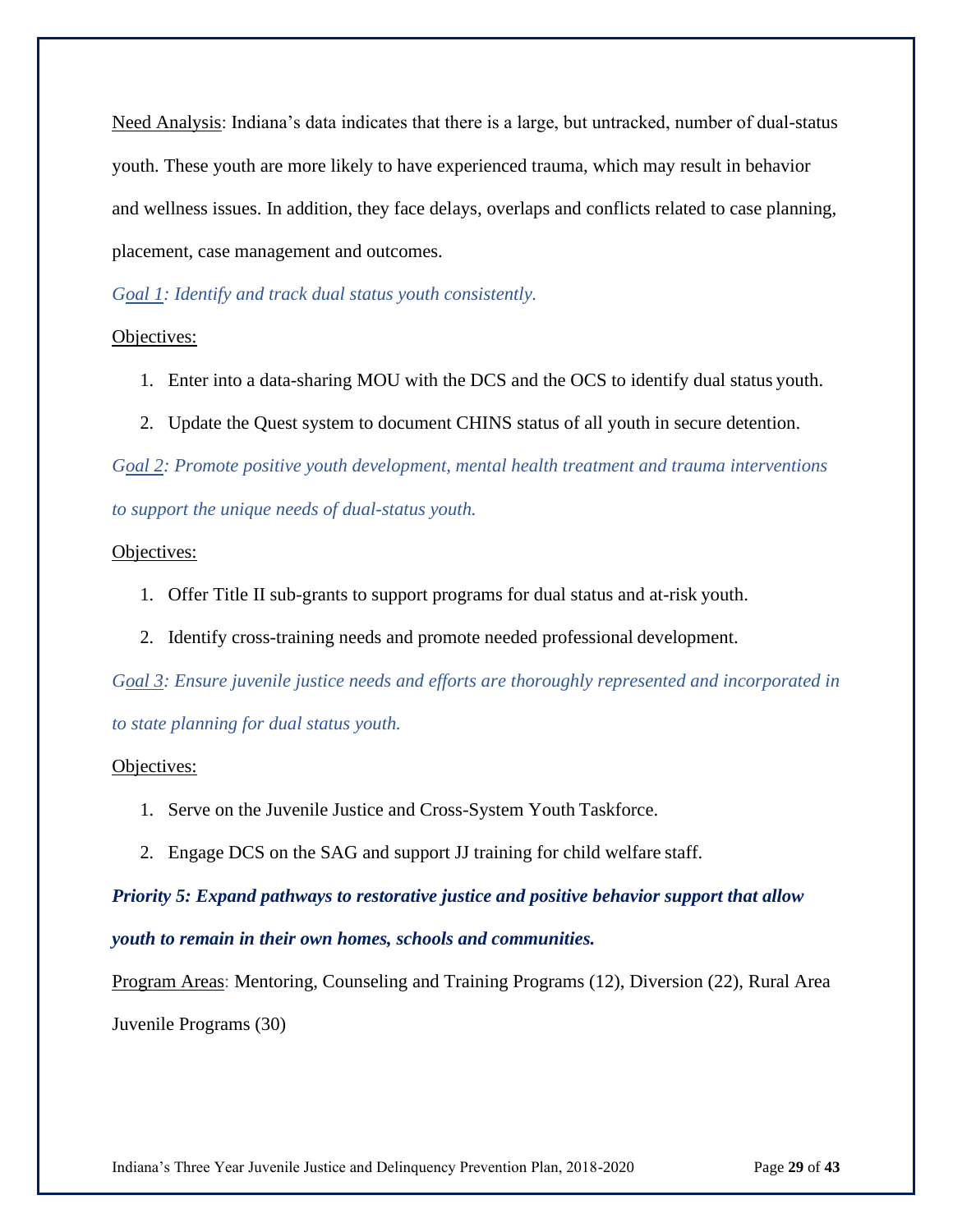Need Analysis: Many youth lack key protective factors and positive relationships with caring adults, putting them at increased risk of delinquency and risky behaviors.

*Goal 1: Increase opportunities for youth to develop one-on-one mentoring relationships with supportive adults.*

## Objectives:

- 1. Promote evidence-based programming, including mentoring, vocational/technical training, and counseling that enhance protective factors and/or mitigate risk factors for atrisk youth.
- 2. Work with state partners to promote the need for and importance of mentors in young people's lives.
- 3. Support community implementation of evidence-based programs through sub-grants.

*Goal 2: Expand use of diversion programs as an alternative to referrals and court intervention.* Objectives:

- 1. Collaborate with the Department of Education, public school corporations and charter schools to increase understanding and use of school-based restorative justicemodels.
- 2. Integrate findings from the Safe Haven School program with Title II findingswhere commonality exists.
- 3. Support implementation of diversion programs, particularly in counties that have not implemented JDAI, through sub-grants and training.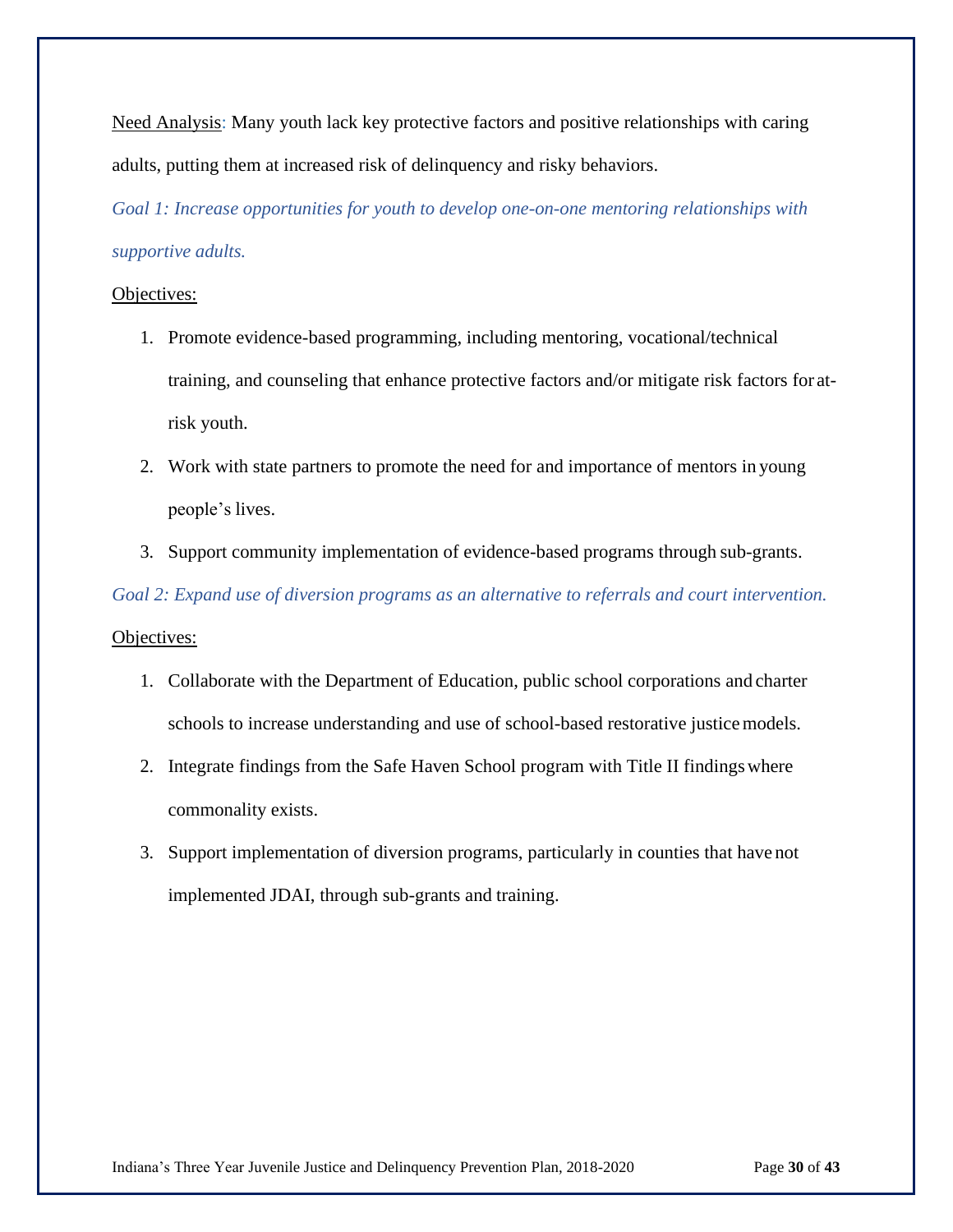# **IMPLEMENTATION - ACTIVITIES &SERVICES**

## **PROGRAM AREA PLANS**

OJJDP provides states with 32 program/population areas. State are required to address Gender Specific, Rural Area Programs and Mental Health. The remaining program areas are optional. Based on Indiana's juvenile crime analysis and three-year goals, ICJI and the SAG selected the following areas, listed below from highest to lowest priority.

- *1. Disproportionate Minority Contact (21)*
- *2. Juvenile Justice System Improvement (27)*
- *3. Alcohol and Substance Abuse (18)*
- *4. Mentoring, Counseling and Training Programs (13)*
- *5. Mental Health Services (12)*
- *6. Compliance Monitoring (19)*
- *7. Rural Area Programs (30)*
- *8. Gender Specific Services (23)*
- *9. Diversion (22)*
- *10. State Advisory Group Allocation (32)*
- *11. Planning and Administration (28)*

## *Disproportionate Minority Contact (21)*

Equity in the juvenile justice systems is Indiana's top priority. Currently, 96% of Indiana's minority youth live in a county with DMC. The State DMC coordinator will provide technical assistance, monitor quarterly data and assist in the development of policies and procedures that improve equality.

#### Activities & Services

- Dedicate a full-time staff person to implement the DMC reduction model.
- Disseminate DMC information to juvenile justice decision makers.
- Analyze existing DMC data to improve understanding of state and county needs.
- Actively participate in system improvement efforts.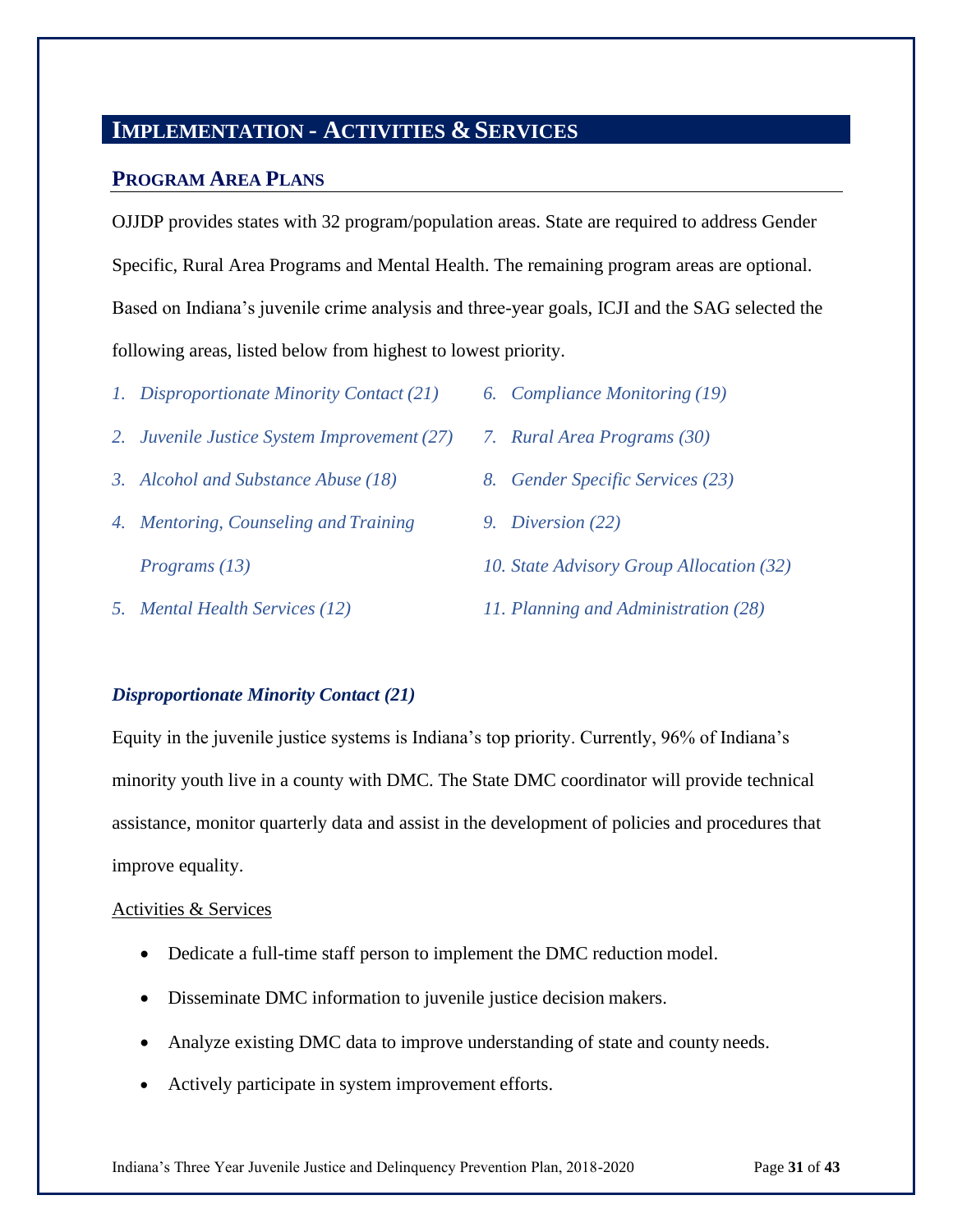## *Juvenile Justice System Improvement (27)*

ICJI identified several key issues that disrupt understanding of and service to youth across the justice and social service spectrum. These issues relate to inconsistent and potentially inappropriate referrals to the courts, data collection and sharing, placement of CHINS in secure facilities, and tracking of dual status youth.

#### Activities & Services

- Assess referral data and identify issues that need to be addressed.
- Enhance data collection systems by mandating key fields, tracking CHINS status and identifying referral source.
- Facilitate data sharing efforts and consolidate reporting when possible.
- Expand the SAG to represent the state demographically and geographically.

## *Substance and Alcohol Abuse (18)*

Indiana is experiencing an extensive surge of drug abuse and is in the midst of an opioid crisis.

Youth are not immune to this crisis; unfortunately, much of the programming, intervention and treatment is focused on adults. Working with juvenile justice providers, the Youth Division will support prevention and intervention efforts at the system and local level.

#### Activities & Services

- Solicit sub-grant applications for evidence-based programs.
- Support the use of evidence-based drug and alcohol prevention models.
- Collaborate with the ICJI Division of Substance Abuse Services and Local Coordinating Councils on programming, funding alignment and data collection.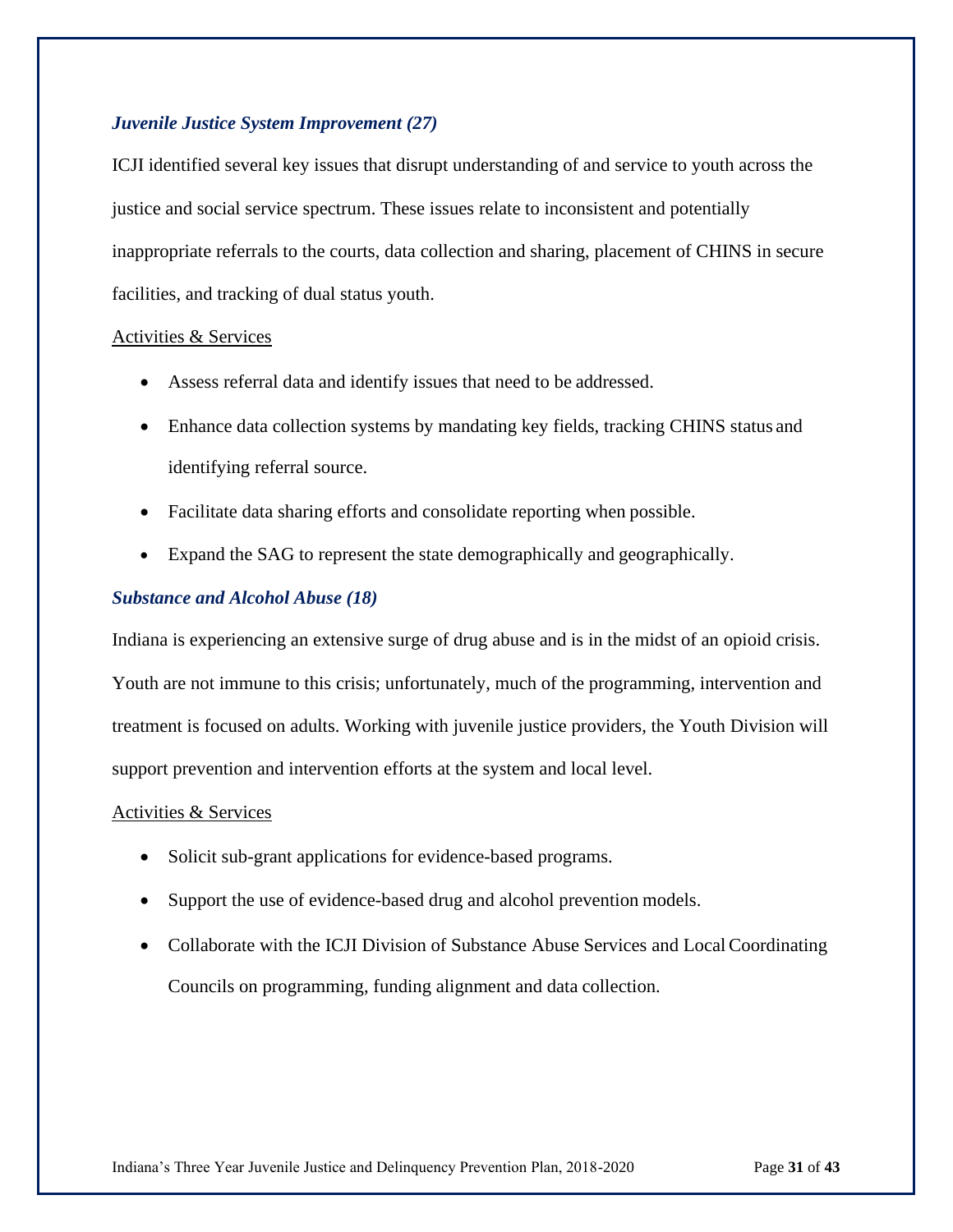## *Mentoring, Counseling and Training Programs (13)*

ICJI and the SAG identified Mentoring, Counseling and Training programs as the top need in Indiana. These programs may support academic tutoring, vocational and technical training, and/or drug and violence prevention efforts.

## Activities & Services

- Promote the need for and impact of adult mentors on the lives of young people.
- Collaborate with the Indiana Mentoring Partnership on data and technical assistance.
- Offer sub-grants to support local mentoring, counseling and/or training programs.

## *Mental Health Services (12)*

Hoosier youth report above-average rates of depression and anxiety. Mental health issues can interfere with decision-making and behavior, which increases the risk of criminal activity. Youth in custody face additional stressors, but often have limited mental healthcare options.

## Activities & Services

- Solicit applications for mental health services for youth in custody.
- Promote understanding and incorporation of mental health needs at all juvenile justice decision points to ensure appropriate intervention and care.
- Support statewide efforts to train and implement the Think Trauma Toolkit<sup>™</sup>
- Support the use of the MAYSI- $2^{\text{m}}$  mental health screening.

## *Compliance Monitoring (19)*

Indiana meets compliance standards for sight and sound separation, jail removal, and deinstitutionalization of status offenders. ICJI will monitor the 19 secure detention facilities for continued compliance. ICJI accepts responsibility to report all violations. ICJI's Youth Compliance Monitor will work with facilities to implement corrective action plans as needed.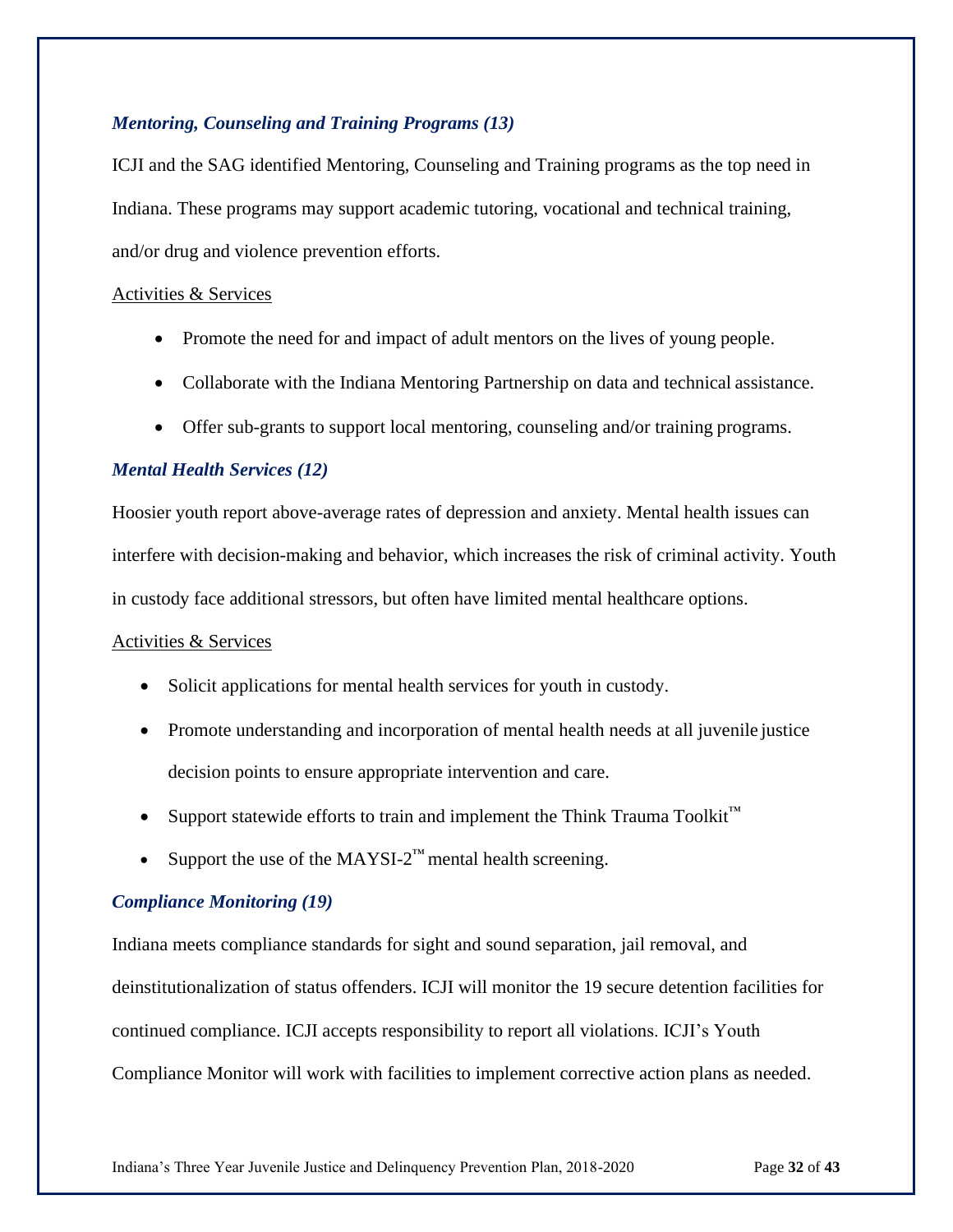## Activities & Services

- Perform on-site planned and unexpected facility inspections.
- Identify, verify, and report violations through the Quest data system.
- Develop and implement corrective action plans as needed.
- Prepare and submit the compliance monitoring report to OJJDP annually
- Assess the status of non-secure facilities annual.

## *Rural Area Juvenile Programs (30)*

Rural counties often have limited local resources for juvenile justice prevention, diversion and detention. Indiana has 43 rural counties as designated by the U.S. Census Bureau.

## Activities & Services

- Ensure rural representation on SAG, in site-visit selection and when examining data.
- Solicit applications for programs serving at-risk youth in rural counties.
- Create and implement a rural outreach and communication plan.

## *Gender-Specific Services (23)*

Juvenile justice programs must address difference in the needs of male and female youth. ICJI will offer sub-grants to support gender-specific programming, especially to address the needs of female youth connected to the justice system.

- Solicit applications for gender specific prevention and intervention programs.
- Continue to analysis and share delinquency trends by gender.
- Promote awareness of gender specific developmental and service needs.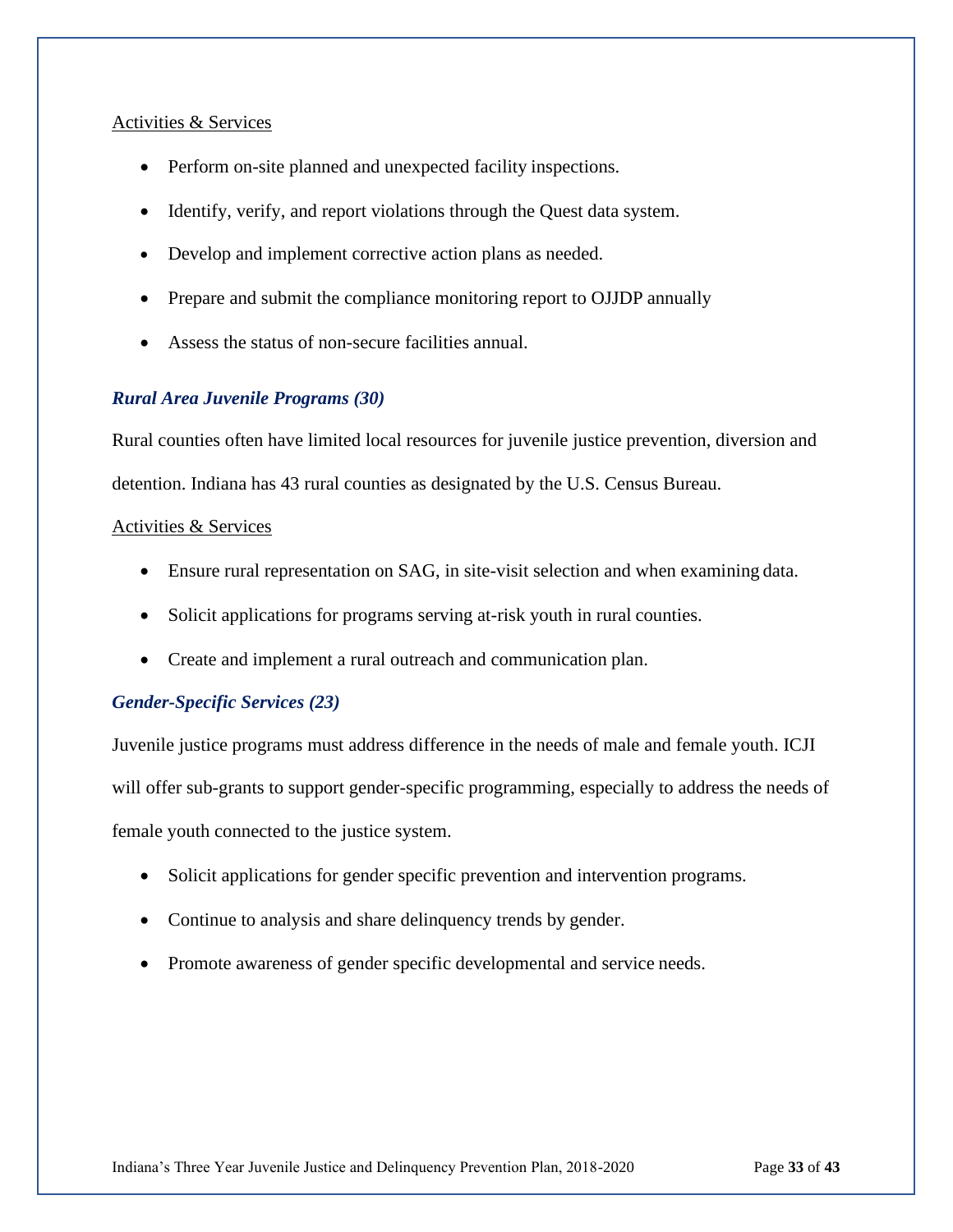## *Diversion (22)*

Diversion programs offer resolution to justice issues without court involvement. ICJI will work with local governments and schools to support prevention programs and alternatives to referral when appropriate.

## Activities & Services

- Solicit applications for alternatives to court involvement in non-JDAI counties.
- Promote evidence-based best and promising practices.
- Serve on the state JDAI Steering Committee and Grant Advisory Board.

## *Planning and Administration (28)*

Indiana law (IC 5-2-6-3) authorizes ICJI to administer JJDPA. ICJI employs four full-time juvenile justice staff. ICJI coordinates both the SAG and the Board of Trustees' Youth Subcommittee. Planning and Administration funds a portion of staff salaries, as well as some training and travel expenses. Federal law limits P&A to 10% of states' total allocation. The state provides a 100% match to all P&A funds.

## Activities & Services

- Offer sub-grants for all funded program/population areas.
- Provide technical assistance to sub-grantees, local officials and other stakeholders.
- Monitor sub-grantees to ensure project implementation.
- Submit compliance reports, budget and programmatic updates and otherrequired documents.

## *State Advisory Group Allocation (32)*

Federal law requires that states maintain a SAG. The governor (or his designee) appoints SAG members. The SAG assists in identifying juvenile justice priorities and implementing the three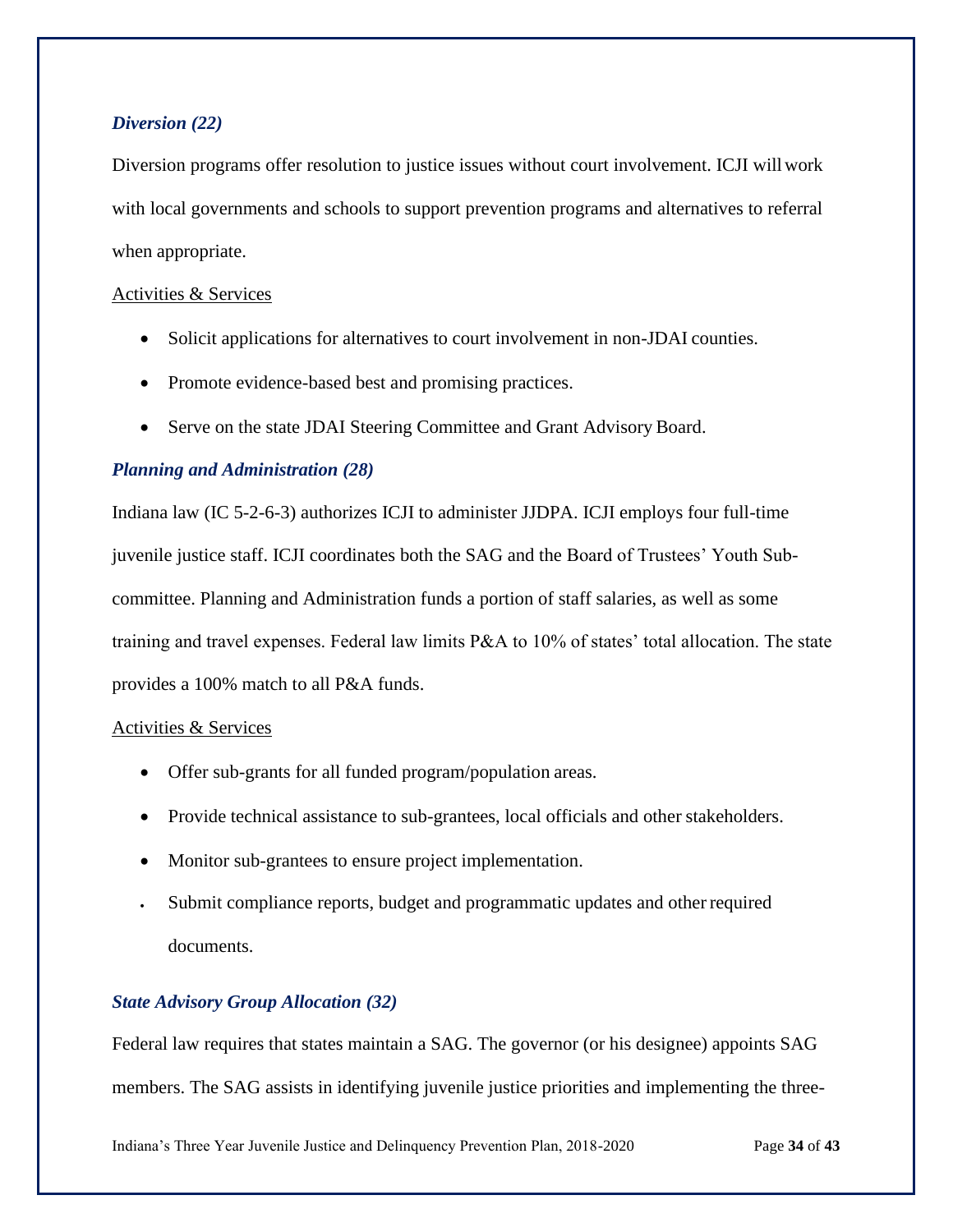year plan. The SAG funds cover meeting, training, technical assistance and other group expenses.

## Activities & Services

- Serve as subject-matter experts to ICJI, stakeholders and sub-grantees.
- Identify annual priorities and assist with implementation of the three-year plan.
- Gather and share local needs, and best and promising practices information.
- Host quarterly public meetings and sub-committee sessions as needed.

## **CONSULTATION & PARTICIPATION OF LOCAL UNITS OF GOVERNMENT**

ICJI coordinates juvenile justice planning under the guidance of the SAG and the Youth Subcommittee of the Board of Trustees. Both groups have representation from local government including circuit judges, local law enforcement, prosecutors' offices and elected officials. All meetings and subcommittees of the SAG and the Board of Trustees are subject to Indiana's Open Door Law (IC 5-14-1.5, *et seq*). Notices are formally published and public comments are allowed in accordance with Indiana law.

In addition, ICJI actively supports local implementation of juvenile justice efforts. ICJI supports JDAI and juvenile community corrections implementation, both of which rely on input and action by local government. In addition, ICJI routinely works with local stakeholder groups, such as the Juvenile Justice Improvement Committee, to understand local context and community needs. ICJI also supports school-based prevention and intervention via the Indiana Safe School Fund and related programs.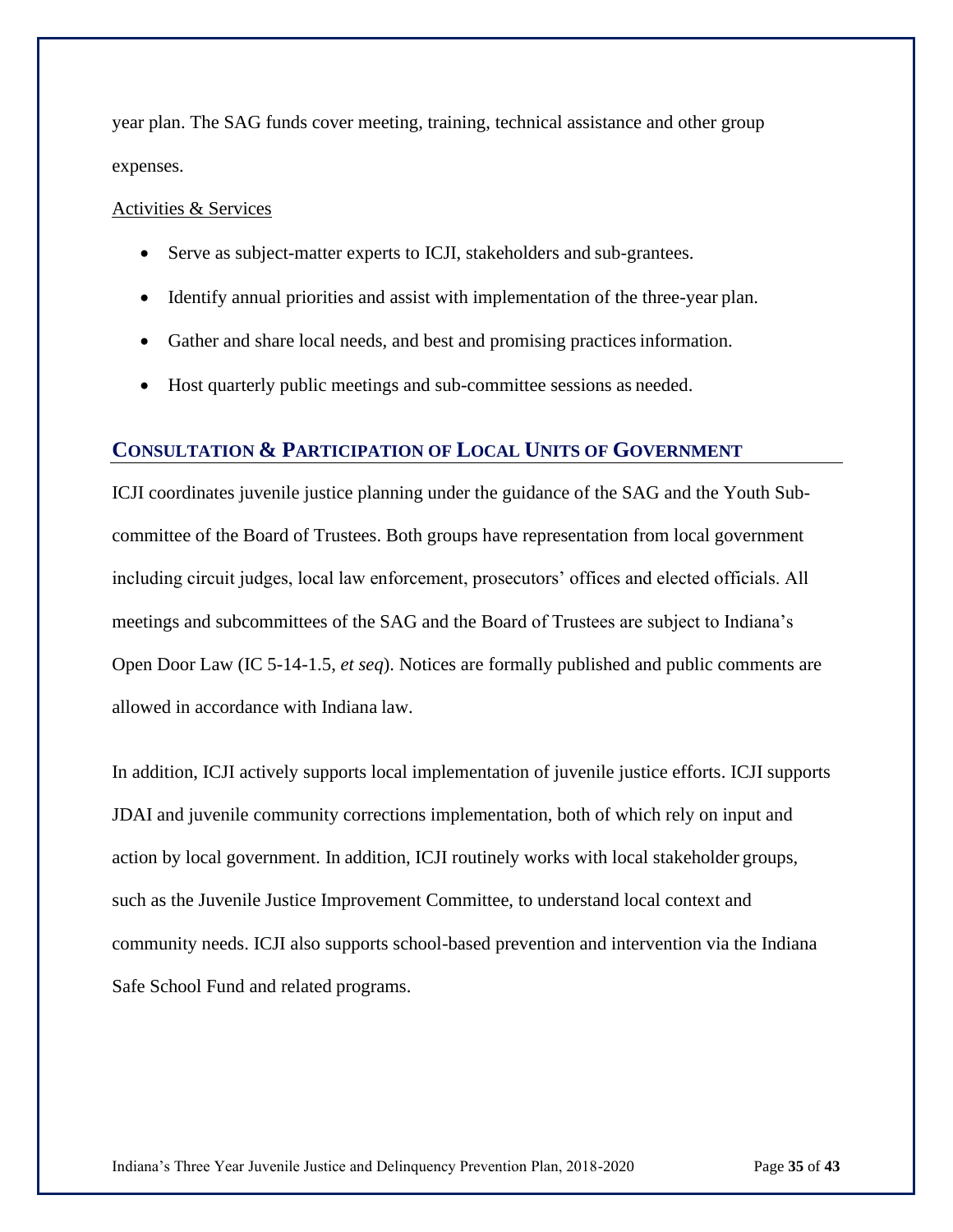## **COLLECTION & SHARING OF JUVENILE JUSTICE INFORMATION**

ICJI's Research Division serves as the state's Statistical Analysis Center and oversees the collection and analysis of crime data. The Research Division is responsible for obtaining and compiling juvenile justice information and data from across state agencies and other sources.The division also works on special projects, such as the upcoming in-depth study of referral data and county-level DMC assessments. This allows ICJI to thoroughly and accurately understand trends, emerging issues and deviations from national patterns.

## *Gathering Juvenile Justice Data*

The Research Division gathers data from the following sources:

- Centers for Disease Control,
- Indiana Office of Court Technology,
- Indiana Prevention and Resource Center,
- Indiana Prosecuting Attorneys' Council,
- Indiana Youth Institute,
- KIDS COUNT™ Data Center, and
- United States Census Bureau.

Over the last three years, the Office of Court Technologies partnered with ICJI on a statewide effort to better monitor juvenile-justice system utilization, youth risk factors, and outcomes. First, the INcite system serves as a centralized web-based application that manages several different state databases, including the DMC database and the Indiana Risk Assessment System that houses MAYSI-2 assessment data. Further, the Office of Court Technologies provided data for all justice-involved youth that helped with the majority of the analysis for this plan.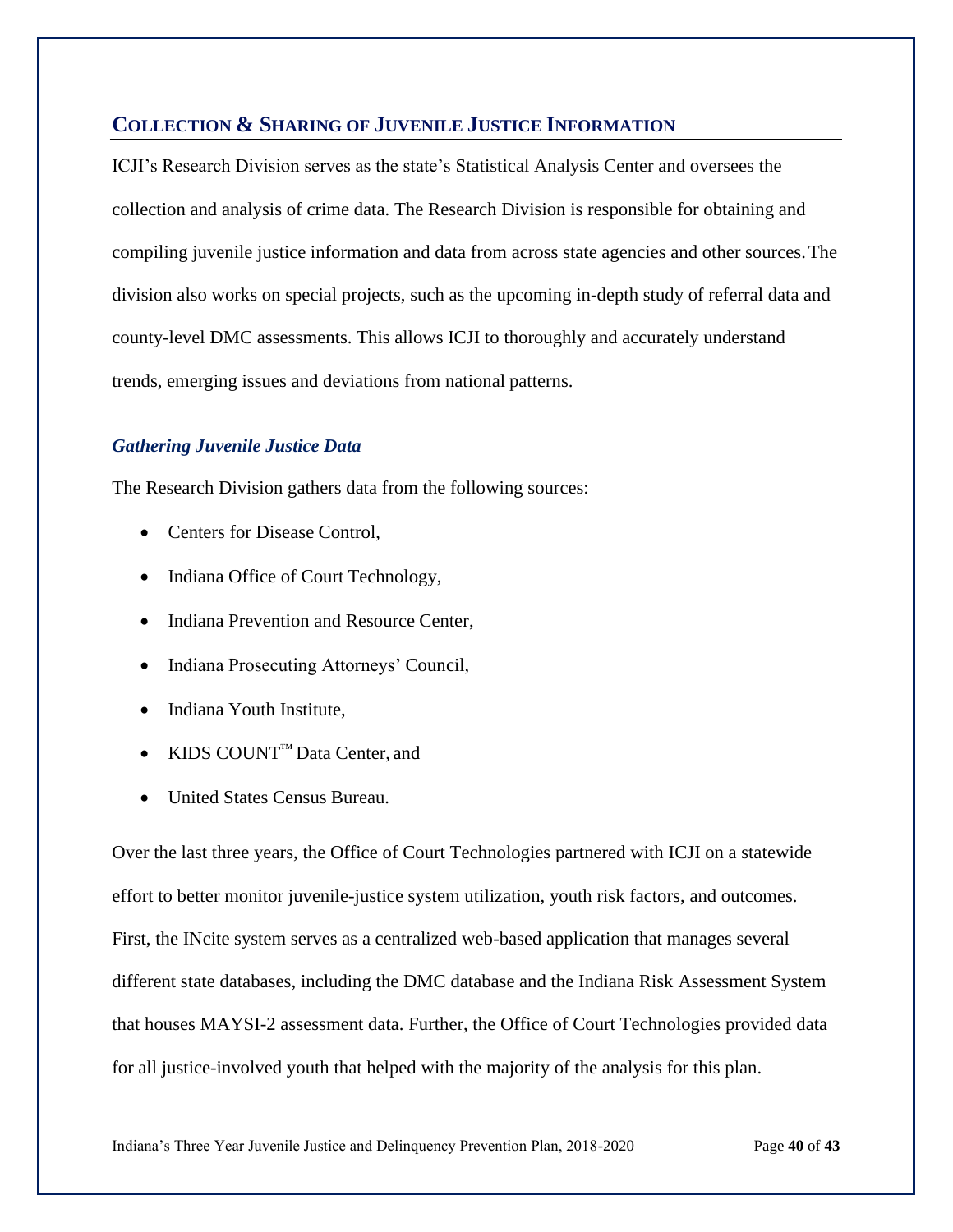Several other state agencies provided data for this three-year plan. The Indiana Prosecuting Attorney's Council regularly provides data on juveniles waived to adult court. The Indiana Prevention Resource Center provides data via their website on substance use, mental health, and other measures for Indiana youth in grades 6 through 12. The Indiana Youth Inistitute manages the KIDS COUNT data for the Annie E. Casey Foundation. Other data accessed for this plan included the CDC's Youth Risk Behavior Surveillance System, a biennial survey to youth nationwide on risk behaviors. Finally, the U.S. Census Bureau provided population and metropolitan statistical area data.

## *Data Barriers*

Indiana has strong and robust data available related to juvenile crime. Despite the availability of juvenile crime data, ICJI has identified five data barriers while drafting this plan.

- Arrest Info Juvenile Arrest information is not consistently reported across the state. ICJI will work with the offices of Court Services and Court Technologies on this issue.
- Referral Source Juvenile justice referral source is not formally or consistently tracked at the state or county level. This makes it difficult to assess the appropriateness of referrals and to identify where and how to target technical assistance.
- Substance Abuse and Mental Health Information– Substance abuse and mental health concerns top Indiana's priorities, although, much of the data, including the MAYSI-2, is self-reported and subjective. Further, substance abuse and mental health records are protected health information under Health Insurance Portability and Accountability Act. Agencies safeguard this information per federal law, making data collection and analysis about presenting mental health and substance abuse issues and treatment difficult. As a result, it is hard to quantify the true needs of youth in these areas.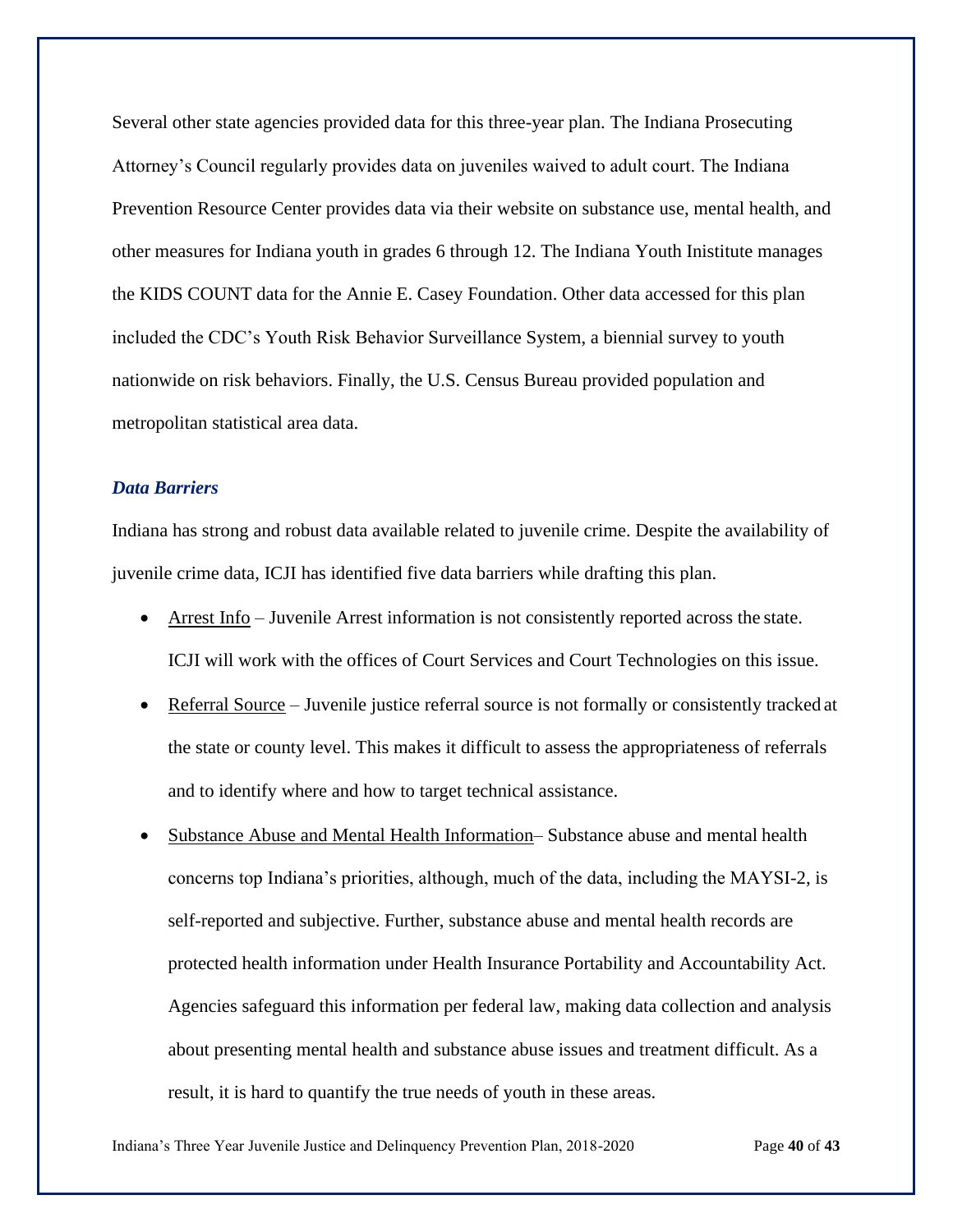• Data Collection – Inconsistencies exist in data entry across agencies that collect data on justice-involved youth at the county level. For example, prior to 2017 only half of all counties reported juvenile offenses making it difficult to assess the statewide change in juvenile crime.

# <span id="page-41-0"></span>**FORMULA GRANT PROGRAM STAFF**

The following ICJI staff members support Title II administration, implementation and

monitoring.

| <b>EMPLOYEE</b>                       | <b>POSITION</b>                                         | <b>FUNDING SOURCE</b>    | <b>STATE MATCH</b> | % TITLE II |
|---------------------------------------|---------------------------------------------------------|--------------------------|--------------------|------------|
| Devon McDonald                        | <b>Executive Director</b>                               | <b>State and Federal</b> | 0%                 | 10%        |
| Jade Palin                            | Chief of Staff                                          | State and Federal        | 0%                 | 10%        |
| Natalie Huffman                       | <b>General Counsel</b>                                  | <b>State and Federal</b> | $0\%$              | 10%        |
| Sandra Warren                         | <b>Regulatory Monitor</b>                               | State and Federal        | 0%                 | 10%        |
| <b>Michael Ross</b>                   | Behavioral Health and<br><b>Youth Division Director</b> | <b>State and Federal</b> | 50%                | 50%        |
| Adam Winkler                          | Youth Grant Manager                                     | <b>State and Federal</b> | 50%                | 50%        |
| Manpreet Kaur                         | <b>State RED Coordinator</b>                            | Title II                 | 0%                 | 100%       |
| Renee White                           | Youth Compliance<br>Monitor                             | Title II                 | 0%                 | 100%       |
| Megan Brandt                          | <b>Research Staff</b>                                   | <b>State and Federal</b> | 0%                 | 15%        |
| <b>Madison Shoemaker</b>              | Juvenile Justice and<br>Recovery Specialist             | <b>State and Federal</b> | 50%                | 50%        |
| <b>Wade Stallings</b><br>Robin Degner | Accounting<br><b>CFO</b>                                | State and Federal        | 0%                 | 5%         |

## **PROGRAMS ADMINISTERED BY THE BEHAVIORAL HEALTH DIVISION**

The Behavioral Health Division of ICJI administers the following other programs:

**Prison Rape Elimination Act** (Juvenile Allocation): A set-aside of the Title II

allocation to support PREA compliance. ICJI passes on PREA funds to DOC for

implementation.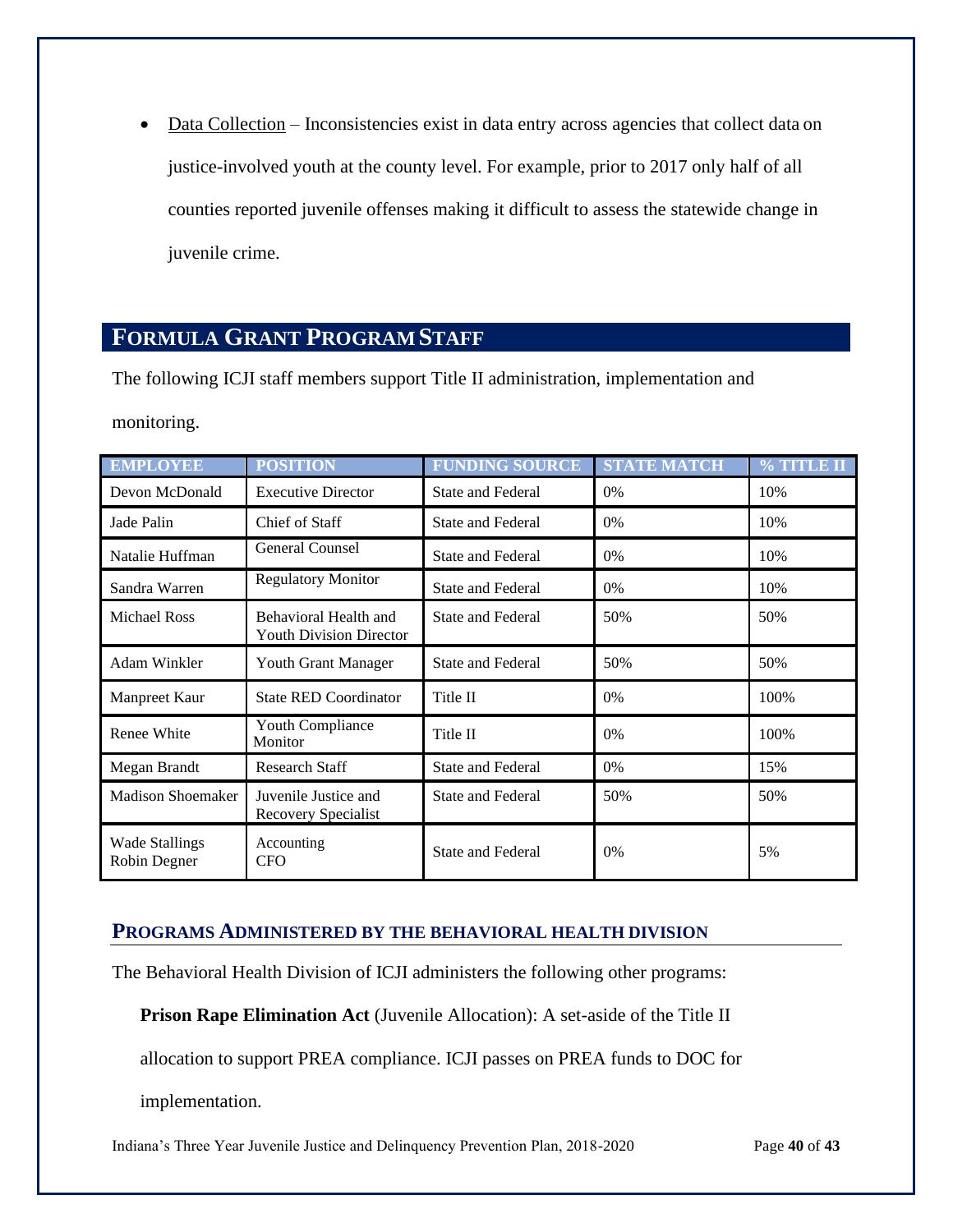**School Safe Haven Program**: 100% state funded by the Indiana Safe Schools Fund. Grants provide matching funds to public school corporations and charter schools to support School Resource Officers and evidence-based programs.

**Drug Free Communities**: 100% state funded—since 1989—by the Indiana Drug Free Communities fund. Provides funds to Local Coordinating Councils through local counter-measure fees. These funds are non-reverting and 75% must be used at a 25% (minimum split) for the following categories: (1) Prevention/Education, (2) Treatment/Intervention, (3) Justice Services/Supports.

## **BEHAVIORAL HEALTH DIVISION – JUVENILE JUSTICE STAFF**

## *Michael Paul Ross, MSW, LCSW – Behavioral Health Division Director*

The Behavioral Health Division Director facilitates state-level juvenile justice and drug free community planning, policy development, and administration of juvenile justice and drug free community funds. The Division Director supervises all Behavioral Health Division staff, while interfacing with other Executive Team members and heads of agencies/programs. The Division Director oversees the review of all sub-grant application, proposals and funding recommendations. The Division Director supports the Juvenile Justice Specialist in their interactions and maintenance of the SAG and efforts to work with JDAI and other key stake holders. The Behavioral Health Division Director works with ICJI Board of Trustees' Youth Subcommittee and represents the agency on related taskforces and committees. This position is 50% dedicated to juvenile justice efforts, with 40% dedicated to federal Title II, 40% dedicated to DFC, 20% dedicated to state Safe Haven Schools and other tasks.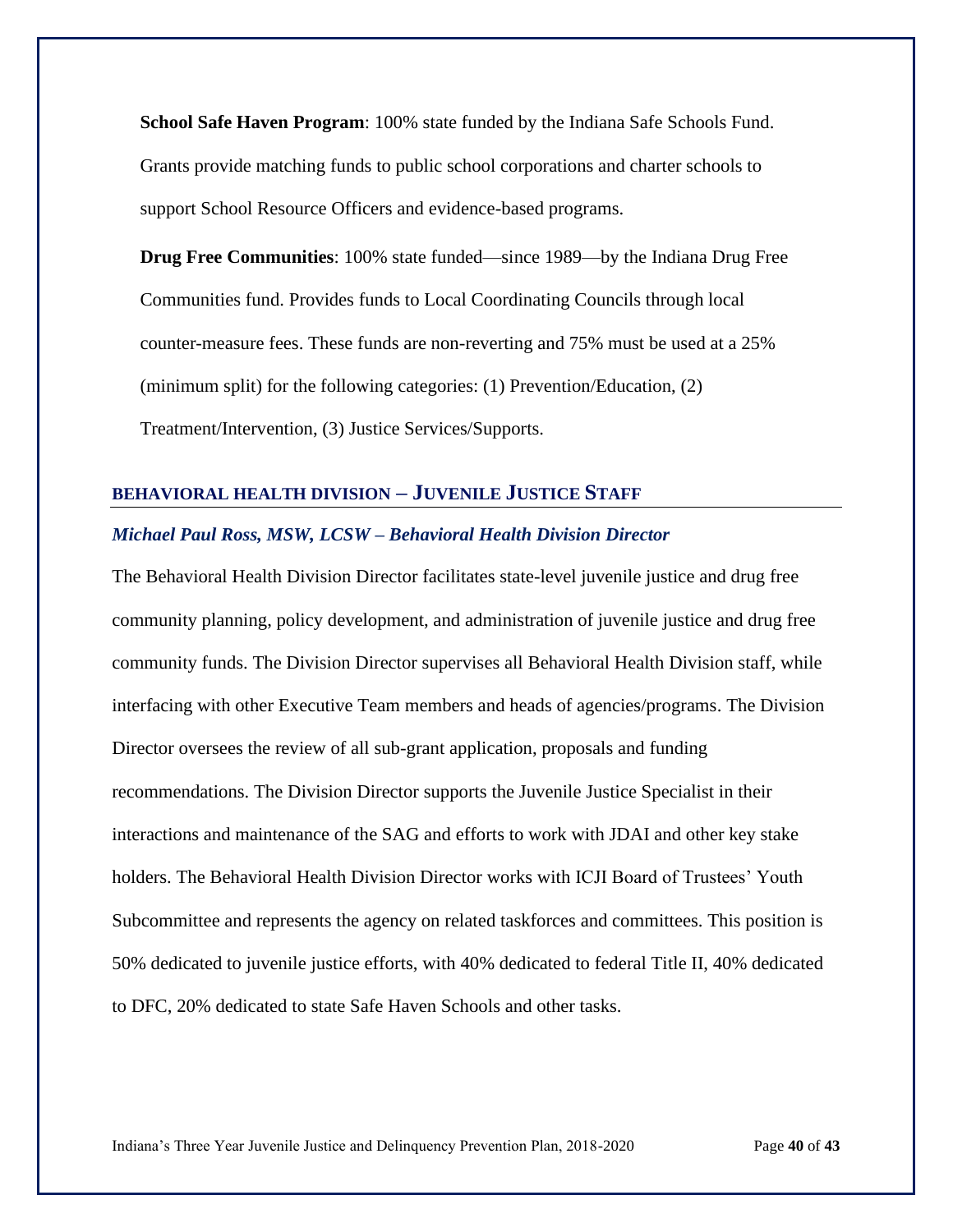#### *Manpreet Kaur, State DMC Coordinator*

The State DMC Coordinator facilitates efforts to address and reduce the overrepresentation of minority youth in the juvenile justice system. Duties include promoting inclusion of DMC goals into state planning and projects, monitoring DMC data and writing the annual DMC report. The DMC coordinator works closely with stakeholders to identify training and technical assistance needs. The DMC coordinator facilitates workshops and trainings, and represents ICJI on DMC workgroups. This position is 100% dedicated to and funded by Title II program dollars.

#### *Madison Shoemaker, Juvenile Justice and Recovery Specialist*

Work with the Division Director to train and oversee the SAG membership in their roles and functions. Assists with planning and development of methods and procedures for implementing trainings related to Juvenile Justice. Develops and/or sustains communication networks among all relevant segments of the community for the promotion of Title II knowledge and efforts. Represent ICJI locally and statewide through attendance at meetings, approved public presentations and correspondence. The individual prepares the state's annual Title II application, and assists with reporting. This position is 50% dedicated to and funded by Title II program dollars.

#### *Adam Winkler, Grant Manager*

The Grant Manager (GM) administers all juvenile justice sub-grants and works closely with regulatory affairs to ensure legal compliance. The GM prepares sub-grant solicitations, applications, and award packets. The GM overseessub-grantee reporting and provides technical assistance to applicants, sub-grantees and stakeholders.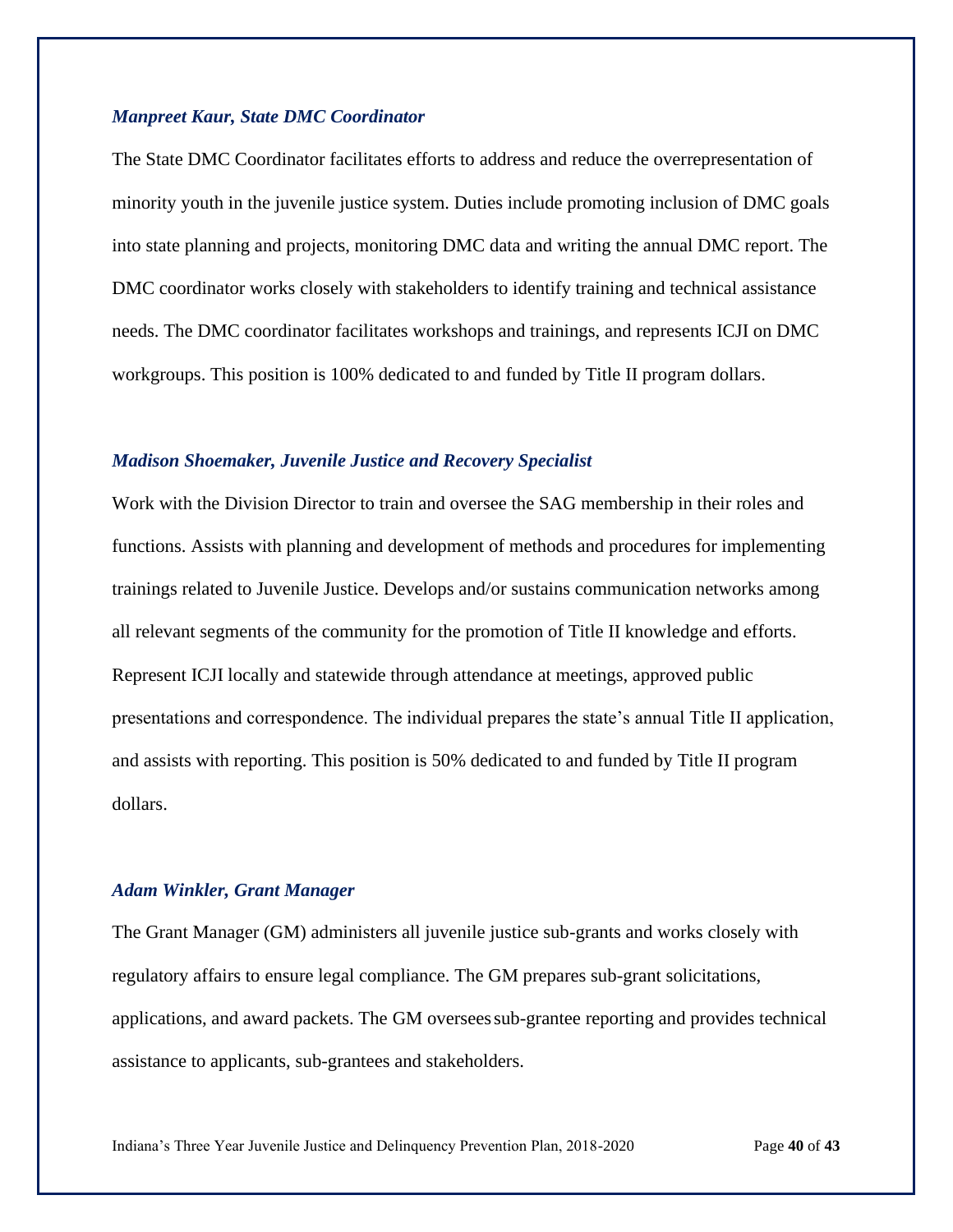The GM makes funding recommendations to ICJI leadership. The position assists with development of the three-year plan and annual updates, and completes other duties as assigned. The GM is 100% dedicated to juvenile justice efforts, with 50% dedicated to federal Title II, 40% dedicated to state Safe Haven Schools, and 10% dedicated to Drug Free Communities.

## *Renee White, Youth Compliance Monitor*

The Youth Compliance Monitor (YCM) assesses secure detention facilities for compliance with federal juvenile protection laws. The YCM's duties include providing technical assistance and conducting scheduled and random monitoring visits. The position analyzes compliance data, monitors violation reports, and submits the state's annual compliance report. The YCM oversees Title II sub-grantee monitoring in collaboration with Youth Grant Manager. The YCM handles other duties as assigned. This position is 100% dedicated to and funded by Title II program dollars.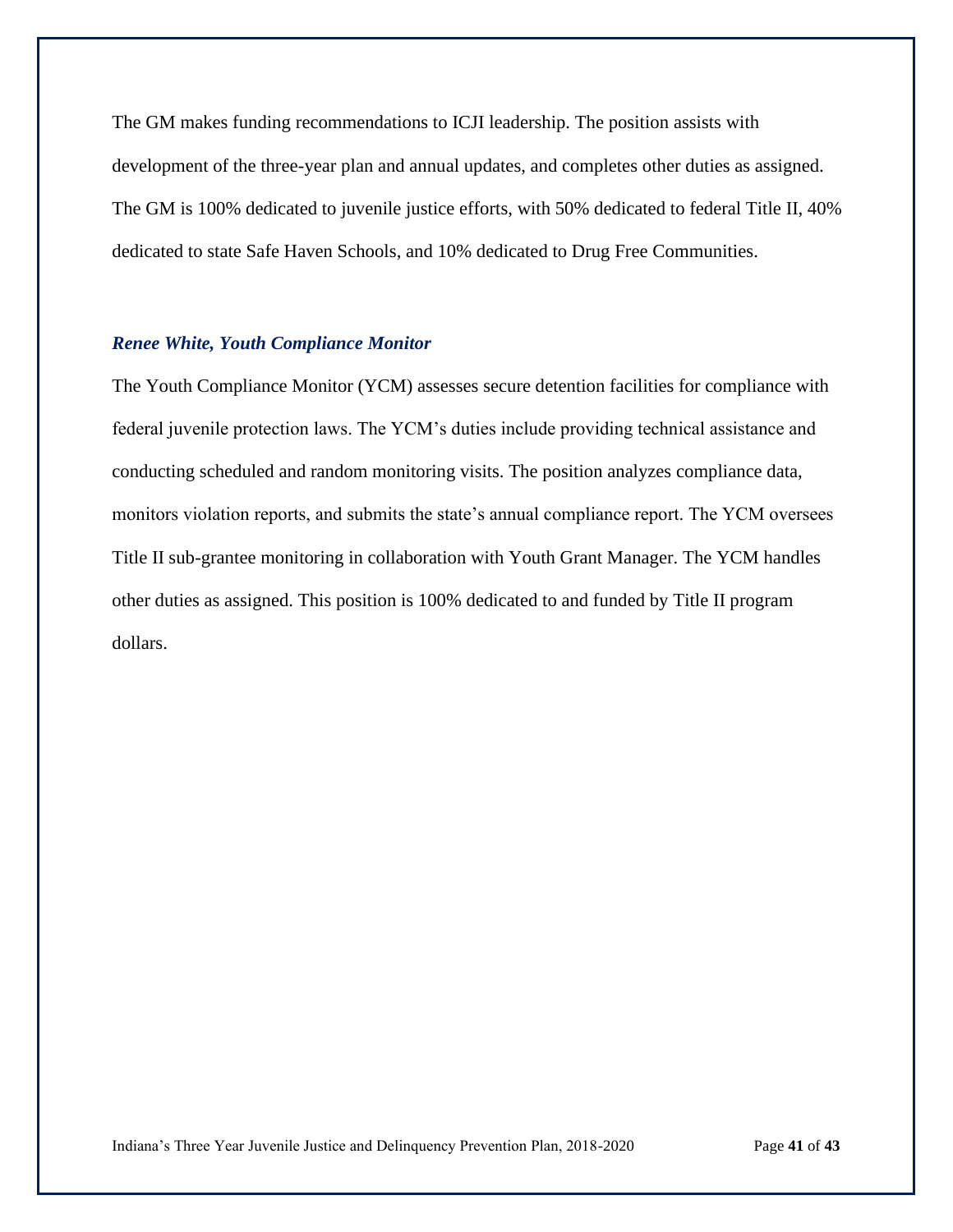## **REFERENCES**

| ii US Census Bureau: http://quickfacts.census.gov/qfd/states/18000.html                                                       |  |
|-------------------------------------------------------------------------------------------------------------------------------|--|
| iii Kids Count Data Center Website: http://datacenter.kidscount.org/data/tables/103-child-population-by-                      |  |
| race?loc=16&loct=2#detailed/2/16/false/36,868,867,133,38/66,67,68,69,70,71,12,72/423,424                                      |  |
| iv Kids Count Data Center Website: http://datacenter.kidscount.org/data/tables/106-children-in-single-parent-                 |  |
| families?loc=16&loct=2#detailed/2/16/false/870,573,869,36,868/any/429,430                                                     |  |
| <sup>v</sup> Kids Count Data Center Website: http://datacenter.kidscount.org/data/tables/108-children-in-the-care-of-         |  |
| grandparents#detailed/2/16/false/870,573,869,36,868/any/433,434                                                               |  |
| <sup>vi</sup> The Status of Working Families in Indiana, 2012, Indiana Institute for Working Families. 2013                   |  |
| http://www.incap.org/documents/iiwf/2013/Status%202012%20Final.pdf                                                            |  |
| vii U.S. Census Bureau website:                                                                                               |  |
| http://factfinder.census.gov/faces/tableservices/jsf/pages/productview.xhtml?pid=ACS_13_5YR_S1701&prodTyp                     |  |
| e=table                                                                                                                       |  |
| viii Kids Count Data Center Website: http://datacenter.kidscount.org/data/tables/5187-public-school-students-                 |  |
| receiving-free-or-reduced-price-                                                                                              |  |
| <u>lunches?loc=16&amp;loct=2#detailed/2/any/false/573,869,36,868,867/1279,1280,1281/13762,11655</u>                           |  |
| ix http://www.iyi.org/resources//pdf/KC-DATA-BOOK-IYI-2011.pdf                                                                |  |
| <sup>x</sup> Ibid http://datacenter.kidscount.org/data/tables/7-births-to-unmarried-                                          |  |
| women?loc=1&loct=1#detailed/1/any/false/868,867,133,38,35/any/257,258                                                         |  |
| <sup>xi</sup> Kids Count Data Center Website: http://datacenter.kidscount.org/data/tables/7805-substantiated-abuse-and-       |  |
| neglect-cases-by-type#detailed/2/any/false/573,869,36,868,867/2581,4092,4093/15068,15069                                      |  |
| <sup>xii</sup> Centers for Disease Control, Web-based Injury Statistics Query and Reporting System (WISQARS), accessed at     |  |
| https://webappa.cdc.gov                                                                                                       |  |
| xiii Kids Count Data Center Website http://datacenter.kidscount.org/data/tables/1131-child-abuse-and-neglect-                 |  |
| deaths?loc=16&loct=2#detailed/2/any/false/868,867,133,38,35/any/2469                                                          |  |
| xiv Kids Count Data Center Website http://datacenter.kidscount.org/data/tables/1102-public-high-school-graduates-4-           |  |
| year-cohort-graduation-rate?loc=16&loct=2#detailed/2/any/false/869,36,868,867,133/any/13769,11004                             |  |
| <sup>xv</sup> Kids Count Data Center Website http://datacenter.kidscount.org/data/tables/1102-public-high-school-graduates-4- |  |
| year-cohort-graduation-rate?loc=16&loct=2#detailed/2/any/false/869,36,868,867,133/any/13769,11004                             |  |
| xvi Retrieved from https://www.cdc.gov/healthyyouth/data/yrbs/index.htm                                                       |  |
| xvii For more information, go to https://inys.indiana.edu/                                                                    |  |

[https://data.census.gov/cedsci/table?g=0400000US18&tid=ACSDT5Y2018.B01001I&y=2018&t=Race%20and%20Ethnicity&vintage=](https://data.census.gov/cedsci/table?g=0400000US18&tid=ACSDT5Y2018.B01001I&y=2018&t=Race%20and%20Ethnicity&vintage=2018&hidePreview=false&cid=B01001A_001E&moe=false) [2018&hidePreview=false&cid=B01001A\\_001E&moe=false](https://data.census.gov/cedsci/table?g=0400000US18&tid=ACSDT5Y2018.B01001I&y=2018&t=Race%20and%20Ethnicity&vintage=2018&hidePreview=false&cid=B01001A_001E&moe=false)

iii Kids Count Data Center Website: [http://datacenter.kidscount.org/data/tables/108-children-in-the-care-of](http://datacenter.kidscount.org/data/tables/108-children-in-the-care-of-grandparents#detailed/2/16/false/870,573,869,36,868/any/433,434)[grandparents#detailed/2/16/false/870,573,869,36,868/any/433,434](http://datacenter.kidscount.org/data/tables/108-children-in-the-care-of-grandparents#detailed/2/16/false/870,573,869,36,868/any/433,434)

iv Kids Count Data Center Website: [http://datacenter.kidscount.org/data/tables/108-children-in-the-care-of](http://datacenter.kidscount.org/data/tables/108-children-in-the-care-of-grandparents#detailed/2/16/false/870,573,869,36,868/any/433,434)[grandparents#detailed/2/16/false/870,573,869,36,868/any/433,434](http://datacenter.kidscount.org/data/tables/108-children-in-the-care-of-grandparents#detailed/2/16/false/870,573,869,36,868/any/433,434)

<sup>v</sup> The National Survey of Children's Health Website:<https://www.childhealthdata.org/learn-about-the-nsch/NSCH>

vi The Status of Working Families in Indiana, 2012, Indiana Institute for Working Families. 2013 <http://www.incap.org/documents/iiwf/2013/Status%202012%20Final.pdf>

vii U.S. Census Bureau website:

[http://factfinder.census.gov/faces/tableservices/jsf/pages/productview.xhtml?pid=ACS\\_13\\_5YR\\_S1701&prodType=table](http://factfinder.census.gov/faces/tableservices/jsf/pages/productview.xhtml?pid=ACS_13_5YR_S1701&prodType=table)

- viii Kids Count Data Center Website: [http://datacenter.kidscount.org/data/tables/5187-public-school-students-receiving-free-or-reduced](http://datacenter.kidscount.org/data/tables/5187-public-school-students-receiving-free-or-reduced-price-lunches?loc=16&loct=2#detailed/2/any/false/573,869,36,868,867/1279,1280,1281/13762,11655)[price-lunches?loc=16&loct=2#detailed/2/any/false/573,869,36,868,867/1279,1280,1281/13762,11655](http://datacenter.kidscount.org/data/tables/5187-public-school-students-receiving-free-or-reduced-price-lunches?loc=16&loct=2#detailed/2/any/false/573,869,36,868,867/1279,1280,1281/13762,11655)
- ix [http://www.iyi.org/resources//pdf/KC-DATA-BOOK-IYI-2011.pdf](http://www.iyi.org/resources/pdf/KC-DATA-BOOK-IYI-2011.pdf)

x Ibid [http://datacenter.kidscount.org/data/tables/7-births-to-unmarried](http://datacenter.kidscount.org/data/tables/7-births-to-unmarried-women?loc=1&loct=1#detailed/1/any/false/868,867,133,38,35/any/257,258)[women?loc=1&loct=1#detailed/1/any/false/868,867,133,38,35/any/257,258](http://datacenter.kidscount.org/data/tables/7-births-to-unmarried-women?loc=1&loct=1#detailed/1/any/false/868,867,133,38,35/any/257,258)

xi Kids Count Data Center Website: [http://datacenter.kidscount.org/data/tables/7805-substantiated-abuse-and-neglect-cases-by](http://datacenter.kidscount.org/data/tables/7805-substantiated-abuse-and-neglect-cases-by-type#detailed/2/any/false/573,869,36,868,867/2581,4092,4093/15068,15069)[type#detailed/2/any/false/573,869,36,868,867/2581,4092,4093/15068,15069](http://datacenter.kidscount.org/data/tables/7805-substantiated-abuse-and-neglect-cases-by-type#detailed/2/any/false/573,869,36,868,867/2581,4092,4093/15068,15069)